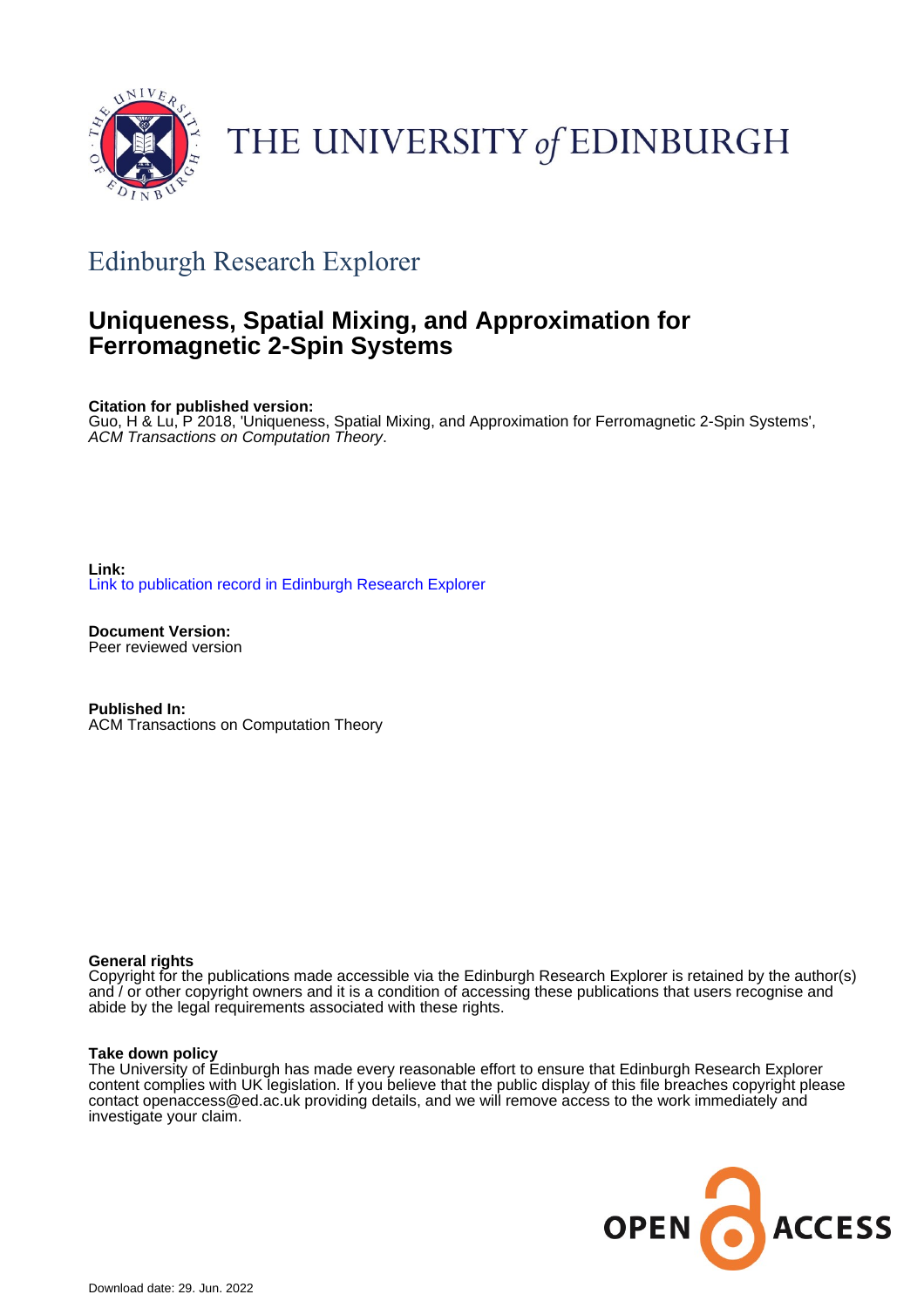**1**

### **Uniqueness, Spatial Mixing, and Approximation for Ferromagnetic 2-Spin Systems**

HENG GUO, University of Edinburgh, UK

PINYAN LU, Shanghai University of Finance and Economics, China

We give fully polynomial-time approximation schemes (FPTAS) for the partition function of ferromagnetic 2-spin systems in certain parameter regimes. The threshold we obtain is almost tight up to an integrality gap. Our technique is based on the correlation decay framework. The main technical contribution is a new potential function, with which we establish a new kind of spatial [mix](#page-26-0)ing.

CCS Concepts: • **Theory of computation** → **Approximation algorithms analysis**;

Additional Key Words and Phrases: Approximate counting, correlation decay, spin systems

#### **ACM Reference Format:**

Heng Guo and Pinyan Lu. 20xx. Uniqueness, Spatial Mixing, and Approximation for Ferromagnetic 2-Spin Systems. *ACM Trans. Comput. Theory* 1, 1, Article 1 (January 20xx), 26 pages. https://doi.org/0000001.0000001

#### **1 INTRODUCTION**

Spin systems model nearest neighbor interactions. In this paper we study 2-state spin systems. An instance is a graph  $G = (V, E)$ , and a configuration  $\sigma : V \to \{0, 1\}$  assigns one of the two spins "0" and "1" to each vertex. The local interaction along an edge is specified by a matrix  $\mathbf{A} =$ *A*0,<sup>0</sup> *A*0,<sup>1</sup> *A*1,<sup>0</sup> *A*1,<sup>1</sup> , where  $A_{i,j}$  is the (non-negative) local weight when the two endpoints are assigned *i* and *j* respectively. We study symmetric edge interactions, that is,  $A_{0,1} = A_{1,0}$ . Normalize **A** so that  $\mathbf{A} = \begin{bmatrix} \beta & 1 \\ 1 & \gamma \end{bmatrix}$ . Moreover, we also consider the external field, specified by a mapping  $\pi : V \to \mathbb{R}^+$ . When a vertex is assigned "0", we give it a weight  $\pi(v)$ . For a particular configuration  $\sigma$ , its weight  $w(\sigma)$  is a product over all edge interactions and vertex weights, that is

$$
w(\sigma) = \beta^{m_0(\sigma)} \gamma^{m_1(\sigma)} \prod_{v | \sigma(v) = 0} \pi(v),
$$

where  $m_0(\sigma)$  is the number of  $(0, 0)$  edges under the configuration  $\sigma$  and  $m_1(\sigma)$  is the number of  $(1, 1)$  edges. An important special case is the Ising model, where  $\beta = \gamma$ . The Gibbs measure is a natural distribution in which each configuration  $\sigma$  is drawn with probability proportional to its weight, that is,  $Pr_{G;\beta,\gamma,\pi}(\sigma) \sim w(\sigma)$ . The normalizing factor of the Gibbs measure is called the partition function, defined by  $Z_{\beta,\gamma,\pi}(G) = \sum_{\sigma: V \to \{0,1\}} w(\sigma)$ . The partition function encodes rich information regarding the macroscopic behavior of the spin system. We will be interested in the computational complexity of approximating  $Z_{\beta,\gamma,\pi}(G)$ . We also simply write  $Z_{\beta,\gamma,\lambda}(G)$  when the

https://doi.org/0000001.0000001

Authors' addresses: Heng Guo, University of Edinburgh, Informatics Forum, Edinburgh, EH8 9AB, UK, h.guo@inf.ed.ac.uk; Pinyan Lu, Shanghai University of Finance and Economics, No.100 Wudong Road, Shanghai, 200433, China, lu.pinyan@ mail.shufe.edu.cn.

[Permission to make digital or ha](https://doi.org/0000001.0000001)rd copies of all or part of this work for personal or classroom use is granted without fee provided that copies are not made or distributed for profit or commercial advantage and that copies bear this notice and the full citation on the first page. Copyrights for components of this work owned by others than the author(s) must be honored. Abstracting with credit is permitted. To copy otherwise, or republish, to post on servers or to redistribute to lists, requires prior specific permission and/or a fee. Request permissions from permissions@acm.org.

<sup>© 20</sup>xx Copyright held by the owner/author(s). Publication rights licensed to ACM.

<sup>1942-3454/20</sup>xx/1-ART1 \$15.00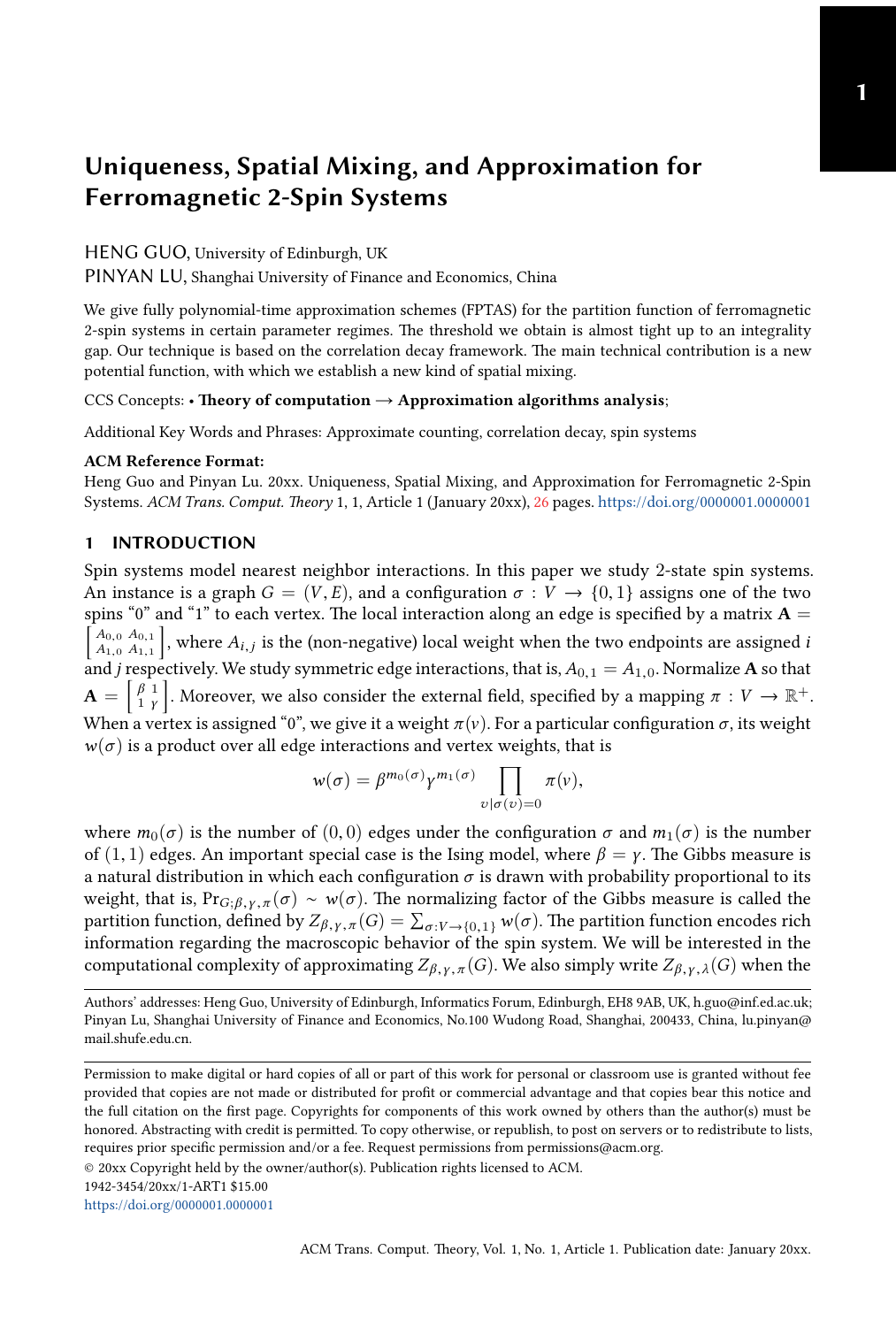field is uniform, that is,  $\pi(v) = \lambda$  for all  $v \in V$ . A system with uniform fields is specified by the three parameters  $(\beta, \gamma, \lambda)$ .

Spin systems not only are interesting in statistical physics, but also find applications in computer science, under the name of *Markov random fields*. Indeed, a 2-state spin system is equivalent to a binary Markov random field. For example, Boltzmann Machines [1] can be viewed as a special case where  $\gamma = 1$ . Computing the partition function [i](#page-2-0)s a central task in statistical inference. According to their physical and co[m](#page-2-1)putational properties, spin systems can be classified into two families: *fe[rrom](#page-25-3)agnetic* systems where the edge interaction is attractive ( $\beta \gamma > 1$ ), a[nd](#page-25-0) *[ant](#page-25-1)[i-fe](#page-25-2)rromagnetic* systems where it is repulsive ( $\beta \gamma < 1$ ).

Recently, beautiful connections have been established regarding three different properties of [an](#page-25-4)t[i-f](#page-25-5)e[rro](#page-25-6)magnetic 2-spin systems: tree uniqueness, spatial mixing, and computational complexity transitions. The uniqueness of Gibbs measures in infinite regular trees<sup>1</sup> of degrees up to  $\Delta$ implies correlation decay $^2$  in all graphs of maximum degree  $\Delta$ , and therefore the [exis](#page-25-7)tence of fully polynomial-time approximation scheme (FPTAS) for the partition function [14, 15, 20, 23]. On the other hand, if the tree uniqueness fails, then long range correlation appears and the partition function has no fully polynomial-time randomized approximation scheme (FPRAS) unless  $NP = RP$ [5, 21, 22]. It suggests that tree uniqueness, spatial mixing, and the computational complexity of approximating the partition function, line up perfectly in the anti-ferromagnetic regime.

For ferromagnetic systems, the picture is much less clear. In a seminal paper [11], Jerrum and Sinclair gave an FPRAS for the ferromagnetic Ising model  $\beta = \gamma > 1$  with any consistent external field for general graphs without degree bounds. Thus, there is no computational complexity transition of approximating these models, whereas uniqueness and spatial mixing do exhibit phase transition. This is in sh[arp](#page-25-8) contrast to anti-ferromagnetic Ising mod[el](#page-25-9)s  $\beta = \gamma < 1$ , where computational and phase transitions align perfectly. It is [no](#page-25-10)t clear at all whether spatial mixing or correlation decay plays any role in the computational complexity.

For more gener[al](#page-2-2) ferromagnetic 2-spin systems with external fields, the threshold of efficiently approximating [th](#page-25-11)e partition function is still open. On the complexity side, Goldberg and Jerrum showed that any ferromagnetic 2-spin system is no harder than counting independent sets in bipartite graphs ([#BIS](#page-25-11)) [7], which is con[je](#page-25-12)ctured to have no FPRAS [4] (the approximation complexity of #BIS is still open). Based on an earlier result [2], Liu, Lu and Zhang showed that approx-

imating the partition function is #BIS-hard if we allow external fields beyond  $(\gamma/\beta)^{\frac{|\Delta_c|+2}{2}}$  where  $\Delta_c = \frac{\sqrt{\beta \gamma + 1}}{\sqrt{\beta \gamma - 1}}$  [16].<sup>3</sup>

On the algorithmic side, by reducing to the Ising model, an MCMC based FPRAS is known for the range of  $\lambda \le \gamma/\beta$  [16] (improving upon [8]). On the other hand, if we apply the correlation decay algorithmic framework to various pairs of parameters  $(\beta, \gamma)$ , it is not hard to get bounds better than  $\gamma/\beta$ . However, such success for individual problems does not seem to share meaningful inner connections. In particular, it is not clear how far one can push this method, and to the best of our knowledge, no threshold has even been [con](#page-3-0)jectured.

#### <span id="page-2-1"></span><span id="page-2-0"></span>**1.1 Our Contribution**

<span id="page-2-2"></span>In this paper, we identify a new threshold that almost tightly maps out the boundary of the cor-

relation decay regime, that is,  $\lambda_c := (\gamma/\beta)^{\frac{\Delta_c + 1}{2}} = (\gamma/\beta)$  $\frac{\sqrt{\beta \gamma}}{\sqrt{\beta \gamma-1}}$ . We show that for any  $\lambda < \lambda_c$  a variant of spatial mixing holds (Theorem 1.1) for arbitrary trees. An interesting feature of our work

<sup>&</sup>lt;sup>1</sup>This property is called "tree uniqueness" or "uniqueness" for short. See Sec  $2.2$  and  $6.1$  for details.

<sup>2</sup>That is, the correlation of any two vertices decay exponentially in distance. This is also known as "spatial mixing". <sup>3</sup>Here and below we assume  $\beta \leq \gamma$  due to symmetry.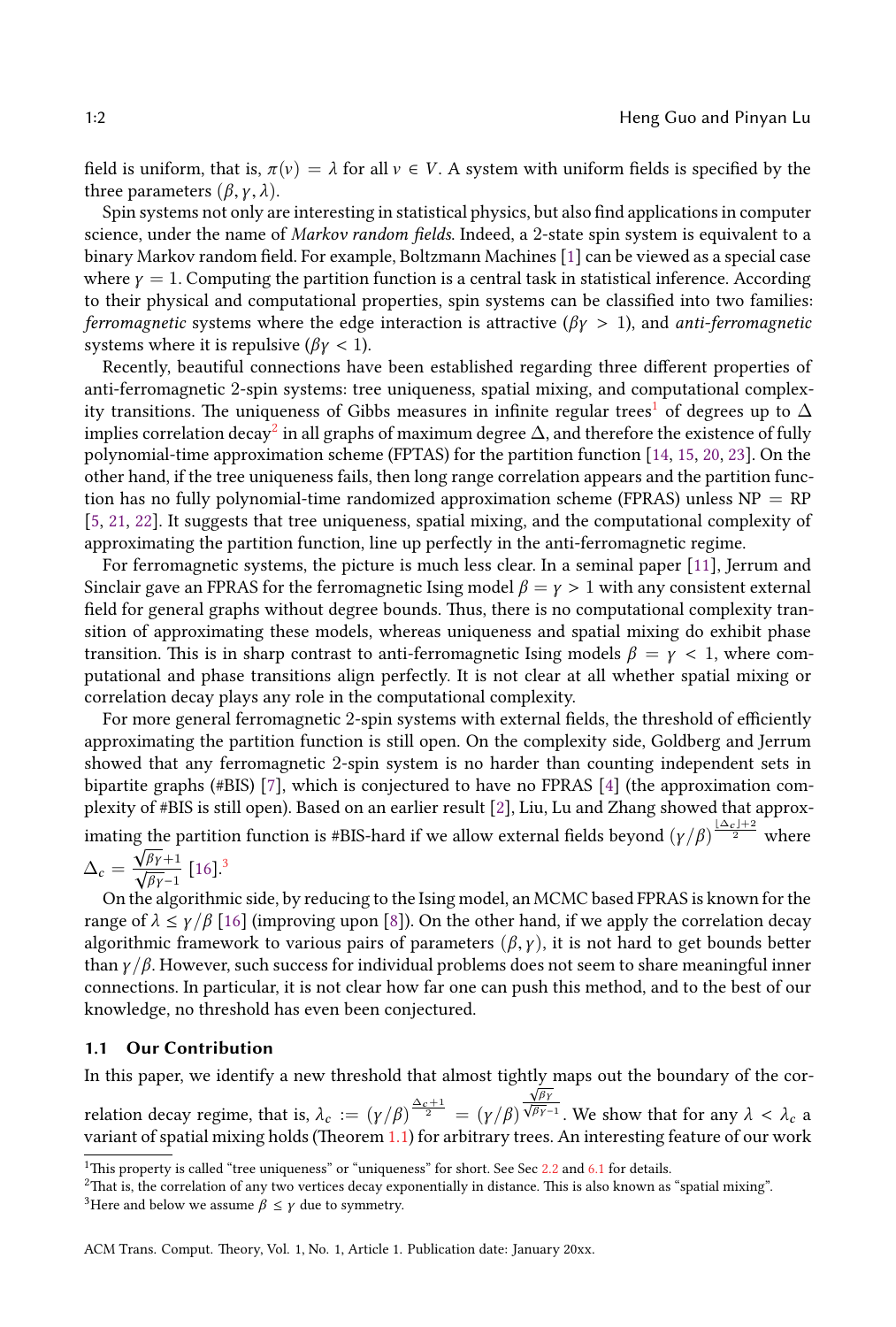#### Approximate Ferromagnetic 2-Spin Systems [1:3](#page-3-1)

<span id="page-3-0"></span>is that we do not restrict the degree or the shape of the tree. This is almost tight since it does not hold if  $\lambda > (\gamma/\beta)^{\frac{\lceil\Delta_c\rfloor+1}{2}}.$  This spatial mixing is weaker than what an algorithm usually requires, but in the regime of  $\beta \leq 1$  it implies (and therefore is equivalent to) strong spatial mixing. As an algorithmic consequence, we have FPTAS for all  $\beta \leq 1 < \gamma$ ,  $\beta \gamma > 1$ , and  $\lambda < \lambda_c$  (Theorem 1.2). Recall that if we allow *λ* beyond  $(\gamma/\beta)^{\frac{|\Delta_c|+2}{2}}$ , then the problem is #BIS-hard [16]. Hence only an integral gap remains for the  $\beta \leq 1 < \gamma$  case.

Formally, let  $p_v$  be the marginal probability of v being assigned "0".

THEOREM 1.1. Let  $(\beta, \gamma, \lambda)$  be a set of parameters of the system such that  $\beta\gamma > 1$ ,  $\beta \leq \gamma$ , and  $\lambda < \lambda_c$ . Let  $T_v$  and  $T'_{v'}$  be two trees with roots v and v' respectively. If the two trees have the same *structure in the first*  $\ell$  *levels, then*  $|p_v - p_{v'}| \le O(\exp(-\ell)).$ 

In other words, if we simply truncate a tree at depth  $\ell$ , the marginal probability of its root will change by only at most  $O(\exp(-\ell))$ . Surprisingly, if we replace  $\lambda_c$  by its integral counterpart, then this implication no longer holds and ther[e is](#page-3-0) a counterexample (see Section 5). More precisely, it is no longer true that the uniqueness in infinite regular trees implies correlation decay in graphs or even trees, since our counterexample is an irregular tree. We note that this is in sharp contrast to anti-ferromagnetic systems, where (integral) uniqueness implies correlation decay.

From the computational complexity point of view, we would like to get an FPTAS for the partition function, which requires a condition called strong spatial mixing (SSM). It is stronger than the spatial mixing established in Theorem 1.1 by imposing arbitrary partial configurations. We are able to prove SSM with  $\lambda < \lambda_c$  in the range of  $\beta \leq 1$ . Indeed, if  $\beta \leq 1$ , then the two versions of spatial mixing are equivalent. Let *I* be an interval of the form  $[\lambda_1, \lambda_2]$  or  $(\lambda_1, \lambda_2]$ . We consider the following problem.

<span id="page-3-1"></span>Name  $\#2$ SpIN $(\beta, \gamma, I)$ **Instance** A graph  $G = (V, E)$  and a mapping  $\pi : V \to \mathbb{R}^+$ , such that  $\pi(v) \in I$  for any  $v \in V$ . **Output**  $Z_{\beta,\gamma,\pi}(G)$ .

Then we have [the](#page-15-1) following theorem.

THEOREM 1.2. Let  $(\beta, \gamma, \lambda)$  be a set of parameters of the system such that  $\beta \gamma > 1$ ,  $\beta \le 1$  and  $\lambda < \lambda_c$ *. There is an FPTAS for #2SpIN*( $\beta$ ,  $\gamma$ ,  $(0, \lambda)$ )*.* 

Therefore, we get an almost tight dichotomy for ferromagnetic 2-spin systems when  $\beta \leq 1$ , since #2SpIN( $\beta$ , *γ*,  $(0, \lambda)$ ) is #BIS-hard, if  $\lambda$  is larger than the integral counterpart of  $\lambda_c$  [16] (see also Proposition 5.1).

The reason behind  $\lambda_c$  is a nice interplay among uniqueness, spatial mixing, and approximability. We start with some purely mathematical observations on the symmetric tree recursion  $f_d(x)$  = *λ* ( *βx*+1 *x*+*γ*  $\int^{d}$ , an increasing function in *x*. [Re](#page-25-1)lax the range of *d* in  $f_d(x)$  to be real numbers. Then  $\Delta_c$  is the critical (possibly fractional) degree and  $\lambda_c$  is the corresponding critical external field for the recursion to have a unique fixed point. This set of critical parameters enjoys some very nice mathematical properties. For  $d = \Delta_c$  and  $\lambda = \lambda_c$ , the function  $f_d(x)$  has a unique fixed point  $\widehat{x} = \sqrt{\gamma/\beta}$  and  $f'_d(\widehat{x}) = 1$ . Moreover, it also satisfies that  $f''_d(\widehat{x}) = 0$ , which is a necessary condition for the contraction of the tree recursion. (This is easy to derive using the heuristic of finding potential functions described in [15].) All these nice mathematical properties prove to be useful in our later analysis. For degrees other than  $\Delta_c$ , their critical external fields are much less convenient – the function  $f_d(x)$  has two fixed points: one is crossing and the other is tangent. Moreover,  $f''_d(\hat{x}) = 0$  does not necessarily hold.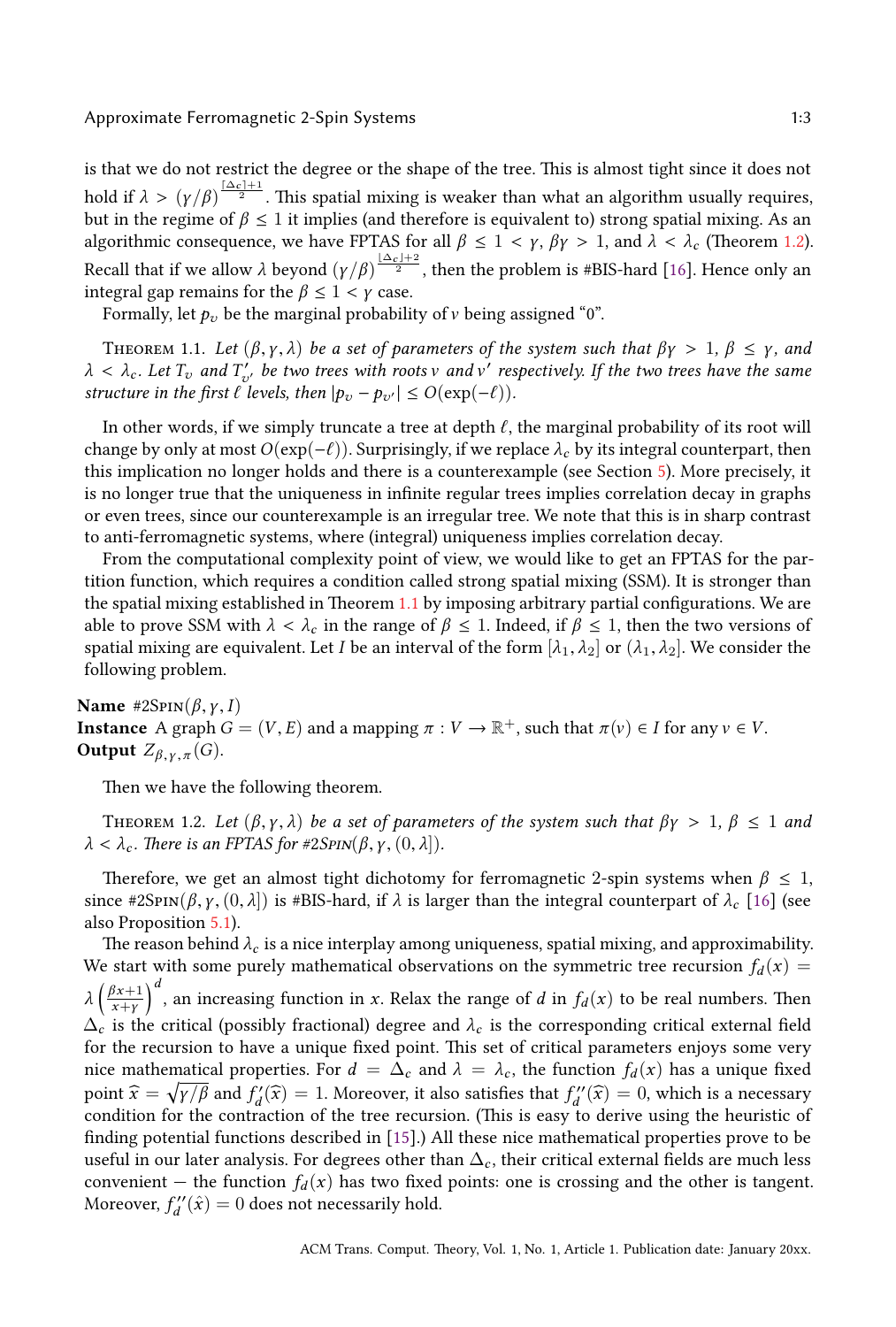The proof of Theorem 1.1 uses the potential method to analyze decay of correlation, which is now streamlined (see e.g. [15, 19]). The main difficulty [is](#page-25-1) [to](#page-25-13) find a good potential function. In other words, we want to solve a variational problem [min](#page-11-0)imizing the maximum of the decay rate function. The main novelty in our solution is that we restrict variables to the range of  $(0,\frac{\lambda}{1+\lambda}]$  and [our](#page-3-1) potential function is well-defined *only* in this range. This is in fact [nec](#page-3-0)essary, as otherwise the statement does not hold, and is valid for the setting of Theorem 1.1. Our choice leads to a relatively clean and significantly simpler proof, comparing t[o sim](#page-13-0)ilar proofs in other settings. In particular, we do not need the "symmetrization" argument (see e.g. [15, 19]). We also use a trick of truncating the potential to deal with unbounded degrees (see Eq. (8)).

For the range of  $\beta > 1$ , SSM does not hold even if  $\lambda < \lambda_c$ . However, we conjecture that Theorem 1.2 can be extended to the  $\beta > 1$  range as well, mainly due to Theorem 1.1, which does not require  $\beta \leq 1$ . Moreover, we show that even if  $\beta > 1$ , the marginal probability in any instance is within the range of  $(0, \frac{\lambda}{1+\lambda}]$  given  $\lambda < \lambda_c$  (see Proposition 3.8). This seems to imply that the main reason why our algorithm fails is due to pinnings (forcing a [ver](#page-13-1)tex to be "0[" or](#page-15-2) "1") in the self-avoiding walk tree construction, whereas in a real instance these pinnings cannot aggregate enough "bad" influence. However, to turn such intuition into an algori[th](#page-15-0)m requires a careful treatment of these pinnings to achieve an FPTAS without SSM. We leave this as an important open problem.

At last, we note that neither  $\lambda_c$  nor its integral counterpart is the exact threshold in each own respect, even if  $\beta \leq 1$ . Strong spatial mixing continues to hold even if  $\lambda > \lambda_c$  in a small interval. We give a concrete example to illustrate this fact in Section 4, Proposition 4.1. Moreover, as mentioned earlier, an irregular tree exists where the correlation decay threshold is lower than the threshold for all infinite regular trees. This is discussed in Section 5. It is another important open question to figure out the exact threshold between  $\lambda_c$  and its integral counterpart(s).

#### **2 PRELIMINARIES**

An instance of a 2-spin system is a graph  $G = (V, E)$ . A configuration  $\sigma : V \to \{0, 1\}$  assigns one of the two spins "0" and "1" to each vertex. We normalize the edge interaction to be  $\begin{bmatrix} \beta & 1 \\ 1 & \gamma \end{bmatrix}$ ] , and also consider the external field, specified by a mapping  $\pi:V\to\mathbb{R}^+$ . When a vertex is assigned "0", we give it a weight  $\pi(v)$ . All parameters are non-negative. For a particular configuration  $\sigma$ , its weight  $w(\sigma)$  is a product over all edge interactions and vertex weights, that is

<span id="page-4-1"></span>
$$
w(\sigma) = \beta^{m_0(\sigma)} \gamma^{m_1(\sigma)} \prod_{v | \sigma(v) = 1} \pi(v), \tag{1}
$$

where  $m_0(\sigma)$  is the number of  $(0, 0)$  edges given by the configuration  $\sigma$  and  $m_1(\sigma)$  is the number of (1, 1) edges. An important special case is the Ising model, where  $\beta = \gamma$ . Notice that in the statistic physics literature, parameters are usually chosen to be the logarithms of our parameters above. Different parameterizations do not affect the complexity of the same system.

We also write  $\lambda_v := \pi(v)$ . If  $\pi$  is a constant function such that  $\lambda_v = \lambda > 0$  for all  $v \in V$ , we also denote it by  $\lambda$ . We say  $\pi$  has a lower bound (or an upper bound)  $\lambda > 0$ , if  $\pi$  satisfies the guarantee that  $\lambda_v \geq \lambda$  (or  $\lambda_v \leq \lambda$ ).

The Gibbs measure is a natural distribution in which each configuration  $\sigma$  is drawn with probability proportional to its weight, that is,

<span id="page-4-0"></span>
$$
\Pr_{G; \beta, \gamma, \pi} (\sigma) \propto w(\sigma). \tag{2}
$$

The normalizing factor of the Gibbs measure is called the partition function, defined by  $Z_{\beta,\gamma,\pi}(G)$  =  $\sum_{\sigma:V\to\{0,1\}} w(\sigma)$ . Recall that we are interested in the computational problem #2SpIN(β, γ, I), where *I* is an interval of the form  $[\lambda_1, \lambda_2]$  or  $(\lambda_1, \lambda_2]$ , for which  $Z_{\beta, \gamma, \pi}(G)$  is the output. When input graphs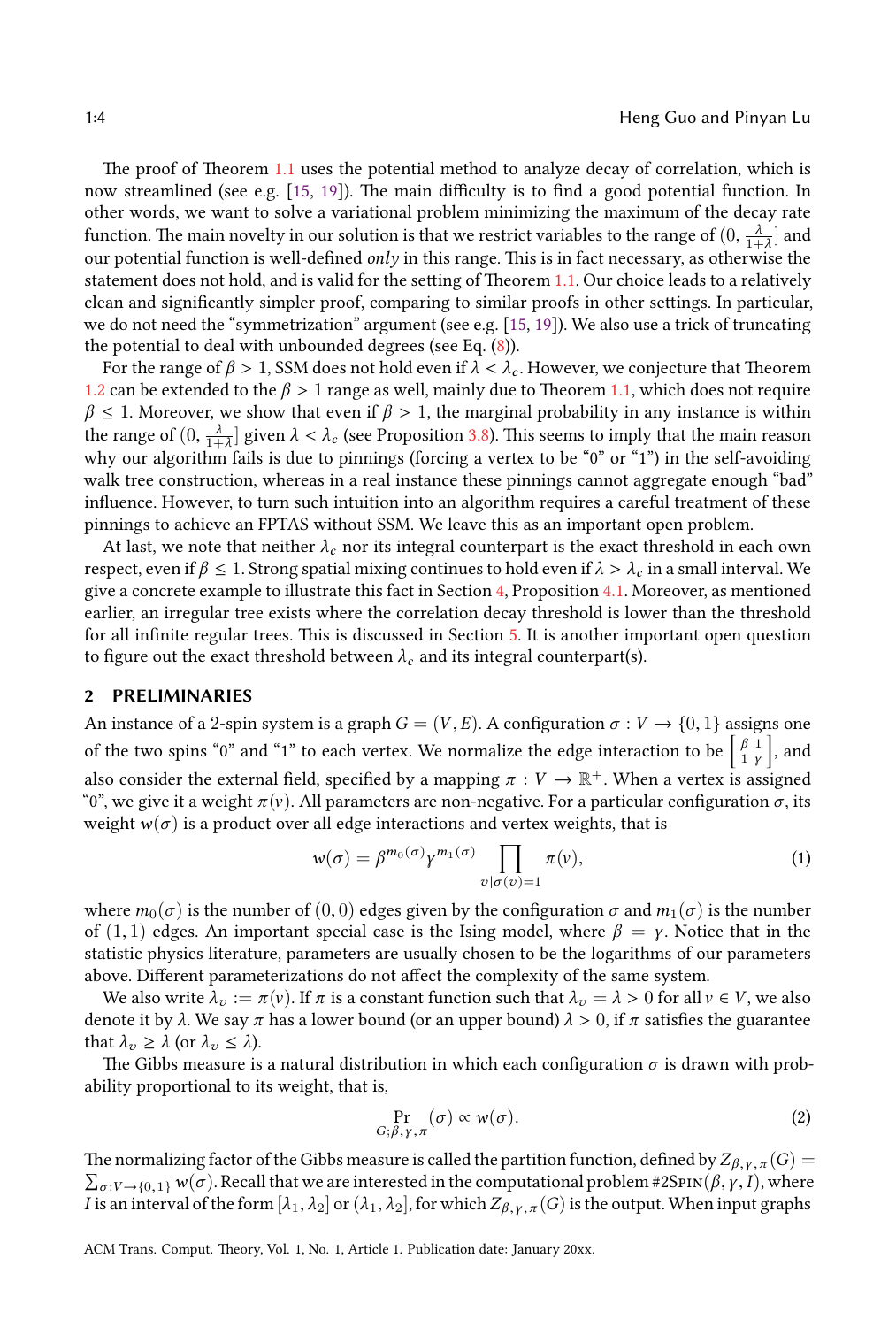are restricted to have a degree bound  $\Delta$ [, w](#page-25-3)e write  $\#\Delta$ -2SpIN( $\beta$ ,  $\gamma$ , *I*) to denote the problem. When the field is uniform, that is,  $λ$  is the only element in *I*, we simply write #2SpIN( $β$ ,  $γ$ ,  $λ$ ). Due to [3] and a standard diagonal transformation, for any constant  $\lambda > 0$ , #2SpIN( $\beta$ ,  $\gamma$ ,  $\lambda$ ) is #P-hard unless  $\beta = \gamma = 0$  or  $\beta \gamma = 1$ .

#### **2.1 The Self-Avoiding Walk Tree**

We briefly describe Weitz's algorithm [23]. Our algorithms presented later will follow roughly the same paradigm.

The Gibbs measure defines a marginal distribution of spins for each vertex. Let  $p<sub>v</sub>$  denote the probability of a vertex v being assigned "0". Since the system is self-reducible, #2SpIN( $\beta$ ,  $\gamma$ ,  $\lambda$ ) is equivalent to computing  $p_v$  for any vertex v [12] (for details, see for example Lemma 2.6).

Let  $\sigma_{\Lambda} \in \{0,1\}^{\Lambda}$  be a configuration of  $\Lambda \subset V$ . We call vertices in  $\Lambda$  *fixed* and other vertices *free.* We use  $p_v^{\sigma_{\Lambda}}$  to denote the marginal probability of v being assigned "0" conditional on the configuration  $\sigma_{\Lambda}$  of  $\Lambda$ .

Suppose the instance is a tree *T* with root *v*. Let  $R_T^{\sigma_{\Lambda}}:=p_v^{\sigma_{\Lambda}}/(1-p_v^{\sigma_{\Lambda}})$  be the ratio between the two probabilities that the root *v* is 0 and 1, while imposing some condition  $\sigma_\Lambda$  (with the convention that  $R_T^{\sigma_A} = \infty$  when  $p_v^{\sigma_A} = 1$ ). Suppose that v has *d* children  $v_i, \ldots v_d$ . Let  $T_i$  be the subtree with root v*<sup>i</sup>* . Due to the independence of subtrees, it is straightforward to get the following recursion for calculating  $R_T^{\sigma_{\Lambda}}$ :

<span id="page-5-0"></span>
$$
R_T^{\sigma_{\Lambda}} = F_d \left( R_{T_1}^{\sigma_{\Lambda}}, \dots, R_{T_d}^{\sigma_{\Lambda}} \right), \tag{3}
$$

where the function  $F_d(x_1, \ldots, x_d)$  is defined as

$$
F_d(x_1,\ldots,x_d):=\lambda_v\prod_{i=1}^d\frac{\beta x_i+1}{x_i+\gamma}.
$$

We allow  $x_i$ 's to take the value  $\infty$  as in that case the function  $F_d$  is clearly well defined. In general we use capital letters like *F* ,*G*,*C*, . . . to denote multivariate functions, and small letters *f* , g,*c*, . . . to denote their sy[mm](#page-25-3)etric versions, where all variables take the same value. Here we define  $f_d(x) := \lambda \left( \frac{\beta x + 1}{x + y} \right)$ *x*+*γ*  $\int^d$  to be the symmetric version of  $F_d(\mathbf{x})$  obtained by setting  $x_1 = \cdots =$  $x_d = x$ .

Let  $G(V, E)$  be a graph. Similarly define  $R_{G, v}^{\sigma_{\Lambda}} := p_v^{\sigma_{\Lambda}}/(1-p_v^{\sigma_{\Lambda}})$ . In contrast to the case of trees, there is no easy recursion to calculate  $R_{G,v}^{\sigma_{\Lambda}}$  for a general graph *G*. This is because of dependencies introduced by cycles. Weitz [23] reduced computing the marginal distribution of  $\nu$  in a general graph *G* to that in a tree, called the self-avoiding walk (SAW) tree, denoted by  $T_{SAW}(G, v)$ . To be specific, given a graph  $G = (V, E)$  and a vertex  $v \in V$ ,  $T_{SAW}(G, v)$  is a tree with root v that enumerates all self-avoiding walks originating from v in *G*, with additional vertices closing cycles as leaves of the tree. Each vertex in the new vertex set  $V_{SAW}$  of  $T_{SAW}(G, v)$  corresponds to a vertex in *G*, but a vertex in *G* may be mapped to more than one vertices in  $V_{SAW}$ . A boundary condition is imposed on leaves in  $V_{SAW}$  that close cycles. The imposed colors of such leaves depend on whether the cycle is formed from a small vertex to a large vertex or conversely, where the ordering is arbitrarily chosen in *G*. Vertex sets  $S \subset \Lambda \subset V$  are mapped to respectively  $S_{SAW} \subset \Lambda_{SAW} \subset V_{SAW}$ , and any configuration  $\sigma_\Lambda \in \{0,1\}^\Lambda$  is mapped to  $\sigma_{\Lambda_{\text{SAW}}} \in \{0,1\}^{\Lambda_{\text{SAW}}}$ . With slight abuse of notations we may write  $S = S_{SAW}$  and  $\sigma_{\Lambda} = \sigma_{\Lambda_{SAW}}$  when no ambiguity is caused.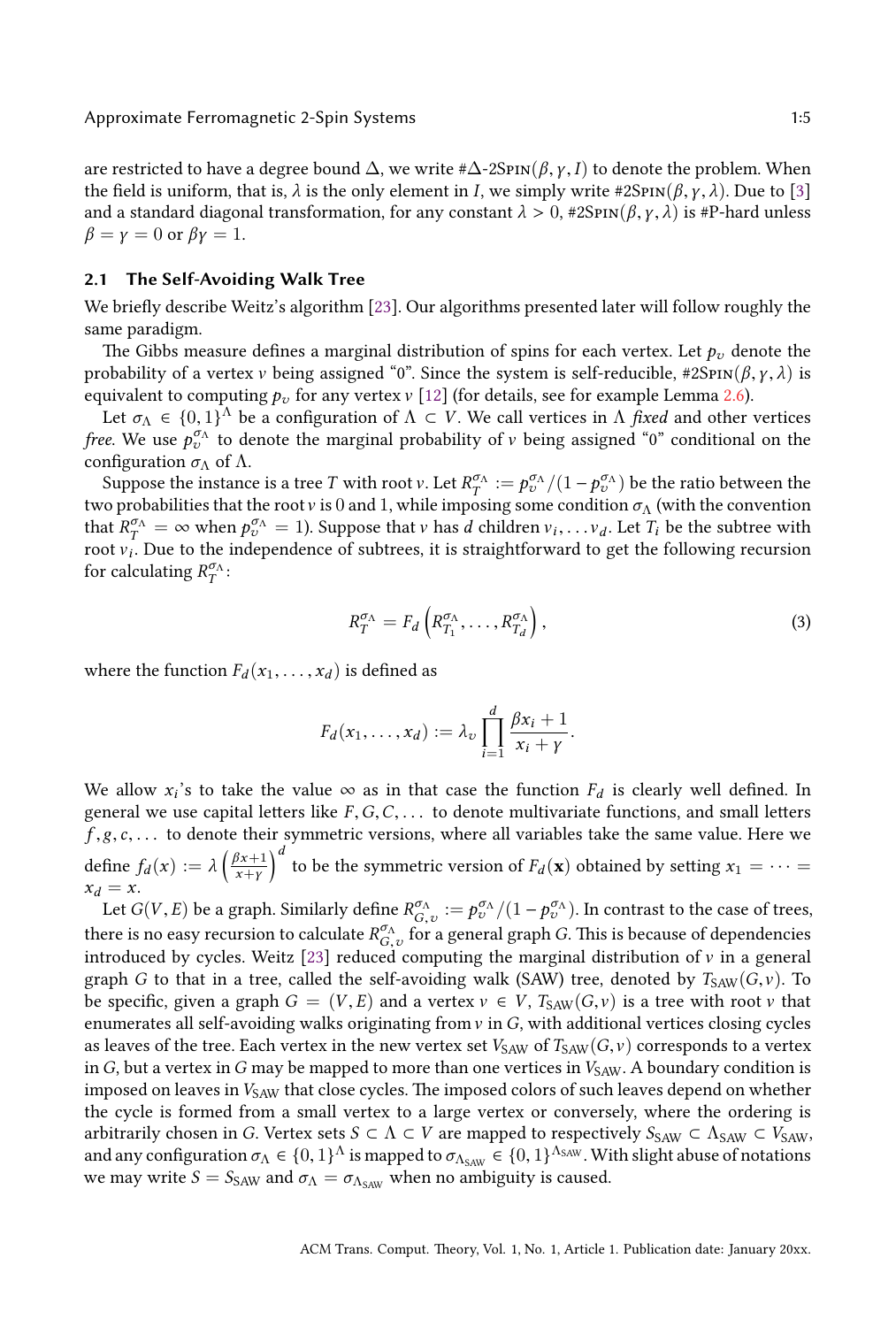Proposition 2.1 (Theorem 3.1 of Weitz [23]). *Let*  $G=(V,E)$  *be a graph,*  $v\in V$ ,  $\sigma_\Lambda\in\{0,1\}^\Lambda$ *be a configuration on*  $\Lambda \subset V$ , and  $S \subset V$ . Let  $T = T_{SAW}(G, v)$  *be constructed as above. It holds that* 

$$
R^{\sigma_\Lambda}_{G,\,\upsilon}=R^{\sigma_\Lambda}_T
$$

<span id="page-6-0"></span>.

*Moreover, the maximum degree ofT is at most the maximum degree ofG,* dist<sub>*G*</sub>( $v$ *, S*) = dist<sub>*T*</sub>( $v$ *, S*<sub>*SAW*</sub>)*, and any neighborhood of* v *inT can be constructed in time proportional to the size of the neighborhood.*

The SAW tree construction does not solve a #P-hard problem, since  $T_{SAW}(G, v)$  is potentially exponentially large in size of *G*. For a polynomial time approximation algorithm, we may run the tree recursion within some polynomial size, or equivalently a logarithmic depth. At the boundary where we stop, we plug in some arbitrary values. The question is then how large is the error due to our random guess. To guarantee the performance of the algorithm, we need the following notion of *strong spatial mixing*.

Definition 2.2. *A spin system on a family* G *of graphs is said to exhibit* strongs[pa](#page-6-0)tial mixing (*SSM*) *if for any graph*  $G = (V, E) \in \mathcal{G}$ , any  $v \in V, \Lambda \subset V$  and any  $\sigma_{\Lambda}, \tau_{\Lambda} \in \{0, 1\}^{\Lambda}$ ,

$$
\left| p_v^{\sigma_\Lambda} - p_v^{\tau_\Lambda} \right| \le \exp(-\Omega(\text{dist}(v, S))), \tag{4}
$$

*where*  $S \subset \Lambda$  *is the subset on which*  $\sigma_\Lambda$  *and*  $\tau_\Lambda$  *differ, and* dist(v, *S*) *is the shortest distance from* v *to any vertex in S.*

<span id="page-6-1"></span>*Weak spatial mixing* is defined similarly by replacing dist( $v, S$ ) with dist( $v, \Lambda$ ) in (4), and it corresponds to the uniqueness condition introduced below in Section 2.2. Spatial mixing properties are also called correlation decay in statistical physics.

If SSM holds, then the error caused by early termination in  $T_{SAW}(G, v)$  and arbitrary boundary values is only exponentially small in the depth. Hence the algorithm is an FPTAS. In a lot of cases, the existence of an FPTAS boils down to establish SSM.

#### **2.2 The Uniqueness Condition in Regular Trees**

Let [T](#page-4-0)*<sup>d</sup>* denote the infinite *d*-regular tree, also known as the *Bethe lattice* or the *Cayley tree*. If we pick an arbitrary vertex as the r[oo](#page-5-0)t of  $\mathbb{T}_d$ , then the root has *d* children and every other vertex has *d* − 1 children. Notice that the difference between  $\mathbb{T}_d$  and an infinite  $(d-1)$ -ary tree is only the degree of the root. We assume in this subsection that the field is uniform  $\lambda > 0$ .

The Gibbs measure in  $\mathbb{T}_d$  is a probability measure where conditioned on any arbitrary configuration on the boundary of a finite set *S*, the resulting distribution on *S* is the same as the one given by (2) on *S* with the same boundary condition. When the Gibbs measure is unique, we say that *the [un](#page-25-14)i[qu](#page-25-15)eness condition* holds in  $\mathbb{T}_d$ . The tree recursion (3) turns out to be important in analyzing the uniquen[es](#page-25-14)[s c](#page-25-15)ondition. Due to the symmetric structure of  $\mathbb{T}_d$ , it becomes  $R_v = f_{d-1}(R_{v_i})$  (for any vertex *v* other than the root), where  $f_d(x) = \lambda \left( \frac{\beta x + 1}{x + v} \right)$ *x*+*γ*  $\int_a^d$  is the symmetrized version of  $F_d(\mathbf{x})$ .

For anti-ferromagnetic systems, that is,  $\beta \gamma$  < 1, there is a unique fixed point to  $f_d(x) = x$ , denoted by  $\widehat{x}$ . It has been shown that the Gibbs measure in  $\mathbb{T}_d$  is unique if and only if  $\left| \widehat{f'_{d-1}(\widehat{x})} \right| \leq 1$ [6, 13].

<span id="page-6-2"></span>In contrast, if  $\beta \gamma > 1$ , then there may be 1 or 3 positive fixed points such that  $x = f_d(x)$ . It is known [6, 13] that the Gibbs measure of two-state spin systems in  $\mathbb{T}_d$  is unique if and only if there is only one fixed point for  $x = f_{d-1}(x)$ , or equivalently, for all fixed points  $\widehat{x}_d$  of  $f_d(x)$ ,  $f'_d(\widehat{x}_d) < 1$ .

Let 
$$
\Delta_c := \frac{\sqrt{\beta_Y}+1}{\sqrt{\beta_Y}-1}
$$
. Then we have the following result.

PROPOSITION 2.3. *If*  $\Delta - 1 < \Delta_c$ , then the uniqueness condition in  $\mathbb{T}_{\Delta}$  holds regardless of the field.

<span id="page-6-3"></span>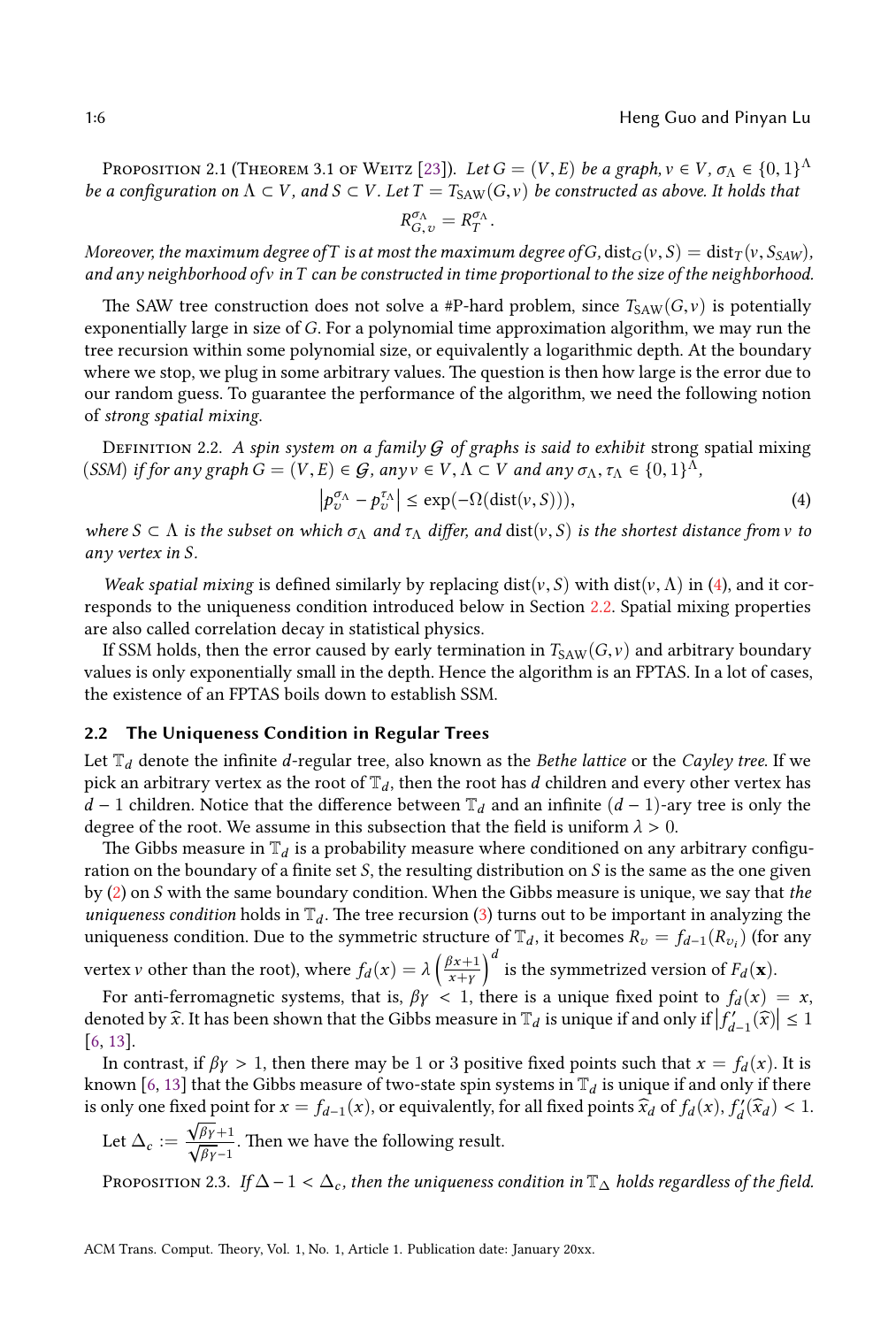Approximate Fe[rrom](#page-8-0)agnetic 2-Spin Systems 1:7

<span id="page-7-0"></span>Note that the condition  $\Delta - 1 < \Delta_c$  matches the exact threshold of fast mixing for Glauber dynamics in the Ising model [18]. In Section 3.1, we will show that, SSM holds and there exists an FPTAS for the partition function, in graphs with degree bound  $\Delta < \Delta_c + 1$  and any field  $\lambda > 0$ . This is Theorem 3.1.

To study general graphs, one needs to consider infinite regular trees of all degrees. If *β* > 1 (still assuming  $\beta \gamma > 1$  and  $\beta \leq \gamma$ ), then there is no  $\lambda$  such that the uniqueness condition holds in  $\mathbb{T}_d$ fo[r](#page-15-0) all degrees  $d \geq 2$ . In contrast, let  $\lambda_c^{int} := (\gamma/\beta)^{\frac{\lceil \Delta_c \rceil + 1}{2}}$  and for  $\beta \leq 1$ , we have the following.

PROPOSITION 2.4. *Let*  $(\beta, \gamma)$  *be two parameters such that*  $\beta\gamma > 1$  $\beta\gamma > 1$  $\beta\gamma > 1$ *.* 

- If  $\beta \leq 1 < \gamma$ , then uniqueness holds for  $\mathbb{T}_d$  with all degrees  $d \geq 2$  if [and](#page-16-0) only [if](#page-9-0)  $\lambda < \lambda_c^{int}$ .
- *If*  $\beta, \gamma > 1$ , then there is no  $\lambda > 0$  s[uch](#page-6-2) that [uni](#page-7-0)queness holds for all  $\mathbb{T}_d$  with  $d \geq 2$ .

<span id="page-7-5"></span>However, there exist  $(\beta, \gamma, \lambda)$  and an (irregular) tree *T* such that  $\beta \gamma > 1$ ,  $\beta \le 1 < \gamma$ , and  $\lambda < \lambda_c^{int}$  and SSM does not hold in *T*. This is discussed in Section 5. Recall that  $\lambda_c := (\gamma/\beta)^{\frac{\Delta_c+1}{2}}$ . If we replace  $λ_c^{int}$  with  $λ_c ≤ λ_c^{int}$  in the condition of Proposition 2.4, that is,  $βγ > 1, β ≤ 1 < γ$ , and *λ* < *λ<sup>c</sup>* , then SSM holds in all graphs and an FPTAS exists. This is shown in Section 3.2, Theorem 3.6.

Details and proofs about Propositions 2.3 and 2.4 are given in Section 6.1.

#### **2.3 The P[ote](#page-25-1)[nti](#page-25-13)al Method**

We would like to prove the strong spatial mixing in arbitrary trees, someti[m](#page-20-0)es with bounded degree ∆, under certain conditions. This is sufficient for approximation algorithms due to the selfavoiding walk tree construction. Our main technique in the analysis is the potential method. The analysis in this section is a standard routine, with some specialization to ferromagnetic 2-spin models (cf. [15, 19]). To avoid interrupting the flow, we move all details and proofs to Section 6.2.

<span id="page-7-1"></span>Roughly speaking, instead of studying (3) directly, we use a potential function  $\Phi(x)$  to map the original recursion to a new domain (see the commutative diagram Figure 1). Morally we can choose whatever function as the potential function. However, we would like to pick "good" ones so as to help the analysis of the contraction. Define  $\varphi(x) := \Phi'(x)$  and

$$
C_{\varphi,d}(\mathbf{x}) := \varphi(F_d(\mathbf{x})) \cdot \sum_{i=1}^d \left| \frac{\partial F_d}{\partial x_i} \right| \frac{1}{\varphi(x_i)}.
$$

<span id="page-7-3"></span><span id="page-7-2"></span>DEFINITION 2.5. Let  $\Phi:\mathbb{R}^+\to\mathbb{R}^+$  be a differentiable and monotonically increasing function. Let  $\varphi(x)$  *and*  $C_{\varphi, d}(x)$  *be defined as above. Then*  $\Phi(x)$  *is a* good potential function for deg[re](#page-7-3)e *d* and field *λ if it satisfies t[he f](#page-7-1)ollowing co[nd](#page-7-2)itions:*

- (1) *ther[e e](#page-7-3)xists a constant*  $C_1$ ,  $C_2 > 0$  *such that*  $C_1 \leq \varphi(x) \leq C_2$  for all  $x \in [\lambda \gamma^{-d}, \lambda \beta^d]$ ;
- (2) *there exists a constant*  $\alpha < 1$  *such that*  $C_{\varphi,d}(\mathbf{x}) \leq \alpha$  for all  $x_i \in [\lambda \gamma^{-d}, \lambda \beta^d]$ .

<span id="page-7-4"></span>We say  $\Phi(x)$  is a good potential function for *d* and field  $\pi$ , if  $\Phi(x)$  is a good potential function for *d* and any  $\lambda$  in the codomain of  $\pi$ ,

In Definition 2.5, Condition 1 is rather easy to satisfy. The crux is in fact Condition 2. We call *α* in Condition 2 the amortized contraction ratio of  $\Phi(x)$ . It has the following algorithmic implication. The proof is based on establishing strong spatial mixing.

LEMMA 2.6. Let  $(\beta, \gamma)$  be two parameters such that  $\beta \gamma > 1$ . Let  $G = (V, E)$  be a graph with a *maximum degree*  $\Delta$  *and n many vertices and*  $\pi$  *be a field on G. Let*  $\lambda = \max_{v \in V} {\{\pi(v)\}}$ *. If there exists a good potential function for*  $\pi$  *and all*  $d \in [1, \Delta - 1]$  *with contraction ratio*  $\alpha < 1$ *, then*  $\overline{1}$ 

*Z<sup>β</sup>* ,*<sup>γ</sup>* ,*<sup>π</sup>* (*G*) *can be approximated deterministically within a relative error ε in time O n* ( *nλ ε*  $\sqrt{\frac{\log(\Delta-1)}{-\log \alpha}}$ 

*.*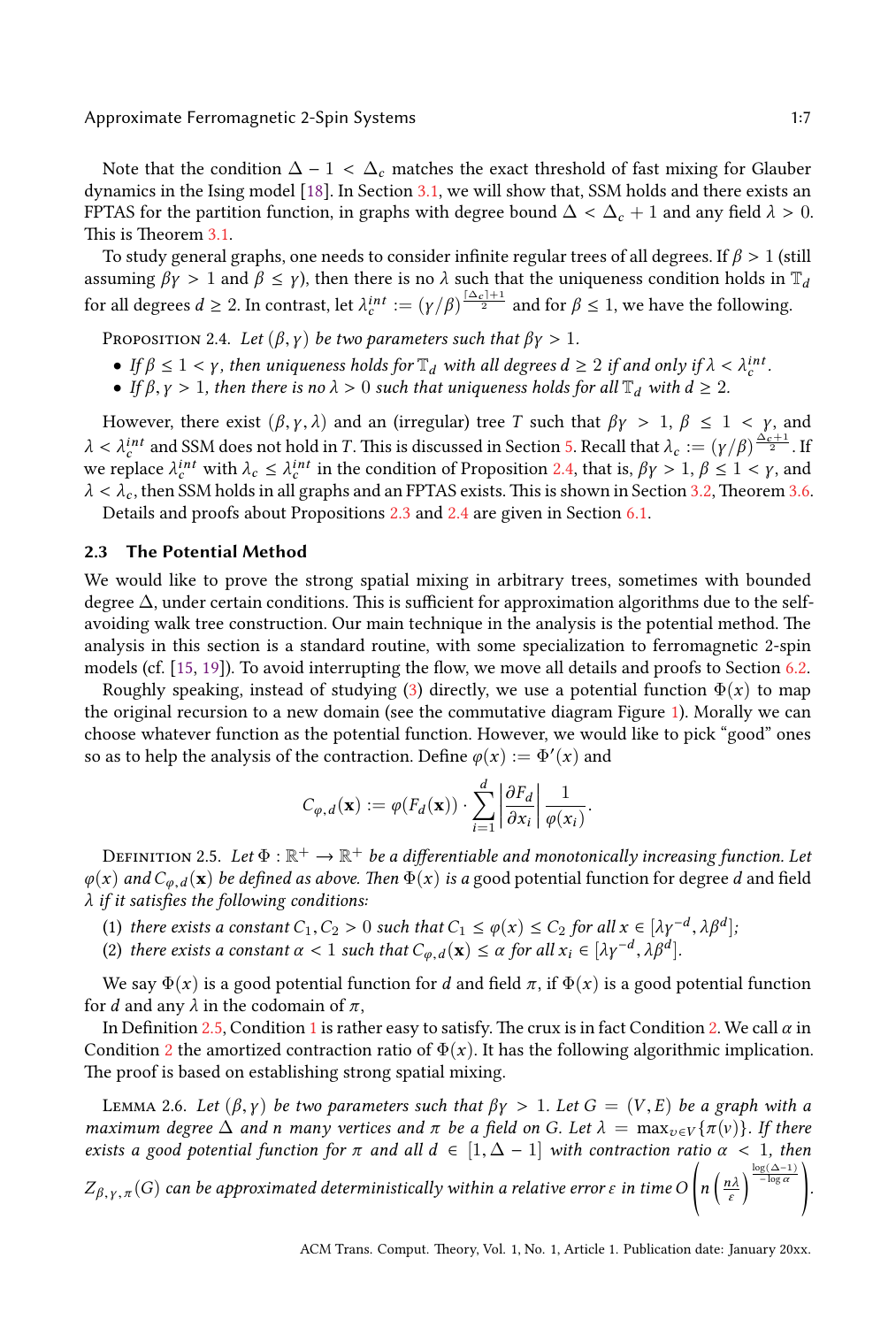*.*

√

When the degree is unbounded, the SAW tree may grow super polynomially even if the depth is of order log*n*. We use a refined metric replacing the naive graph distance used in Definition 2.2. Strong spatial mixing under this metric is also called *computationally efficient correlation decay* [14, 15].

<span id="page-8-3"></span>Definition 2.7. *Let T be a rooted tree and M* > 1 *be a constant. For any vertex* v *in T , define the M*-based depth *of* v, denoted  $\ell_M(v)$ , such that  $\ell_M(v) = 0$  [if](#page-7-1) v is the root, and  $\ell_M(v) = \ell_M(u) +$  $\lceil \log_M(d+1) \rceil$  *if v is a child of <i>u* and *u* has degree *d*.

<span id="page-8-5"></span><span id="page-8-4"></span>Let  $B(\ell)$  be the set of all vertices whose *M*-based depths of v is at most  $\ell$ . It is easy to verify inductively such that  $|B(\ell)| \leq M^{\ell}$  in a tree. We then define a slightly stronger notion of potential functions.

DEFINITION 2.8. Let  $\Phi:\mathbb{R}^+\to\mathbb{R}^+$  be a differentiable and monotonically increasing function. Let  $\varphi(x)$  *and*  $C_{\varphi, d}(x)$  *defined in the same way as in Definition* 2.5. Then  $\Phi(x)$  *is a* universal potential function *for the field λ if it satisfies the following conditions:*

- (1) *there are two constants*  $C_1$ ,  $C_2 > 0$  *such that*  $C_1 \leq \varphi(x) \leq C_2$  *for any*  $x \in (0, \lambda]$ *;*
- (2) there exists a constant  $\alpha < 1$  such that for all  $d$ ,  $C_{\varphi,d}(\mathbf{x}) \leq \alpha^{\left\lceil \log_M(d+1) \right\rceil}$  $C_{\varphi,d}(\mathbf{x}) \leq \alpha^{\left\lceil \log_M(d+1) \right\rceil}$  $C_{\varphi,d}(\mathbf{x}) \leq \alpha^{\left\lceil \log_M(d+1) \right\rceil}$  for all  $x_i \in (0, \lambda]$ ;

<span id="page-8-2"></span>We say  $\Phi(x)$  is a universal potential function for a field  $\pi$ , if  $\Phi(x)$  is a universal potential function for any  $\lambda$  in the codomain of  $\pi$ . We also call  $\alpha$  the contraction ratio and call M the base. The following two lemmas show that our main theorems follow from the existence of a universal potential function.

<span id="page-8-1"></span>The way we define universal potential functions restricts them to only apply to the range of  $(0, \lambda]$ . This will be true in our applications (see for example Claim 3.4).

**LEMMA** 2.9. Let  $(β, γ, λ)$  be three parameters such that  $βγ > 1, β ≤ γ$ , and  $λ < λ_c$ . Let T and T' *be two trees that agree on the first* ℓ *levels with root* v *and* v ′ *respectively. If there exists a universal potential function*  $\Phi(x)$ *, then*  $|p_v - p_{v'}| \leq O(\exp(-\ell)).$ 

LEMMA 2.10. Let  $(\beta, \gamma)$  be two parameters such that  $\beta\gamma > 1$  and  $\beta \leq 1 < \gamma$ . Let  $G = (V, E)$ *be a graph with n many vertices and*  $\pi$  *be a field on G. Let*  $\lambda = \max_{v \in V} {\{\pi(v)\}}$ *. If there exists a universal potential function* Φ(*x*) *for π with contraction ratio α* < 1 *and base M, then Z<sup>β</sup>* ,*<sup>γ</sup>* ,*<sup>π</sup>* (*G*) *can*

*be appr[oxim](#page-8-1)ated deterministically within a relative error ε in time O*  $\overline{a}$ *n* 3 ( *nλ ε*  $\frac{\log M}{-\log \alpha}$ 

#### **3 CORRELATION DECAY BELOW** ∆*<sup>c</sup>* **OR** *λ<sup>c</sup>*

In this section, we show our main results. We will first show a folklore result for bounded degree graphs with a very simple proof. Then we continue to show the main theorem regarding general graphs. We carefully choose two appropriate potential functio[ns](#page-25-17) and then apply Le[mm](#page-25-16)a 2.6 or Lemma 2.10.

#### <span id="page-8-0"></span>**3.1 Bounded Degree Graphs**

We first apply our framework to get FPTAS for graphs with degree bound  $\Delta < \Delta_c + 1 = \frac{2\sqrt{\beta_Y}}{\sqrt{\beta_Y}-1}$ . Correlation decay for graphs with such degree bounds is folklore and can be found in [17] for the Ising model. Algorithmic implications are also shown, e.g. in [24]. As we shall see, the proof is very simple in our framework. Note that *λ*, ∆, and *α* are considered constants for the FPTAS.

THEOREM 3.1. Let  $(\beta, \gamma)$  be two parameters such that  $\beta \gamma > 1$ . Let  $G = (V, E)$  be a graph *with a maximum degree*  $\Delta < \Delta_c + 1$  *and n many vertices, and let*  $\pi$  *be a field on G. Let*  $\lambda =$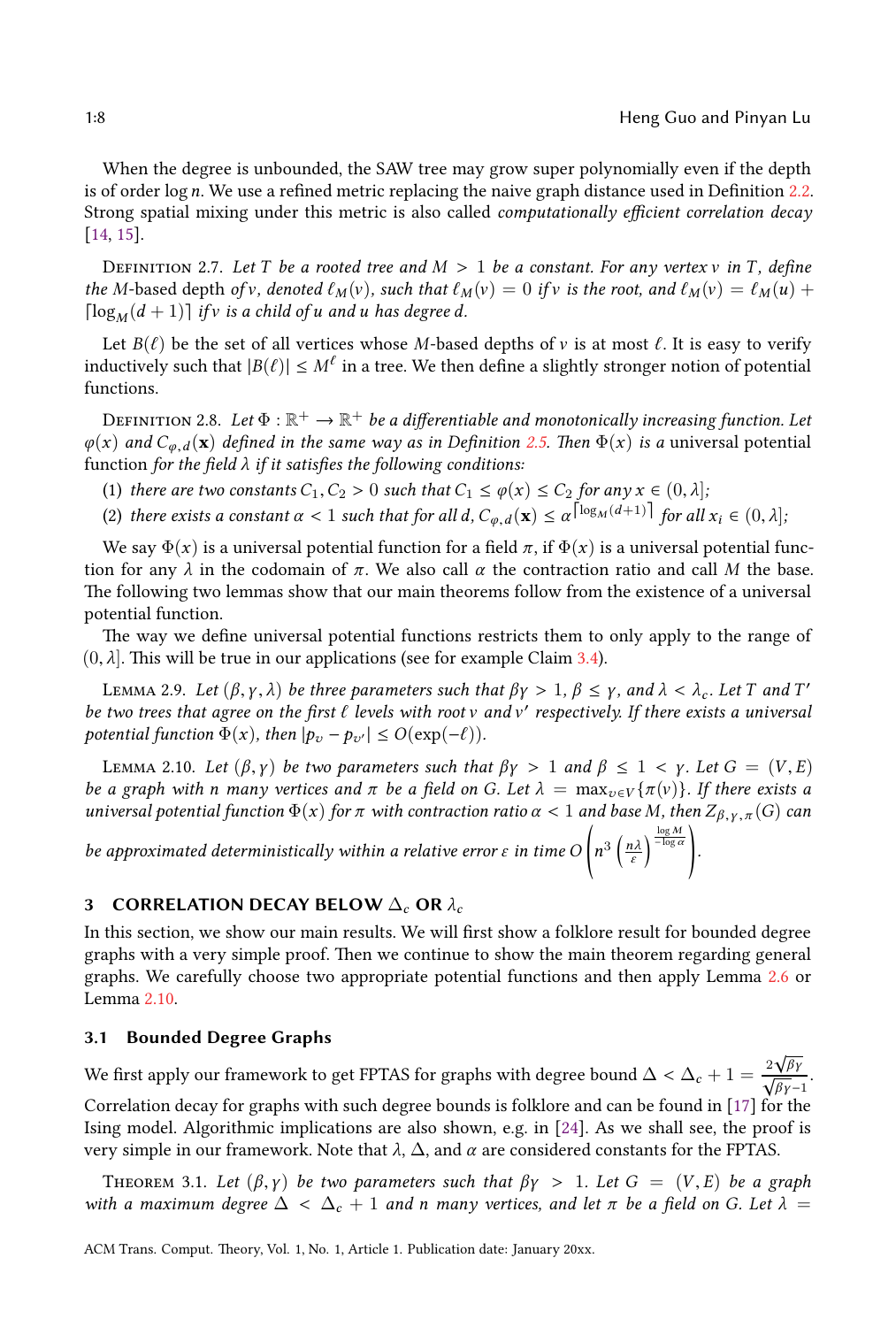$max_{v \in V}$ { $\pi(v)$ }. Then  $Z_{\beta,\gamma,\pi}(G)$  *can be approximated deterministically within a relative error ε in time O*  $\overline{1}$ *n* ( *nλ ε*  $\left\{\frac{\log(\Delta-1)}{-\log \alpha}\right\}$ *, where*  $\alpha = \frac{\Delta - 1}{\Delta_c}$ .

Proof. We choose our potential function to be  $\Phi_1(x) = \log x$  such that  $\varphi_1(x) := \Phi'_1(x) = \frac{1}{x}$ . We verify the conditions of Definition 2.5. Condition 1 is trivial. For Condition 2, we have that for any integer  $1 \le d \le \Delta - 1$ ,

$$
C_{\varphi_1, d}(\mathbf{x}) = \varphi_1(F_d(\mathbf{x})) \sum_{i=1}^d \frac{\partial F_d}{\partial x_i} \cdot \frac{1}{\varphi_1(\mathbf{x})}
$$
  
= 
$$
\frac{1}{F_d(\mathbf{x})} \sum_{i=1}^d F_d(\mathbf{x}) \cdot \frac{\beta \gamma - 1}{(x_i + \beta)(\gamma x_i + 1)} \cdot x_i
$$
  
= 
$$
\sum_{i=1}^d \frac{(\beta \gamma - 1)x_i}{(\gamma x_i + 1)(x_i + \beta)} \le \sum_{i=1}^d \frac{1}{\Delta_c} = \frac{d}{\Delta_c} \le \frac{\Delta - 1}{\Delta_c} = \alpha,
$$

where we used the fac[t th](#page-8-0)at for any  $x > 0$ ,

<span id="page-9-4"></span>
$$
\frac{(\beta\gamma-1)x}{(\gamma x+1)(x+\beta)} \le \frac{1}{\Delta_c}.
$$

<span id="page-9-0"></span>Hence  $\Phi_1(x)$  is a good potential function for all degrees  $d \in [1, \Delta - 1]$  with contraction ratio  $\alpha$ . The theorem follows by Lemma 2.6.

Note that Theorem 3.1 matches the uniqueness condition in Proposition 2.3 and, restricted to the Ising model, the fast mixing bound of Gibbs samplers in [18].

#### <span id="page-9-3"></span>**3.2 G[ene](#page-9-2)ral Graphs**

Now we turn our attention to general graphs without degree bounds.

<span id="page-9-2"></span>Recall that  $\lambda_c = \left(\frac{y}{b}\right)$ *β*  $\int^{\frac{\Delta_c+1}{2}} = \left(\frac{\gamma}{6}\right)$ *β*  $\overline{ }$ *<u>√<sub>βγ</sub>*<br>√<sup>βγ</sup></u><br><sup>√βγ–1</sup>. The following two technical lemmas show some important properties regarding the threshold  $\lambda_c$ , which are keys to get our main theorems. In particular, Lemma 3.3 is key to bound the decay ratio. Proofs are given in Section 6.3.

LEMMA 3.2. *Let β*, *γ be two parameters such that*  $βγ > 1$  *and*  $β ≤ γ$ *. For any* 0 < *x* ≤  $λ<sub>c</sub>$ ,  $βx+1$  < 1  $\frac{p x + 1}{x + γ}$  ≤ 1*.* 

<span id="page-9-1"></span>*LEMMA* 3.3. *Let β*, *γ be two parameters such that*  $βγ > 1$  *and*  $β ≤ γ$ . *For any*  $0 < x ≤ λ<sub>c</sub>$ , we have

$$
(\beta \gamma - 1)x \log \frac{\lambda_c}{x} \le (\beta x + 1)(x + \gamma) \log \frac{x + \gamma}{\beta x + 1}.
$$
 (5)

In our applications, the quantity *x* in both lemmas will be the ratio of marginal probabilities in trees, denoted by  $R_v$  [fo](#page-9-1)r a vertex  $v$ . To make use of these properties, one key requirement is that  $0 < x \leq \lambda_c$ . This is not necess[aril](#page-9-3)y true in trees with pinning (and therefore no[t tr](#page-9-1)ue in general SAW trees). Nevertheless, it [do](#page-5-0)es hold in trees without pinning.

CLAIM 3.4. *For*  $(\beta, \gamma, \lambda)$  *where*  $\beta \gamma > 1$ ,  $\beta \leq \gamma$ , and  $\lambda < \lambda_c$ ,  $R_v \in (0, \lambda]$  holds in trees without *pinning.*

We prove Claim 3.4 by induction. For any tree  $T_v$ , if v is the only vertex, then  $R_v = \lambda$  and the base case holds. Given Lemma 3.2 and  $\lambda < \lambda_c$ , the inductive step to show Claim 3.4 follows from the standard tree recursion (3).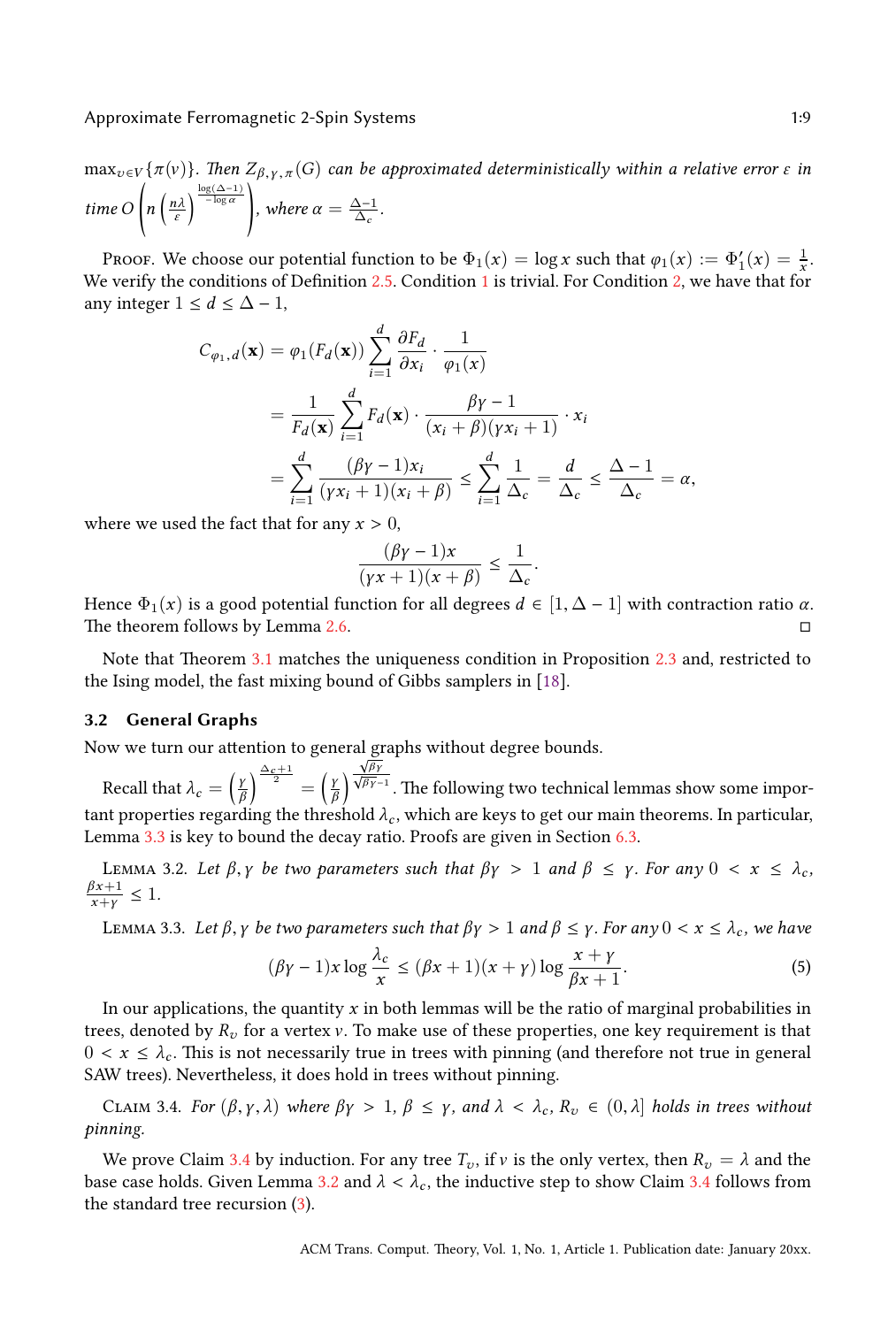<span id="page-10-0"></span>In addition, it also holds [wh](#page-3-0)en  $\beta \leq 1$ , in trees even with pinning (but not counting the pinned vertices). This includes the SAW tree construction as special cases. To see that, for any vertex  $v$ , if one of v's child, say *u*, is pinned to 0 (or 1), then we can just remove *u* and replace the field  $\lambda_v$  on *v* with  $\lambda'_v = \lambda_v \beta$  (or  $\lambda'_v = \lambda_v/\gamma$ ), without affecting the marginal probability of *v* and any other vertices.<sup>4</sup> By our assumptions  $\lambda_v < \lambda_c$  and  $\beta \le 1 < \gamma$ , we have that  $\lambda_v' < \lambda_c$  as well. Hence, after removing all pinned vertices, we still have that  $\lambda_v \leq \lambda_c$  for all  $v \in V$ . This reduces to Claim 3.4.

<span id="page-10-1"></span>Indeed, both of Theorem 1.1 and 1.2 can be generalized to the setting where vertices may have different external fields as long as they are all below  $\lambda_c$ , as follows.

THEOREM 3.5. Let  $(\beta, \gamma)$  be two parameters such that  $\beta\gamma > 1$ ,  $\beta \leq \gamma$ , and  $\lambda < \lambda_c$ . Let  $T_v$  and  $T'_{v'}$ *be two trees with roots v* and *v'* respectively. Let  $\lambda = \max_{u \in T_v \cup T'_{v'}} \{ \pi(u) \}$ . If  $\lambda < \lambda_c$  and in the first  $\ell$ *levels, T<sup>v</sup> and T* ′ *<sup>v</sup>*′ *have the same structure and external fields for corresponding pairs of vertices, then*  $|p_v - p_{v'}|$  ≤  $O(\exp(-\ell)).$ 

THEOREM 3.6[. Let](#page-8-1)  $(\beta, \gamma)$  be two par[ame](#page-10-1)ters such that  $\beta\gamma > 1$  [and](#page-8-2)  $\beta \leq 1 < \gamma$ . Let  $G = (V, E)$ *be a graph with n many vertices, and let*  $\pi$  *be a field on G. Let*  $\lambda = \max_{v \in V} {\{\pi(v)\}}$ *. If*  $\lambda < \lambda_c$ *, then Z<sup>β</sup>* ,*<sup>γ</sup>* ,*<sup>π</sup>* (*G*) *can be approximated deterministical[ly w](#page-9-2)ithin a relative error ε in time O* ,<br>/ *n* ( *nλ ε*  $\sqrt{\frac{\log M}{-\log \alpha}}$ *, where*  $M > 1$  *and*  $\alpha < 1$  *are two constants depending on*  $(\beta, \gamma, \lambda)$ *.* 

To show Theorem 3.5 and Theorem 3.6, we will apply Lemma 2.9 and Lemma 2.10. Essentially we only need to show the existence of a universal potential function.

Let  $g_{\lambda}(x) := \frac{(\beta \gamma - 1)x \log \frac{\lambda}{x}}{(\beta x + 1)(x + \gamma) \log \frac{x + \gamma}{\beta x + 1}}$ . By Lemma 3.3,  $g_{\lambda_c}(x) \le 1$ . For  $\lambda < \lambda_c$ , note that  $\lim_{x \to 0} g_{\lambda}(x) =$ 0. Hence there exists  $0 < \varepsilon < \lambda$  and  $0 < \delta < 1$  such that if  $0 < x < \varepsilon, g_\lambda(x) < \delta$ . Moreover, if  $\varepsilon \leq x \leq \lambda$ , then  $\frac{g_{\lambda}(x)}{g_{\lambda_c}(x)} = \frac{\log \lambda - \log x}{\log \lambda_c - \log x}$ log *λc*−log *x* ≤ log *λ*−log *ε*  $\frac{\log \lambda - \log \varepsilon}{\log \lambda_c - \log \varepsilon}$ . Let

<span id="page-10-2"></span>
$$
\alpha_\lambda := \max\left\{\delta, \frac{\log\lambda - \log \varepsilon}{\log\lambda_c - \log\varepsilon}\right\} < 1.
$$

Then we have just shown the following lemma.

*LEMMA 3.7. Let*  $\beta$ ,  $\gamma$  be two parameters such that  $\beta\gamma > 1$  and  $\beta \leq \gamma$ . If  $\lambda < \lambda_c$ , then  $g_{\lambda}(x) \leq \alpha_{\lambda}$ *for any*  $0 < x \leq \lambda$ *, where*  $\alpha_{\lambda} < 1$  *is defined above.* 

Let 
$$
t := \frac{\alpha_{\lambda} y}{\beta \gamma - 1} \log \frac{\lambda + y}{\beta \lambda + 1}
$$
 so that for any  $0 < x \le \lambda$ ,  

$$
t < \frac{\alpha_{\lambda} (\beta x + 1)(x + y)}{\beta \gamma - 1} \log \frac{x + y}{\beta x + 1},
$$
(6)

since  $(\beta x + 1)(x + \gamma) > \gamma$  and  $\log \frac{x + \gamma}{\beta x + 1} \ge \log \frac{\lambda + \gamma}{\beta \lambda + 1}$ . We define  $\varphi_2(x) := \min \left\{ \frac{1}{t}, \frac{1}{x \log \frac{\lambda}{x}} \right\}$  $\overline{ }$ . To be more specific, note that  $x \log \frac{\lambda}{x} \leq \frac{\lambda}{e}$  $x \log \frac{\lambda}{x} \leq \frac{\lambda}{e}$  for any  $0 < x \leq \lambda$ . If  $t \geq \frac{\lambda}{e}$ , then  $\frac{1}{x \log \frac{\lambda}{x}} \geq \frac{1}{t}$  for any  $0 < x \leq \lambda$ , implying that

<span id="page-10-3"></span>
$$
\varphi_2(x) = \frac{1}{t}.\tag{7}
$$

<sup>&</sup>lt;sup>4</sup>We may need to repeat this step for *d* times, giving rise to the interval in Definition 2.5.

ACM Trans. Comput. Theory, Vol. 1, No. 1, Article 1. Publication date: January 20xx.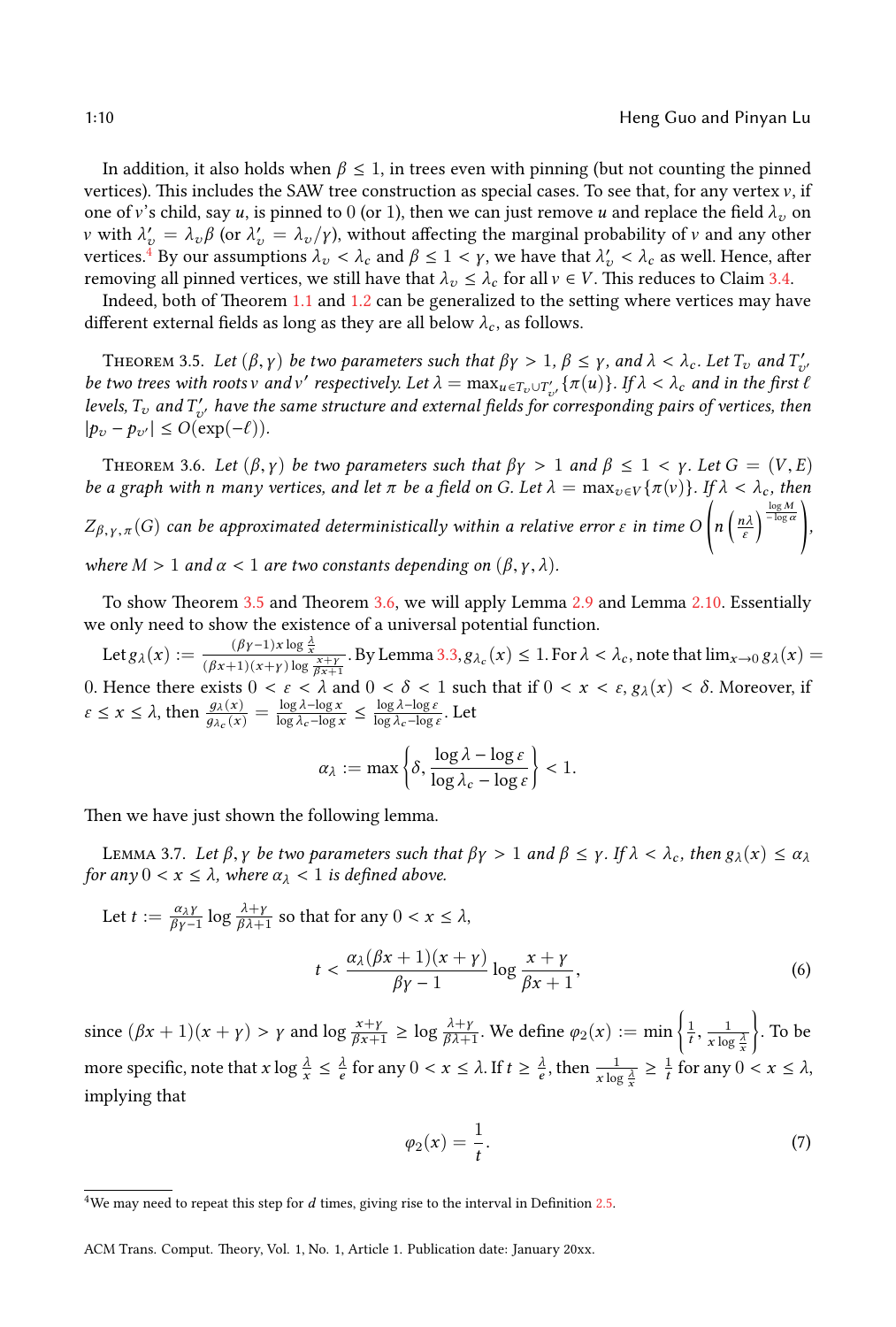Approximate Ferromagnetic 2-Spin Systems 1:11 and 2008 1:11

Otherwise  $t < \frac{\lambda}{e}$ , and there are two roots to  $x \log \frac{\lambda}{x} = t$  in  $(0, \lambda]$ . Denote them by  $x_0$  and  $x_1$ . Then we have that

<span id="page-11-0"></span>
$$
\varphi_2(x) = \begin{cases} \frac{1}{t} & 0 \le x < x_0; \\ \frac{1}{x \log \frac{\lambda}{x}} & x_0 \le x < x_1; \\ \frac{1}{t} & x_1 \le x < \lambda. \end{cases} \tag{8}
$$

We define  $\Phi_2(x) := \int_0^x \varphi_2(y) dy$  so that  $\Phi'_2(x) = \varphi_2(x)$ . Our choice of  $\varphi_2(x)$  ensures that for any  $0 < x ≤ λ$ ,

$$
\varphi_2(x)x \log \frac{\lambda}{x} \le 1. \tag{9}
$$

<span id="page-11-1"></span>,

Moreover, we claim that

$$
\frac{\beta\gamma - 1}{(\beta x + 1)(x + \gamma)} \cdot \frac{1}{\varphi_2(x)} \le \alpha_\lambda \log \frac{x + \gamma}{\beta x + 1}.
$$
 (10)

This is because if  $\varphi_2(x) = \frac{1}{x \log \frac{\lambda}{x}}$  $\varphi_2(x) = \frac{1}{x \log \frac{\lambda}{x}}$  $\varphi_2(x) = \frac{1}{x \log \frac{\lambda}{x}}$ [, th](#page-10-1)en by Lemma 3.2 and Lemma 3.7,

$$
\frac{\beta\gamma-1}{(\beta x+1)(x+\gamma)} \cdot x \log \frac{\lambda}{x} \le \alpha_{\lambda} \log \frac{x+\gamma}{\beta x+1}
$$

whi[ch im](#page-8-1)plies (10). Otherwise  $\varphi_2(x) = 1/t$ , and (10) follows from [\(6\)](#page-8-3).

Now, we are r[ea](#page-8-4)dy to prove Theorems 3.5 and [3](#page-10-3).6.

PROOF OF THEOREMS 3.5 AND 3.6. We claim that  $\Phi_2(x)$  is a universal potential function f[or](#page-8-5) any field  $\pi$  with an upper bound  $\lambda$ , with contraction ratio  $\alpha_{\lambda}$  given above and base *M* that will be determined shortly. Theorem 3.5 and Theorem 3.6 follow from  $\Phi_2(x)$  combined with Lemma 2.9 and 2.10, respectively. We verify the two conditions in Definition 2.8.

For Condition 1, it is easy to see that in case (7),  $\varphi_2(x) = \frac{1}{t}$  for any  $x \in (0, \lambda]$ , and in case (8),  $\frac{e}{\lambda} \le \varphi_2(x) \le \frac{1}{t}$  for any  $x \in (0, \lambda]$ .

For Condition 2, we have that

$$
C_{\varphi_2, d}(\mathbf{x}) = \varphi_2(F_d(\mathbf{x})) \sum_{i=1}^d \frac{\partial F_d}{\partial x_i} \cdot \frac{1}{\varphi_2(x_i)}
$$
  
=  $\varphi_2(F_d(\mathbf{x})) F_d(\mathbf{x}) \sum_{i=1}^d \frac{\beta \gamma - 1}{(\beta x_i + 1)(x_i + \gamma)} \cdot \frac{1}{\varphi_2(x_i)}$   
 $\leq \varphi_2(F_d(\mathbf{x})) F_d(\mathbf{x}) \sum_{i=1}^d \alpha_\lambda \log \frac{x_i + \gamma}{\beta x_i + 1}$  (by (10))

$$
= \alpha_{\lambda} \varphi_2(F_d(\mathbf{x})) F_d(\mathbf{x}) \log \frac{\lambda}{F_d(\mathbf{x})}
$$
\n(11)

$$
\leq \alpha_{\lambda}.\tag{by (9)}
$$

Moreover,  $F_d(\mathbf{x}) < \lambda \left( \frac{\beta \lambda + 1}{\lambda + \nu} \right)$ *λ*+*γ*  $\int^d$  for any  $x_i \in (0, \lambda]$ . We have an alternative bound that

$$
C_{\varphi_2, d}(\mathbf{x}) \le \frac{\alpha_{\lambda}}{t} F_d(\mathbf{x}) \log \frac{\lambda}{F_d(\mathbf{x})}
$$
 (by (11) and  $\varphi_2(x) \le 1/t$ )  

$$
\le \frac{\alpha_{\lambda} \lambda}{t} \left(\frac{\beta \lambda + 1}{\lambda + \gamma}\right)^d d \log \frac{\lambda + \gamma}{\beta \lambda + 1}.
$$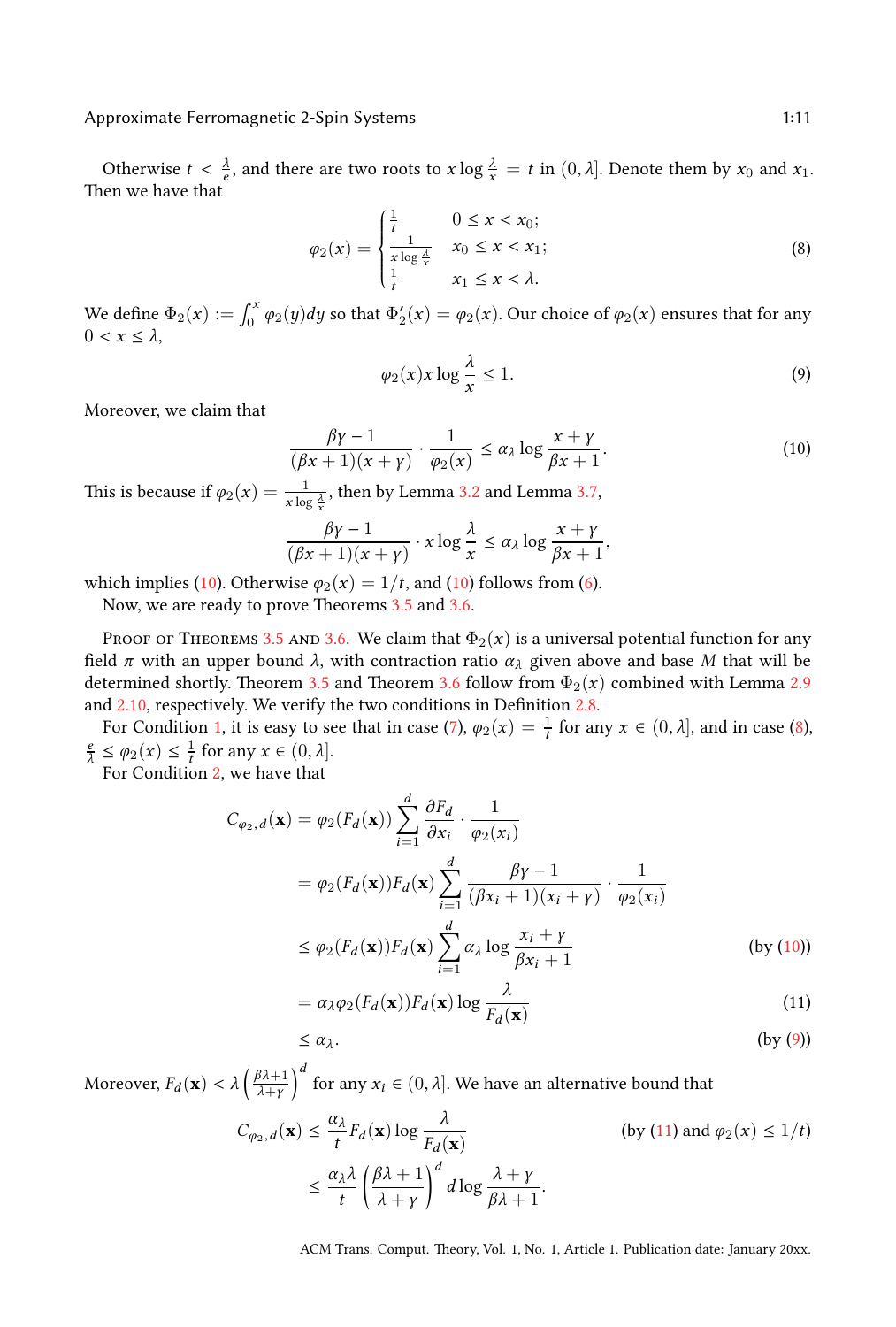Since  $\frac{\beta \lambda + 1}{\lambda + \gamma} < 1$  by Lemma 3.2, the right hand si[de d](#page-10-0)ecreases exp[one](#page-10-1)ntially in *d*. Therefore, there exists a sufficiently large [in](#page-11-0)teger  $M$  such that for any  $1 \leq d < M$ ,  $C_{\varphi_2,d}(\mathbf{x}) \leq \alpha_{\lambda} \leq \alpha_{\lambda}^{\left\lceil \log_M(d+1) \right\rceil}$  $\lambda^{\log_M(u+1)},$ and for any  $d \geq M$ ,  $C_{\varphi_2,d}(\mathbf{x}) \leq \alpha \begin{cases} \log_M(d+1) \\ \lambda \end{cases}$  $\lambda^{\log_M(u+1)}$ . [Th](#page-8-5)is verifies Condition 2. □

#### **3.3 Heuristics behind**  $\Phi_2(x)$

The most intricate part of our proofs of Theorem 3.5 and Theorem 3.6 is the choice of the potential function  $\Phi_2(x)$  given by (8). Here we give a brief heuristic of deriving it. It is more of an "educated" guess" than a rigorous argument.

We want to pick  $\Phi_2(x)$  such that Condition 2 holds. In particular, we want

$$
\varphi_2(F_d(\mathbf{x})) \sum_{i=1}^d \frac{\partial F_d}{\partial x_i} \cdot \frac{1}{\varphi_2(x_i)} < 1.
$$

It is fair to assume that the left hand side of the equation above takes its maximum when all  $x_i$ 's are equ[al. H](#page-12-0)ence, we hop[e th](#page-12-0)e following to hold

<span id="page-12-0"></span>
$$
\frac{\varphi_2(f_d(x))f'_d(x)}{\varphi_2(x)} < 1,\tag{12}
$$

where  $f_d(x) = \lambda \left( \frac{\beta x + 1}{x + v} \right)$ *x*+*γ*  $\int^d$  is the symmetrized version of  $F_d(\mathbf{x})$ . We will use  $z:=f_d(x)$  to simplify notation. Since we want (12) to hold for all degrees *d*, we hope to eliminate *d* from the left hand side of (12). Notice that  $\varphi_2(x)$  should be independent from *d*. Therefore, we take the derivative of  $\varphi_2(f_d(x))f'_d(x)$  against *d* and get

$$
\frac{\partial \varphi_2(f_d(x))f'_d(x)}{\partial d} = \frac{\beta \gamma - 1}{(\beta x + 1)(x + \gamma)} \left( \varphi_2(z)z + \varphi_2(z)z \log \frac{z}{\lambda} + \varphi_2'(z)z^2 \log \frac{z}{\lambda} \right)
$$

$$
= \frac{(\beta \gamma - 1)z\varphi_2(z)}{(\beta x + 1)(x + \gamma)} \left( 1 + \log \frac{z}{\lambda} + (\log \varphi_2(z))'z \log \frac{z}{\lambda} \right).
$$

We may achieve our goal of eliminating *d* by imposing the sum in the last parenthesis to be 0, namel[y](#page-12-1)

<span id="page-12-1"></span>
$$
(\log \varphi_2(z))' = -\frac{1}{z} - \frac{1}{z \log \frac{z}{\lambda}}
$$
  
= -(\log z)' - (\log \log \frac{\lambda}{z})'. (13)

From (13), it is easy to see that  $\varphi_2(z) = \frac{1}{z \log \frac{\lambda}{z}}$  satisfies our need. To get the full definition of (8), we apply a thresholding trick to bound  $\varphi_2(z)$  away from 0.

#### **3.4 Discussion of the** *β* > 1 **case**

We cannot combine conditions of Theorem 3.5 and Theorem 3.6 together to have an FPTAS. In particular, when *β* > 1 strong spatial mixing fails for any *λ* even if *λ* < *λ<sup>c</sup>* . To see this, given a  $\Delta$ -ary tree *T*, we can append *t* many children to every vertex in *T* to get a new tree *T'* and impose a partial configuration  $\sigma$  where all these new children are pinned to 0. Effectively, the tree  $T'$  is equivalent to *T* where every vertex has a new external field of  $λβ<sup>t</sup>$ , which is larger than  $λ<sup>int</sup>c$  if *t* is sufficiently large regardless of *λ*. Then by Proposition 2.4, long range correlation exists in *T* ′ with the partial configuration  $\sigma$ , and strong spatial mixing fails.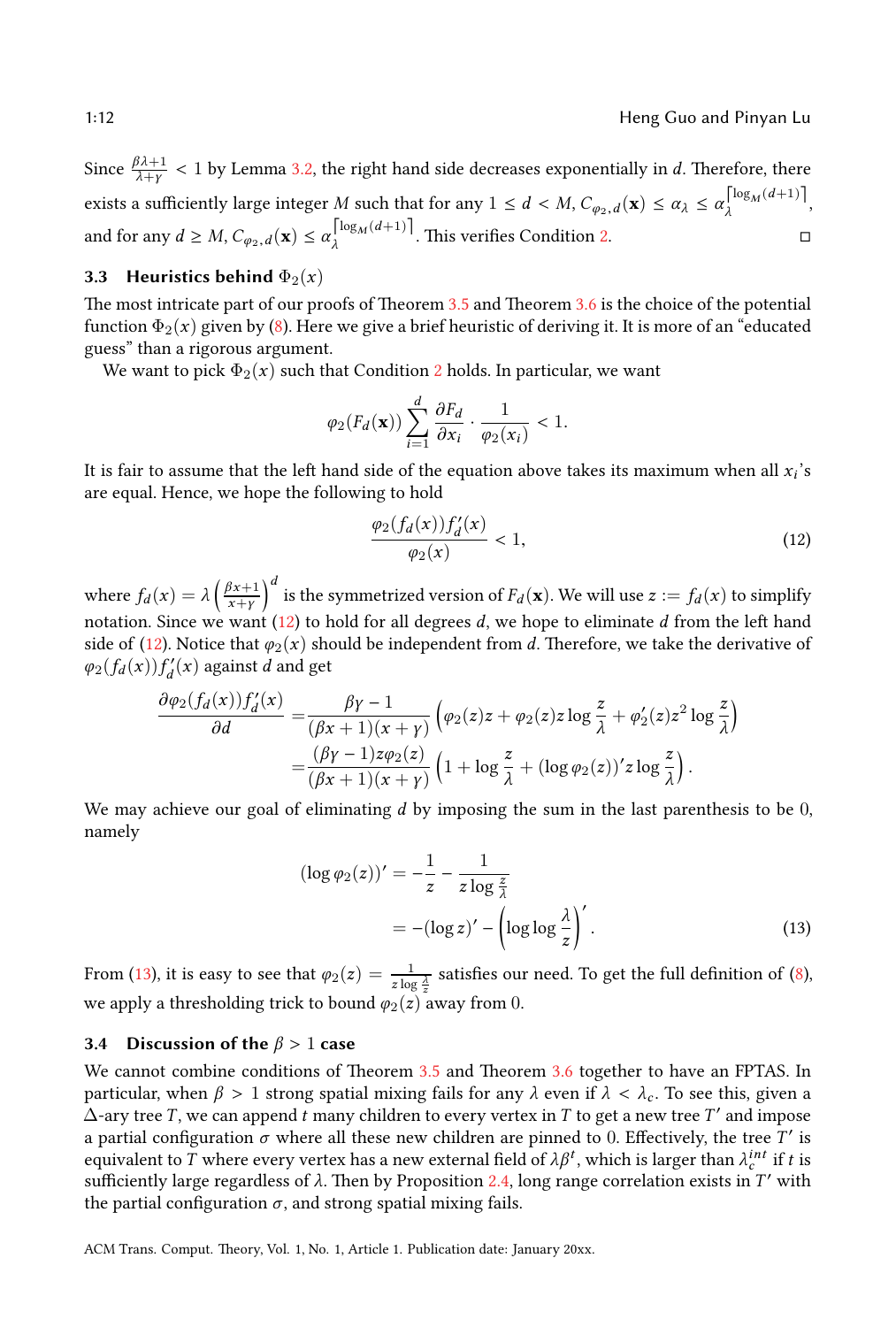<span id="page-13-0"></span>On the other hand, it is easy to see from the proof that, Theorem 3.5 can be generalized to allow a partial configuration  $\sigma$  on some subset  $\Lambda$  where the marginal probability of every vertex  $v \in \Lambda$ satisfies  $p_v^{\sigma} \leq \frac{\lambda_c}{\lambda_c+1}$ . This is not the case for the SAW tree which our algorithm relies on when  $\beta > 1$ . However, the following observation shows that if  $\lambda_v \leq \lambda_c \leq \frac{\gamma-1}{\beta-1}$  $\frac{Y-1}{\beta-1}$ , then the marginal probability of any instance *G* satisfies this requirement. Thus, it seems the only piece missing to obtain an algorithm is to design a better recursion tree instead of the SAW tree.

PROPOSITION 3.8. *Let*  $(\beta, \gamma)$  *be two parameters such that*  $1 \leq \beta \leq \gamma$  *and*  $\beta\gamma > 1$ *. Let*  $\lambda \leq \frac{\gamma-1}{\beta-1}$ *β*−1 *be another parameter. For any graph*  $G = (V, E)$ *, if*  $\pi(v) \leq \lambda$  *for all*  $v \in V$ *, then*  $p_v \leq \frac{\lambda}{\lambda + 1}$ *.* 

To prove this proposition, we need to use the random cluster formulation of 2-spin models. Let*G* be a graph and  $e = (v_1, v_2)$  be one of its edges. Let  $G^+$  be the graph where the edge  $e$  is contracted, and *G*<sup>−</sup> be the graph where *e* is removed. Moreover, in *G*<sup>+</sup>, we assign  $\pi^+(\widetilde{v}) = \lambda_{v_1} \lambda_{v_2} \frac{\beta-1}{\gamma-1}$  $\frac{p-1}{\gamma-1}$ , where  $\widetilde{v}$  is the vertex obtained fr[om c](#page-13-0)ontacting *e*. Then we have that

<span id="page-13-2"></span>
$$
Z(G) = Z(G^-) + (\gamma - 1)Z(G^+),\tag{14}
$$

where we write *Z*(*G*) instead of  $Z_{\beta, \gamma, \pi}(G)$  to simplify the notation. To show the equation above we only need a simple adapation of the random cluster formulation of the Ising model to the 2-spin setting.

PROOF OF PROPOSITION 3.8. Suppose  $G = (V, E)$  where  $|V| = n$  and  $|E| = m$ . We show the claim by inducting on  $(m, n)$ . Clearly the statement holds when  $m = 0$  or  $n = 1$ . Hence we may assume the claim holds for  $(m', n)$  $(m', n)$  $(m', n)$  where  $m' < m$  as well as  $(m', n')$  where  $n' < n$ , and show that the claim holds for (*m*, *n*).

Pick an arbitrary edge  $e = (v_1, v_2)$  in  $G$ . Let  $G^+$  and  $G^-$  be as in the random cluster formulation. It is easy to see that  $\pi(\widetilde{v}) = \lambda_{v_1} \lambda_{v_2} \frac{\beta - 1}{\gamma - 1}$ *<u>γ*−1</u></sup> ≤ *λ*. Hence both *G*<sup>+</sup> and *G*<sup>−</sup> satisfy the induction hypothesis. It implies that  $p_{G^+;v} \leq \frac{\lambda}{\lambda+1}$  for any  $v$ , where  $p_{G^+;v}$  is the mariginal probability of  $v$  in  $G^-$ . Moreover,  $p_{G^+;v} \leq \frac{\lambda}{\lambda+1}$  for any  $v \in V^+$ , where  $V^+$  is the vertex set of  $G^+$ . Let  $\delta$  be a mapping  $V \to V^+$  such that  $\delta(v) = v$  if  $v \neq v_1, v_2$  and  $\delta(v_1) = \delta(v_2) = \tilde{v}$ . Then using (14) we have that for any vertex  $v \in V$ ,

$$
p_{G;v} = \frac{Z^{\sigma(v)=0}(G)}{Z(G)} = \frac{Z^{\sigma(v)=0}(G^-) + (\gamma - 1)Z^{\sigma(\delta(v))=0}(G^+)}{Z(G^-) + (\gamma - 1)Z(G^+)}
$$
  
=  $p_{G^-;v} \cdot \frac{Z(G^-)}{Z(G^-) + (\gamma - 1)Z(G^+)} + p_{G^+;\delta(v)} \cdot \frac{(\gamma - 1)Z(G^+)}{Z(G^-) + (\gamma - 1)Z(G^+)}$   

$$
\leq \frac{\lambda}{\lambda + 1} \cdot \frac{Z(G^-)}{Z(G^-) + (\gamma - 1)Z(G^+)} + \frac{\lambda}{\lambda + 1} \cdot \frac{(\gamma - 1)Z(G^+)}{Z(G^-) + (\gamma - 1)Z(G^+)} = \frac{\lambda}{\lambda + 1},
$$

<span id="page-13-1"></span>where in the last line we use the induction hypotheses.  $□$ 

Proposition 3.8 can be also viewed as a generalization of Griffith's first inequality [9] from the Ising model to general ferromagnetic 2-spin systems.

#### **4 CORRELATION DECAY BEYOND** *λ<sup>c</sup>*

Let  $\beta$ , *γ* be two parameters such that  $\beta \leq 1 < \gamma$  and  $\beta \gamma > 1$ . In this section we give an example to show that if  $\Delta_c$  is not an integer, then correlation decay still holds for a small interval beyond  $\lambda_c$ . To simplify the presentation, we assume that *π* is a uniform field such that *π*(v) = *λ*. Note that the potential function  $\varphi_2(x)$  does not extend beyond  $\lambda_c$ .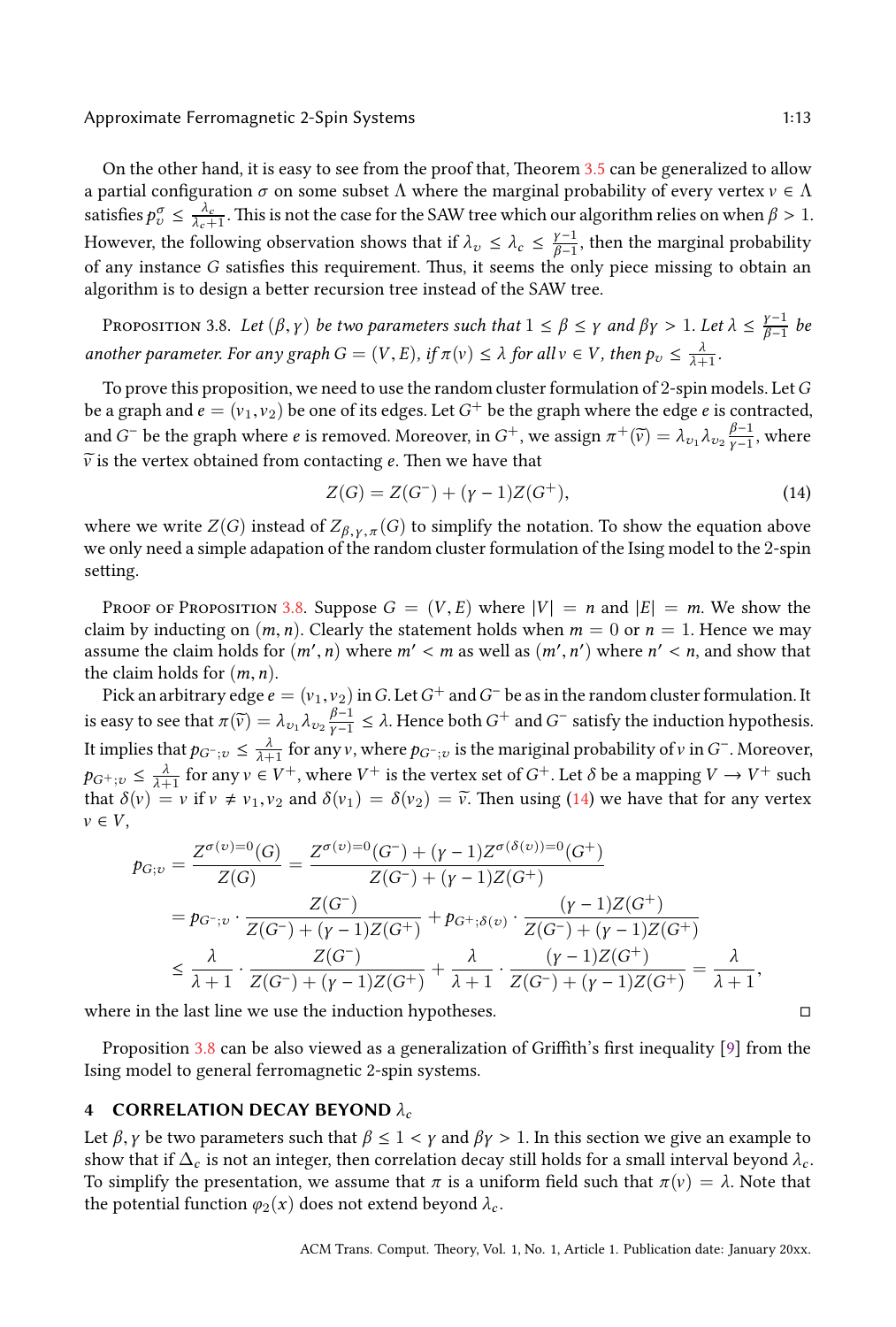Let  $\beta = 0.6$  and  $\gamma = 2$ . Then  $\Delta_c =$  $\frac{\sqrt{\beta\gamma}+1}{\sqrt{\beta\gamma}-1}$  ≈ 21.95 and  $\lambda_c = (\gamma/\beta)^{\frac{\Delta_c+1}{2}}$  < 1002761. Let  $\lambda = 1002762 > \lambda_c$ . We will show that #2SpIN( $\beta$ ,  $\gamma$ ,  $\lambda$ ) still has an FPTAS.

Define a constant *t* as

<span id="page-14-0"></span>
$$
t := \frac{\sqrt{\beta \gamma} + 1}{\sqrt{\beta \gamma} - 1} \cdot \frac{\log \sqrt{\gamma/\beta}}{\sqrt{\gamma/\beta} + 1} - \log \left( 1 + \sqrt{\beta/\gamma} \right) \approx 4.24032. \tag{15}
$$

We consider a potential function  $\Phi_3(x)$  so that  $\varphi_3(x) := \frac{1}{x(\log(1+1/x)+t)}$ . With this choice,

$$
C_{\varphi_3, d}(\mathbf{x}) = \varphi_3(F_d(\mathbf{x})) \sum_{i=1}^d \frac{\partial F_d}{\partial x_i} \cdot \frac{1}{\varphi_3(x)}
$$
  
= 
$$
\frac{\beta \gamma - 1}{\log(1 + 1/F_d(\mathbf{x})) + t} \sum_{i=1}^d \frac{x_i (\log(1 + 1/x_i) + t)}{(\beta x_i + 1)(x_i + \gamma)}.
$$

We do a change of variables. Let  $r_i = \frac{\beta x_i + 1}{x_i + v}$  $\frac{g_{x_i+1}}{g_{x_i+y}}$ . Then  $x_i = \frac{\gamma r_i - 1}{\beta - r_i}$  $\frac{f(r_i-1)}{\beta-r_i}, \beta x_i+1 = \frac{r_i(\beta \gamma-1)}{\beta-r_i}$ , and  $x_i + \gamma =$ *βγ* −1 *β*−*r<sup>i</sup>* . Hence,

$$
\sum_{i=1}^{d} \frac{x_i(\log(1+1/x_i)+t)}{(\beta x_i+1)(x_i+\gamma)} = \sum_{i=1}^{d} \frac{(\gamma r_i-1)(\beta-r_i)}{r_i(\beta \gamma-1)^2} \cdot \left(\log\left(1+\frac{\beta-r_i}{\gamma r_i-1}\right)+t\right)
$$

$$
= \frac{1}{(\beta \gamma-1)^2} \sum_{i=1}^{d} \left(1+\beta \gamma-\frac{\beta}{r_i}-\gamma r_i\right) \left(\log\left(1+\frac{\beta-r_i}{\gamma r_i-1}\right)+t\right).
$$

Furthermore, let  $s_i = \log r_i$ . As  $r_i \in \left(\frac{1}{\gamma}, \beta\right)$ ,  $s_i \in (-\log \gamma, \log \beta)$ . Let

<span id="page-14-2"></span><span id="page-14-1"></span>
$$
\rho(x) := (1 + \beta \gamma - \beta e^{-x} - \gamma e^x) \left( \log \left( 1 + \frac{\beta - e^x}{\gamma e^x - 1} \right) + t \right).
$$

Then  $\rho(x)$  is concave for any  $x \in (-\log y, \log \beta)$ . It can be easily verified, as the second derivative is

$$
\rho''(x) = \frac{(\beta + 1)(\beta\gamma - 1)}{\beta - 1 + e^x(\gamma - 1)} + \frac{\beta\gamma - 1}{\gamma - 1} - \frac{\beta\gamma - 1}{e^x\gamma - 1} - \frac{(\beta - 1)(\beta\gamma - 1)^2}{(\gamma - 1)(\beta - 1 + e^x(\gamma - 1))^2} \n- \beta t e^{-x} - \gamma t e^x - e^{-x} (\beta + e^{2x}\gamma) \log\left(1 + \frac{\beta - e^x}{\gamma e^x - 1}\right).
$$
\n
$$
\leq \gamma(\beta + 1) + \frac{\beta\gamma - 1}{\gamma - 1} - 1 - \frac{\beta - 1}{\gamma - 1} - 2t < -5 < 0,
$$
\n(16)

where in the last line we used (15) and the fact that  $1/y \le e^x \le \beta$ . Hence, by concavity, we have that for any  $x_i \in (0, \lambda]$ ,

$$
C_{\varphi_3,d}(\mathbf{x}) = \frac{\beta \gamma - 1}{\log\left(1 + 1/F_d(\mathbf{x})\right) + t} \sum_{i=1}^d \frac{x_i \left(\log(1 + 1/x_i) + t\right)}{(\beta x_i + 1)(x_i + \gamma)},
$$
  

$$
\leq \frac{\beta \gamma - 1}{\log\left(1 + 1/f_d(\widetilde{x})\right) + t} \cdot \frac{d\widetilde{x}\left(\log(1 + \widetilde{x}^{-1}) + t\right)}{(\beta \widetilde{x} + 1)(\widetilde{x} + \gamma)} = c_{\varphi_3,d}(\widetilde{x}),
$$
(17)

where  $\widetilde{x} > 0$  is the unique solution such that  $f_d(\widetilde{x}) = F_d(\mathbf{x})$ .

Next we show that there exists an  $\alpha$  < 1 such that for any integer *d* and  $x > 0$ ,  $c_{\varphi_3,d}(x) < \alpha$ . In fact, by (15), our choice of *t*, it is not hard to show that the maximum of  $c_{\varphi_3,d}(x)$  is achieved at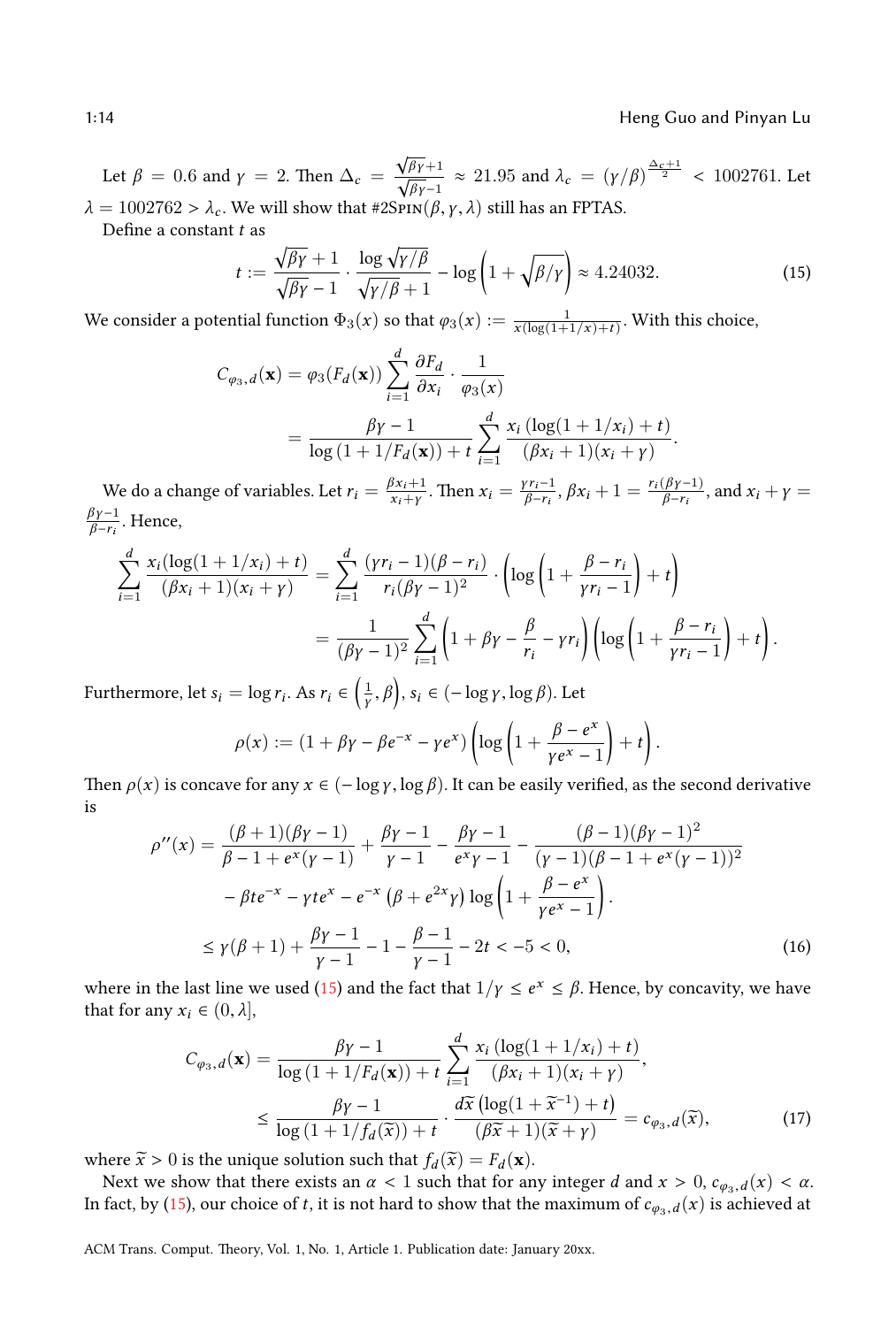$x = \sqrt{\gamma/\beta}$  and  $d = \Delta_c$ , which is 1 if  $\lambda = \lambda_c$  and is larger than 1 if  $\lambda > \lambda_c$ . However, since the degree *d* has to be an integer, we can verify that for any integer  $1 \le d \le 100$ , the maximum of  $c_{\varphi_3,d}(x)$  is  $c_{\varphi_3,22}(x_{22}) = 0.999983$  where  $x_{22} \approx 1.83066$ . If  $d > 100$ , then

$$
c_{\varphi_3, d}(x) = \frac{d(\beta \gamma - 1)}{\log (1 + 1/f_d(x)) + t} \cdot \frac{x (\log(1 + x^{-1}) + t)}{(\beta x + 1)(x + \gamma)}
$$
  
\$\leq C\_0 \cdot C\_1 < 1\$,

<span id="page-15-2"></span>where  $C_0 < 1.07191$  is the maximum of  $\frac{x(\log(1+x^{-1})+t)}{(\beta x+1)(x+v)}$  $\frac{\log(1+x^{-1})+y}{(\beta x+1)(x+y)}$  for any  $x > 0$ , and  $C_1 < 0.481875$  is the maximum of  $\frac{d(\beta \gamma - 1)}{\log(1 + \lambda^{-1} \beta^{-d}) + t}$  for any  $d > 100$ . Then, due to (17), we have that for any  $x_i \in (0, \lambda]$ ,  $C_{\varphi_3,d}(\mathbf{x}) < \alpha = 0.999983 < 1$ . This is the counterpart of  $C_{\varphi_2,d}(\mathbf{x}) < \alpha_{\lambda}$  in the proof of Theorem 3.6. To make  $\varphi_3(x)$  satisfy Condition 1 and Condition 2 in Definition 2.8, it is sufficient to do a simple "chop-off" trick to  $\varphi_3(x)$  as in (8). We will omit the detail here.

<span id="page-15-0"></span>PROPOSITION 4.1. *For*  $\beta = 0.6$ ,  $\gamma = 2$ , and  $\lambda = 1002762 > \lambda_c$ , #2*Spin*( $\beta, \gamma, \lambda$ ) *has an FPTAS.* 

It is easy to see that the argument above works for any  $\beta \leq 1 < \gamma$  and  $\beta \gamma > 1$  except (16), the concavity of  $\rho(x)$ . Indeed, the concavity does not hold if, say,  $\beta = 1$  and  $\gamma = 2$ . Nevertheless, the key point here is that  $\lambda_c$  is not the tight bound for FPTAS. Short of a conjectured optimal bound, we did not try to optimize the potential function nor the applicable range of the proof above.

#### **5 LIMITATIONS OF CORRELATION DECAY**

In this section, we discuss some limitations of approximation alg[or](#page-25-9)ithms for ferromagnetic 2-spin models based on correlat[io](#page-25-8)n decay analysis.

The problem of counting independent sets in bipartite graphs (#BIS) plays an important role in classifying approximate counting complexity. #BIS [is](#page-8-0) not known to have any efficient approximation algorithm, despite many attempts. However there is no known approximation preserving reduction (AP-reduction) to reduce #BIS from #SAT either. It is conjectured to have intermediate approximation complexity, and in particular, to have no FPRAS [4].

Goldberg and Jerrum [7] showed that for any  $\beta \gamma > 1$ , approximating #2SpIN( $\beta$ ,  $\gamma$ ,  $(0, \infty)$ ) can be reduced to approximating #BIS. This is the (approximation) complexity upper bound of all [fer](#page-25-11)romagnetic 2-spin models. In contrast, by Theorem 3.1, # $\Delta$ -2SpIN( $\beta$ , *γ*, (0, ∞)) has an FPTAS, if  $\Delta < \Delta_c + 1$ . Note that when we write #2SpIN( $\beta$ ,  $\gamma$ ,  $(0, \infty)$ ) the field is implicitly assumed to be at most polynomial in size of the graph (or in unary).

<span id="page-15-1"></span>We then consider fields with some constant bounds. Recall that  $\lambda_c^{int} = (\gamma/\beta)^{\frac{\lceil\Delta_c\rceil+1}{2}}.$  Let  $\lambda_c^{int'} =$  $(\gamma/\beta)^{\frac{|\Delta_c|+2}{2}}$ . Then  $\lambda_c^{int'} = \lambda_c^{int}$  unless  $\Delta_c$  is an integer. By reducing to anti-ferromagnetic 2-spin models in bipartite graphs, we have the following hardness result, which is first o[bs](#page-25-10)erved in [16, Theorem 3].

PROPOSITION 5.1. Let  $(\beta, \gamma, \lambda)$  be a set of parameters such that  $\beta < \gamma$ ,  $\beta \gamma > 1$ , and  $\lambda > \lambda_c^{int}$ ′ *. Then*  $\#2SPIN(\beta, \gamma, (0, \lambda])$  *is #BIS-hard.* 

The reduction goes as follows. Anti-ferromagnetic Ising models with a constant non-trivial field in bounded degree bipartite graphs are #BIS-hard, if the uniqueness condition fails [2]. Given such an instance, we may first flip the truth table of one side. This effectively results in a ferromagnetic Ising model in the same bipartite graph, with two different fields on each side. By a standard diagonal transformation, we can transform such an Ising model to any ferromagnetic 2-spin model, with various local fields depending on the degree. It can be verified that for any  $\lambda > \lambda_c^{int}$ ′ , we may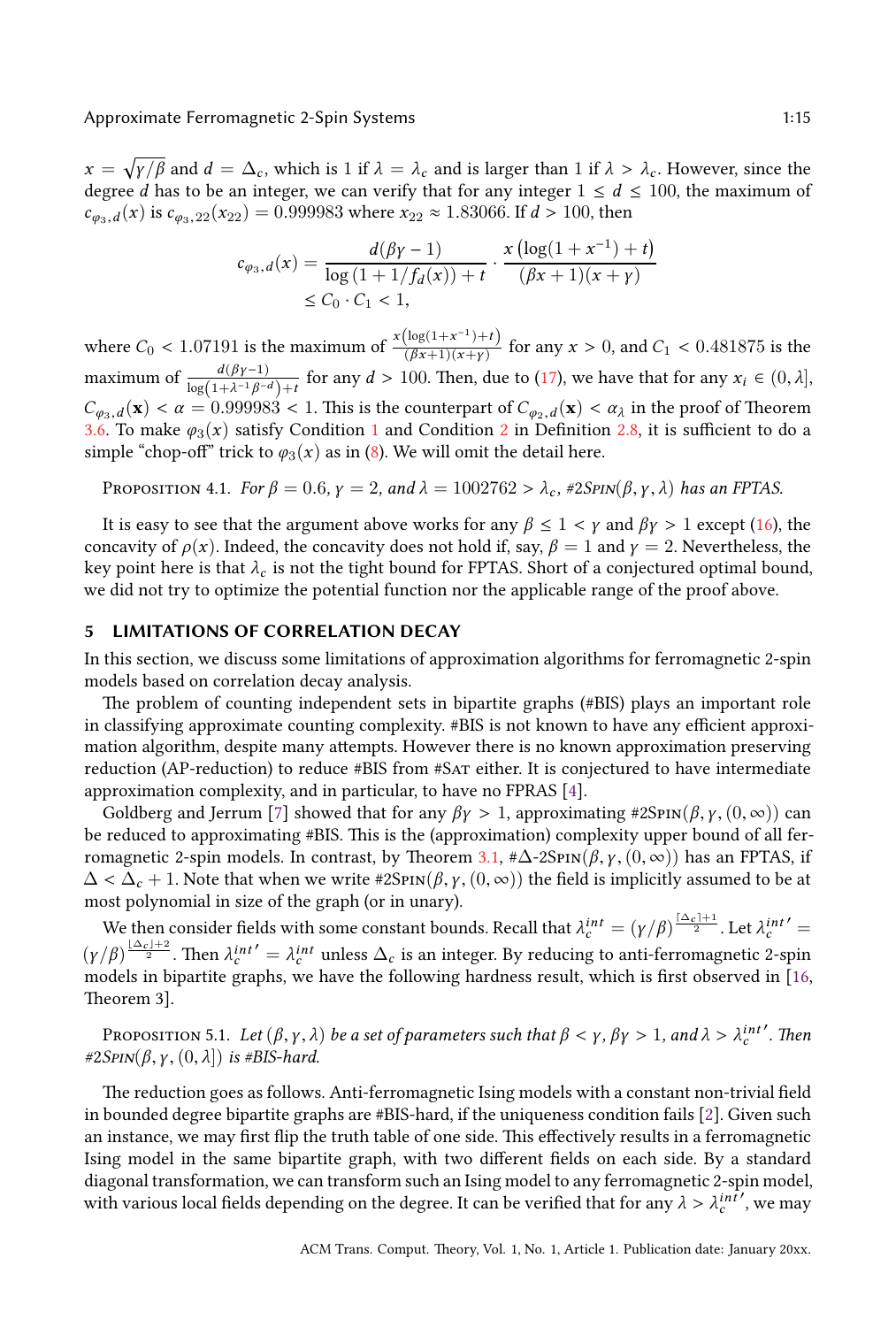pick a field in the anti-ferromagnetic Ising model to start with, such that uniqueness [fail](#page-15-2)s and after the transformation, the largest field in use is at most *λ*.

The hardness bound in Proposition 5.1 matches the failure of uniqueness due to Proposition 2.4, unless  $\Delta_c$  is an integer. In contrast to Proposition 5.1, Theorem 3.6 implies that if  $\beta \leq 1 < \gamma$  and  $\lambda<\lambda_c=(\gamma/\beta)^{\frac{\Delta_c+1}{2}}$ , then #2Sp1N $(\beta,\gamma,(0,\lambda])$  has an FPTAS. Hence Theorem 3.6 is almost optimal, up to an integrality gap.

We note that  $\lambda_c$  is not the tight bound for FPTAS, as observed in Proposition 4.1. Since the degree *d* has to be an integer, with an appropriate choice of the potential function, there is a small interval beyond  $\lambda_c$  such that strong spatial mixin[g sti](#page-3-0)ll holds. Interestingly, it seems that  $\lambda_c^{int}$  is not the right bound either. Let us make a concrete example. Let  $\beta = 1$  and  $\gamma = 2$ . Then  $\Delta_{c} = \frac{\sqrt{\beta\gamma+1}}{\sqrt{\beta\gamma-1}} =$  $\frac{\sqrt{2}+1}{\sqrt{2}-1}$  ≈ 5.82843. Hence  $λ_c$  ≈ 10.6606 and  $λ_c^{int}$  = (2)<sup>6+1</sup>/<sub>2</sub> ≈ 11.3137. However, even if  $\lambda < \lambda_c^{int}$ , the system may not exhibit spatial mixing, neither in the strong nor in the weak sense.

In fact, even the spatial mixing in the sense of Theorem 1.1 does not necessarily hold if  $\lambda < \lambda_c^{int}$ . To see this, we take any  $\lambda \in [10.9759, 10.9965]$  so that  $\lambda_c < \lambda < \lambda_c^{int}$ . Consider an infinite tree where at even layers, each vertex has 5 children, and at odd layers, each vertex has 7 children. There are more than one Gibbs measures in this tree. This can be easily verified from the fact that the two layer recursion function  $f_5(f_7(x))$  has three fixed points such that  $x = f_5(f_7(x))$ . In addition, all three fixed points  $\hat{x}_i$  satisfy that  $\hat{x}_i < \lambda_c$  for  $i = 1, 2, 3$ . Consider a tree *T* with alternating degrees  $6$  [an](#page-15-1)d  $8$  of depth  $2\ell$  (so that the number of children is alternatingly  $5$  and  $7$ ), and another tree  $T'$  of the same structure in the first 2ℓ layers as *T* but with one more layer where each vertex has, say, 50 children. It is not hard to verify that as ℓ increases, the marginal ratio at the root of*T* converges to  $\hat{x}_3$ , but the ratio at the root of *T'* converge[s to](#page-25-11)  $\hat{x}_1$ . This example indicates that one should not expect correlation decay algorithms to work all the way up to  $\lambda_c^{int}$ .

At last, if we consider the uniform field case  $\#2Spin(\beta, \gamma, \lambda)$ , then our tractability results still holds. However, to extend the hardness results as in Proposition 5.1 from an interval of fields to a uniform one, there seems to be some technical difficulty. Suppose we want to construct a combinatorial gadget to effectively realize another field. There is a gap between *λ* and the next largest possible field to realize. This is why in [16], there are some extra conditions transiting from an interval of fields to the uniform case. The observation above about the failu[re o](#page-6-1)f SSM ini[rreg](#page-7-5)ular trees m[ay s](#page-9-0)uggest a random bipartite construction of uneven degrees. However, to analyze such a gadget is beyond the scope of the current paper.

#### <span id="page-16-0"></span>**6 MISSING PROOF[S](#page-6-2)**

At last, we gather technical details and proofs that are omitted in Section 2.2, Section 2.3, and Section 3.2.

#### **6.1 Details about the Uniqueness Threshold**

We prove Propositions 2.3 and Proposition 2.4. Technically by only considering the symmetric recursion  $f_d(x) = \lambda \left( \frac{\beta x + 1}{x + y} \right)$ *x*+*γ*  $\big)^d$  , we are implicitly assuming uniform boundary conditions. If there are more than one fixed points for  $f_d(x)$ , then clearly there are multiple Gibbs measures. Hence,  $f_d(x)$  having only one fixed point is a necessary condition for the uniqueness condition in  $\mathbb{T}_{d+1}$ . Moreover, it is also sufficient. The reason is that the influence on the root of an arbitrary boundary condition is bounded between those of the all "0" and all "1" boundary conditions.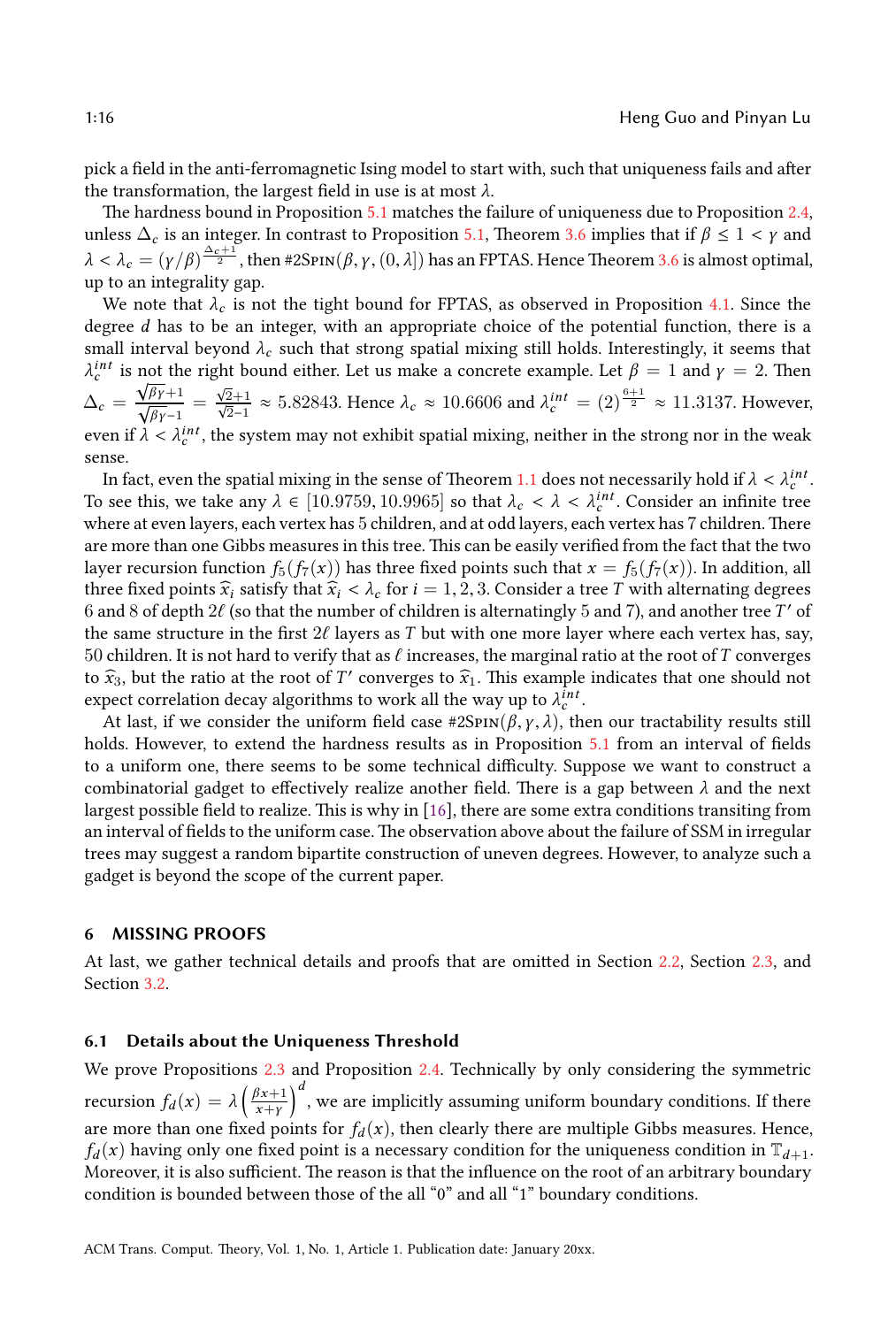First do some calculation here. Take the derivative of  $f_d(x)$ :

<span id="page-17-0"></span>
$$
f'_d(x) = \frac{d(\beta \gamma - 1) f_d(x)}{(\beta x + 1)(x + \gamma)}.
$$
\n(18)

.

Then take the second derivative:

$$
\frac{f''_d(x)}{f'_d(x)} = \frac{f'_d(x)}{f_d(x)} - \frac{\beta}{\beta x + 1} - \frac{1}{x + \gamma} = \frac{d(\beta \gamma - 1) - \beta \gamma - 1 - 2\beta x}{(\beta x + 1)(x + \gamma)}.
$$

Therefore, at  $x^* := \frac{d(\beta \gamma - 1) - (\beta \gamma + 1)}{2\beta}$  $\frac{D-(\beta\gamma+1)}{2\beta},$   $f_d''(x^*)=0.$  It's easy to see when  $d<\frac{\beta\gamma+1}{\beta\gamma-1}$  $\frac{\beta\gamma+1}{\beta\gamma-1}$ ,  $f_d''(x) < 0$  for all  $x > 0$ . So  $f_d(x)$  is concave and therefore has only one fixed point.

Since  $f_d(x)$  has only one inflection point, there are at most three fixed points. Moreover, the uniqueness condition is equivalent to say that for all fixed points  $\hat{x}_d$  of  $f_d(x)$ ,  $f'_d(\hat{x}_d) < 1$ . For a fixed point  $\widehat{x}_d$ , we plug it in (18):

$$
f'_d(\widehat{x}_d) = \frac{d(\beta \gamma - 1)\widehat{x}_d}{(\beta \widehat{x}_d + 1)(\widehat{x}_d + \gamma)}
$$

Recall that  $\Delta_c :=$  $\frac{\sqrt{\beta\gamma}+1}{\sqrt{\beta\gamma}-1}$ . If  $d < \Delta_c$ , we have that for any *x*,

$$
(\beta x + 1)(x + \gamma) - d(\beta \gamma - 1)x = \beta x^2 + ((\beta \gamma + 1) - d(\beta \gamma - 1))x + \gamma
$$
  
>  $\beta x^2 + (\beta \gamma + 1 - (\sqrt{\beta \gamma} + 1)^2)x + \gamma$   
=  $(\sqrt{\beta}x - \sqrt{\gamma})^2 \ge 0.$ 

Hence  $(\beta x + 1)(x + y) > d(\beta y - 1)x$ . In particular,  $f'_d(\hat{x}_d) < 1$  for any fixed point  $\hat{x}_d$  and the uniqueness condition holds. This proves Proposition 2.3.

To show Proposition 2.4, we may assume that  $d \geq \Delta_c$ . We may also assume that  $\beta \leq \gamma$ . The equation  $(\beta x + 1)(\gamma + x) = d(\beta \gamma - 1)x$  has two solutions, which are

$$
x_0 = x^* - \frac{\sqrt{((\beta \gamma + 1) - d(\beta \gamma - 1))^2 - 4\beta \gamma}}{2\beta}
$$
  
and 
$$
x_1 = x^* + \frac{\sqrt{((\beta \gamma + 1) - d(\beta \gamma - 1))^2 - 4\beta \gamma}}{2\beta}.
$$

Notice that both of them are positive since  $x_0 + x_1 = 2x^* > 0$  and  $x_0x_1 = \gamma/\beta$ . As *d* goes to  $\infty$ ,

$$
x_0 = o(1), \qquad x_1 = 2x^* - o(1) = \frac{d(\beta \gamma - 1) - (\beta \gamma + 1)}{\beta} - o(1). \qquad (19)
$$

Moreover,

$$
\frac{d(\beta\gamma-1)x}{(\beta x+1)(\gamma+x)} > 1 \quad \text{if and only if} \quad x_0 < x < x_1. \tag{20}
$$

We show that  $f_d(x_0) > x_0$  or  $f_d(x_1) < x_1$  is equivalent to the uniqueness condition. First we assume this condition does not hold, that is  $f_d(x_0) \le x_0$  and  $f_d(x_1) \ge x_1$ . If any of the equation holds, then *x*<sup>0</sup> or *x*<sup>1</sup> is a fixed point and the derivative is 1. So we have non-uniqueness. Otherwise, we have  $f_d(x_0) < x_0$  and  $f_d(x_1) > x_1$ . Since  $x_0 < x_1$ , there is some fixed point  $\tilde{x}$  satisfying  $f_d(\tilde{x}) = \tilde{x}$  and  $x_0 < \tilde{x} < x_1$ . The second inequality implies that  $f'_d(\tilde{x}) > 1$  via (20) and nonuniqueness holds.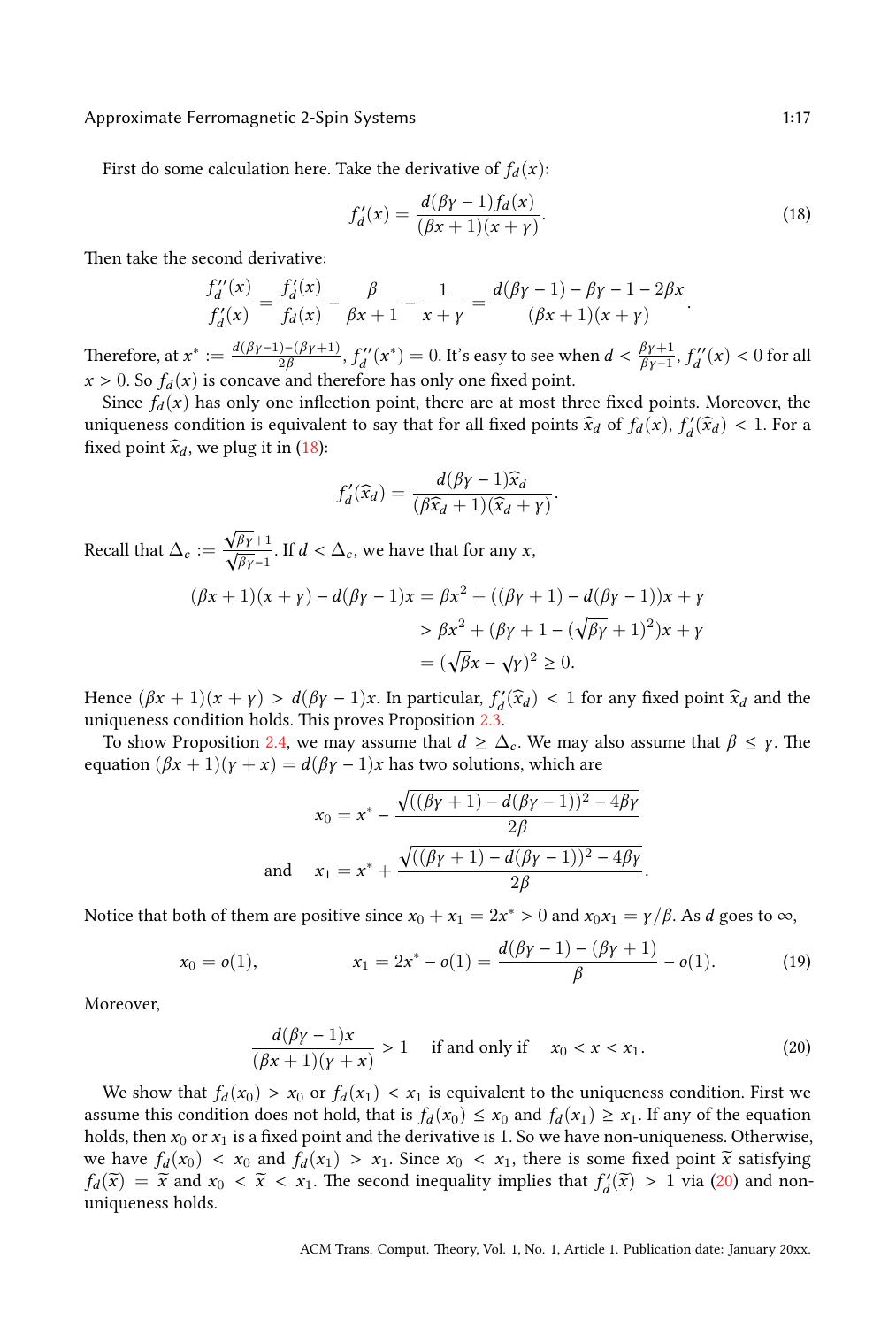To show the other direction, if  $f_d(x_0) > x_0$ , then

$$
f'_d(x_0) = \frac{d(\beta\gamma - 1)f(x_0)}{(\beta x_0 + 1)(x_0 + \gamma)} > \frac{d(\beta\gamma - 1)x_0}{(\beta x_0 + 1)(x_0 + \gamma)} = 1.
$$

Assume for contradiction that  $f_d(x)$  has three fixed points, denoted by  $\tilde{x}_0 < \tilde{x}_1 < \tilde{x}_2$ . Then the middle fixed point  $\widetilde{x}_1$  satisfies  $f'_d(\widetilde{x}_1) > 1$ . Therefore  $\widetilde{x}_1 > x_0$  by (20) and there are two fixed points larger than *x*<sub>0</sub>. However, for  $x_0 < x \le x^*$ ,  $f'_d(x) > 1$  and  $f_d(x_0) > x_0$ . Hence there is no fixed point in this interval. For  $x > x^*$ , the function is concave and has exactly one fixed point. So there is only 1 fixed point larger than  $x_0$ . Contradiction. The case that  $f_d(x_1) < x_1$  is similar.

These two conditions could be rewritten as

<span id="page-18-1"></span><span id="page-18-0"></span>
$$
\lambda > \frac{x_0(x_0 + \gamma)^d}{(\beta x_0 + 1)^d} \tag{21}
$$

and

$$
\lambda < \frac{x_1(x_1 + \gamma)^d}{(\beta x_1 + 1)^d}.\tag{22}
$$

Notice that the right hand side has nothing to do with  $\lambda$  in both (21) and (22).

We want to see how conditions (21) and (22) change as *d* changes. Treat *d* as a continuous variable. Define

$$
g_i(d) := \frac{x_i(x_i + \gamma)^d}{(\beta x_i + 1)^d}.
$$

where  $i = 0, 1$  and  $x_i$  is defined above depending on  $\beta$ ,  $\gamma$  and  $d$ . Take the derivative:

$$
\frac{g'_i(d)}{g_i(d)} = \frac{\partial x_i}{\partial d} \left( \frac{1}{x_i} + \frac{d}{x_i + \gamma} - \frac{d\beta}{\beta x_i + 1} \right) + \log(x_i + \gamma) - \log(\beta x_i + 1)
$$
  
= 
$$
\frac{\partial x_i}{\partial d} \left( \frac{1}{x_i} + \frac{d(1 - \beta \gamma)}{(x_i + \gamma)(\beta x_i + 1)} \right) + \log \frac{x_i + \gamma}{\beta x_i + 1}
$$
  
= 
$$
\frac{\partial x_i}{\partial d} \left( \frac{1}{x_i} - \frac{1}{x_i} \right) + \log \frac{x_i + \gamma}{\beta x_i + 1} = \log \frac{x_i + \gamma}{\beta x_i + 1}.
$$

If  $\beta \leq 1$  these two functions are increasing in *d*. Recall that  $\Delta_c =$  $\sqrt{\frac{\beta_Y}{\beta_Y-1}}$ , and  $\lambda_c^{int} = g_1(\lceil \Delta_c \rceil)$  =  $(\gamma/\beta)^{\frac{\lceil\Delta_c+1\rceil}{2}}$ . Thus if  $\lambda < \lambda_c^{int}$ , (22) holds for all integers *d*. On the other hand,  $x_0 = o(1)$  by (19), and

$$
g_0(d) = \frac{x_0(x_0 + \gamma)^d}{(\beta x_0 + 1)^d} = \frac{\gamma}{\beta x_1} \cdot \left(\frac{x_0 + \gamma}{\beta x_0 + 1}\right)^d
$$
  
> 
$$
\frac{\gamma}{2\beta x^*} \cdot \left(\frac{x_0 + \gamma}{\beta x_0 + 1}\right)^d = \frac{\gamma}{d(\beta \gamma - 1) - (\beta \gamma + 1)} \cdot \left(\frac{x_0 + \gamma}{\beta x_0 + 1}\right)^d
$$
  
\$\to \infty\$ as d goes to  $\infty$ .

Hence there is no  $\lambda$  such that (21) holds for all integers  $d$ .

If  $\beta > 1$ , then neither (21) nor (22) can hold for all integers *d*. Since  $x_0 = o(1)$  by (19), similarly to the argument above, we have that

$$
g_0(d) = \frac{x_0(x_0 + \gamma)^d}{(\beta x_0 + 1)^d} > \frac{\gamma}{d(\beta \gamma - 1) - (\beta \gamma + 1)} \cdot \left(\frac{x_0 + \gamma}{\beta x_0 + 1}\right)^d
$$
  
\n
$$
\to \infty \text{ as } d \text{ goes to } \infty,
$$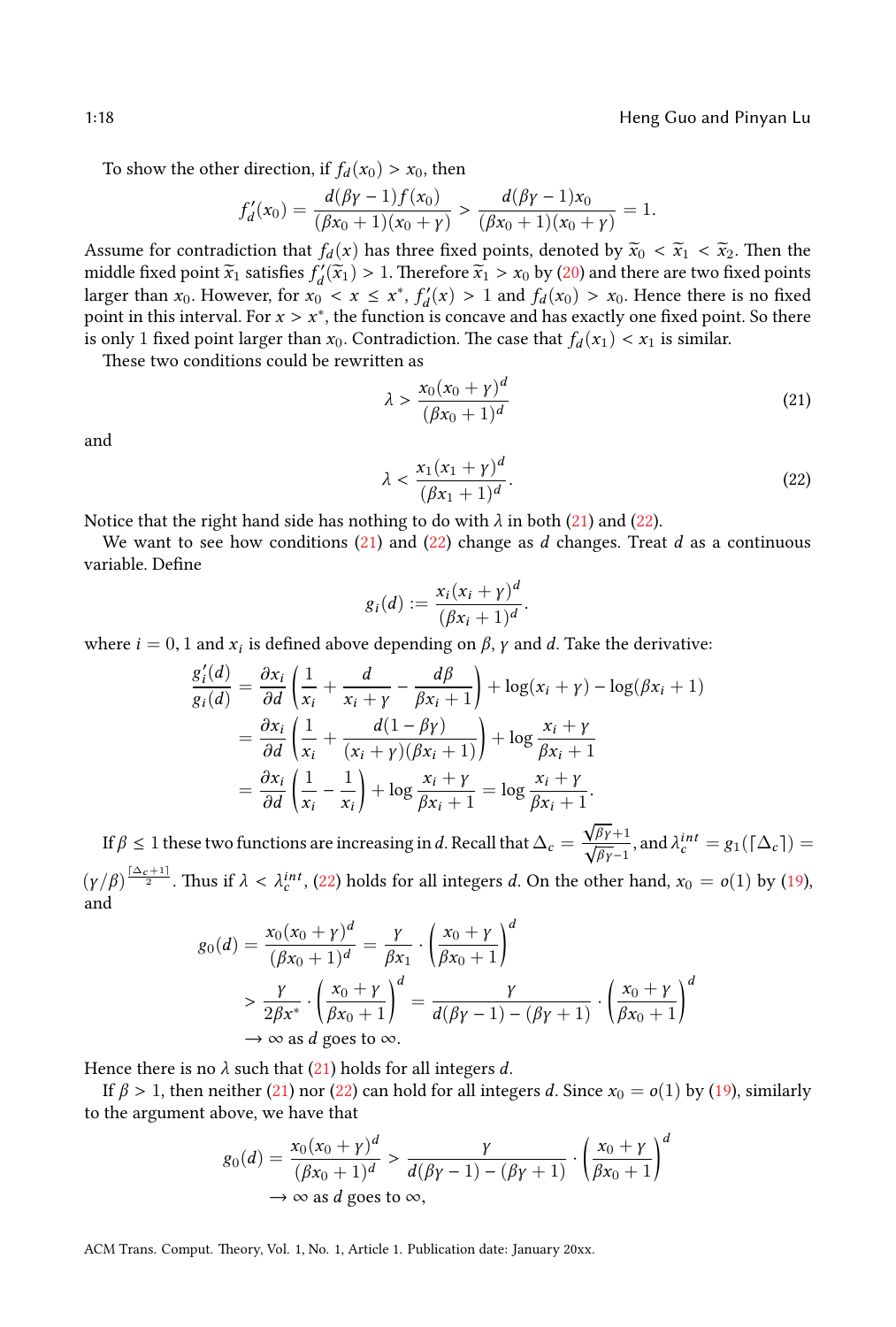which rules out (21). Ruling out (22) is completely analogous by noticing that  $x_1 \rightarrow \infty$  as *d* goes to  $\infty$  by (19) and thus  $g_1(d) \rightarrow 0$ . This proves Proposition 2.4.

#### **6.2 Details about the Potential Method**

In this section we provide missing details and proofs in Section 2.3.

<span id="page-19-0"></span>To study correlation decay on trees, we use the standard recursion given in (3). Recall that *T* is a tree with root v. Vertices  $v_1, \ldots, v_d$  are *d* children of v, and  $T_i$  is the subtree rooted by  $v_i$ . A configuration  $\sigma_\Lambda$  is on a subset  $\Lambda$  of vertices, and  $R^\sigma_T$  denote the ratio of marginal probabilities at *v* given a partial configuration  $\sigma$  on *T*.

We want to study the influence of another set of vertices, say *S*, upon *v*. In particular, we want to study the range of ratios at v over all possible configurations on *S*. To this end, we define the lower and upper bounds as follows. Notice that as *S* will be fixed, we may assume that it is a subset of Λ.

DEFINITION 6.1. Let  $T, v, \Lambda, \sigma_{\Lambda}, S, R_T^{\sigma}$  be as above. Define  $R_v := \min_{\tau_{\Lambda}} R_T^{\tau_{\Lambda}}$  and  $R^v := \max_{\tau_{\Lambda}} R_T^{\tau_{\Lambda}}$ *where*  $\tau_{\lambda}$  *can only differ from*  $\sigma_{\Lambda}$  *on S. Define*  $\delta_v := R^v - R_v$ *.* 

Our goal is thus to prove that  $\delta_v \leq \exp(-\Omega(\text{dist}(v, S)))$ . We can recursively calculate  $R_v$  and  $R^v$ as follows. The base cases are:

(1)  $v \in S$ , in which case  $R_v = 0$  and  $R^v = \infty$  and  $\delta_v = \infty$ ;

- (2)  $v \in \Lambda \setminus S$ , i.e. *v* is fixed to be the same value in all  $\tau_\Lambda$ , in which case  $R_v = R^v = 0$  (or  $\infty$ ) if *v* is fixed to be blue (or green), and  $\delta_v = 0$ ;
- (3)  $v \notin \Lambda$  and  $v$  is the only node of *T*, in which case  $R_v = R^v = \lambda$  and  $\delta_v = 0$ .

For  $v \notin \Lambda$ , since  $F_d$  is monotonically increasing with respect to any  $x_i$  for any  $\beta \gamma > 1$ ,

$$
R_v = F_d(R_{v_1}, ..., R_{v_d})
$$
 and  $R^v = F_d(R^{v_1}, ..., R^{v_d})$ ,

where  $R_{v_i}$  and  $R^{v_i}$  are recursively defined lower and upper bounds of  $R_{T_i}^{\tau_{\Lambda}}$  $T_i^{\tau_A}$  for  $1 \leq i \leq d$ .

Our goal is to show that  $\delta$ <sup>*v*</sup> decays exponentially in the depth of the recursion under certain conditions such as the uniqueness. A straightforward approach would be to prove that  $\delta_v$  contracts by a constant ratio at each recursion step. This is a sufficient, but not necessary condition for the exponential decay. Indeed there are circumstances that  $\delta_v$  does not necessarily decay in every step but does decay in the long run. To amortize this behaviour, we use a *potential function*  $\Phi(x)$  and show that the correlation of a new recursion decays by a constant ratio.

To be more precise, the potential function  $\Phi:\mathbb{R}^+\to\mathbb{R}^+$  is a d[iff](#page-20-0)erentiable and monotonically increasing function. It maps t[he d](#page-7-4)omain of the [orig](#page-8-1)inal recursion to a new one. Let  $y_i = \Phi(x_i)$ . We want to consider the recursion for  $y_i$ 's. The new recursion function, which is the pullback of  $F_d$ , is defined as

$$
G_d(y_1,\ldots,y_d):=\Phi(F_d(\Phi^{-1}(x_1),\ldots,\Phi^{-1}(x_d))).
$$

The relationship between  $F_d(\mathbf{x})$  and  $G_d(\mathbf{y})$  is illustrated in Figure 1.

<span id="page-19-1"></span>We want to prove Lemma 2.6 and Lemma 2.10. To do so, we also define the upper and lower bounds of *y*. Define  $y_v = \Phi(R_v)$  and accordingly  $y_{v_i} = \Phi(R_{v_i})$ , for  $1 \le i \le d$ , as well as  $y^v =$  $\Phi(R^v)$  and  $y^{v_i} = \Phi(R^{v_i})$ , for  $1 \le i \le d$ . We have that

$$
y_v = G_d(y_{v_1}, \dots, y_{v_d})
$$
 and  $y^v = G_d(y^{v_1}, \dots, y^{v_d}).$  (23)

Let  $\varepsilon_v = y^v - y_v$ . For a good potential function, exponential decay of  $\varepsilon_v$  is sufficient to imply that of  $\delta_{\nu}$ .

Lemma 6.2. *Let* Φ(*x*) *be a good potential function for the field λ at* v*. Then there exists a constant C* such that  $\delta_v \leq C \varepsilon_v$  for any dist $(v, S) \geq 2$ .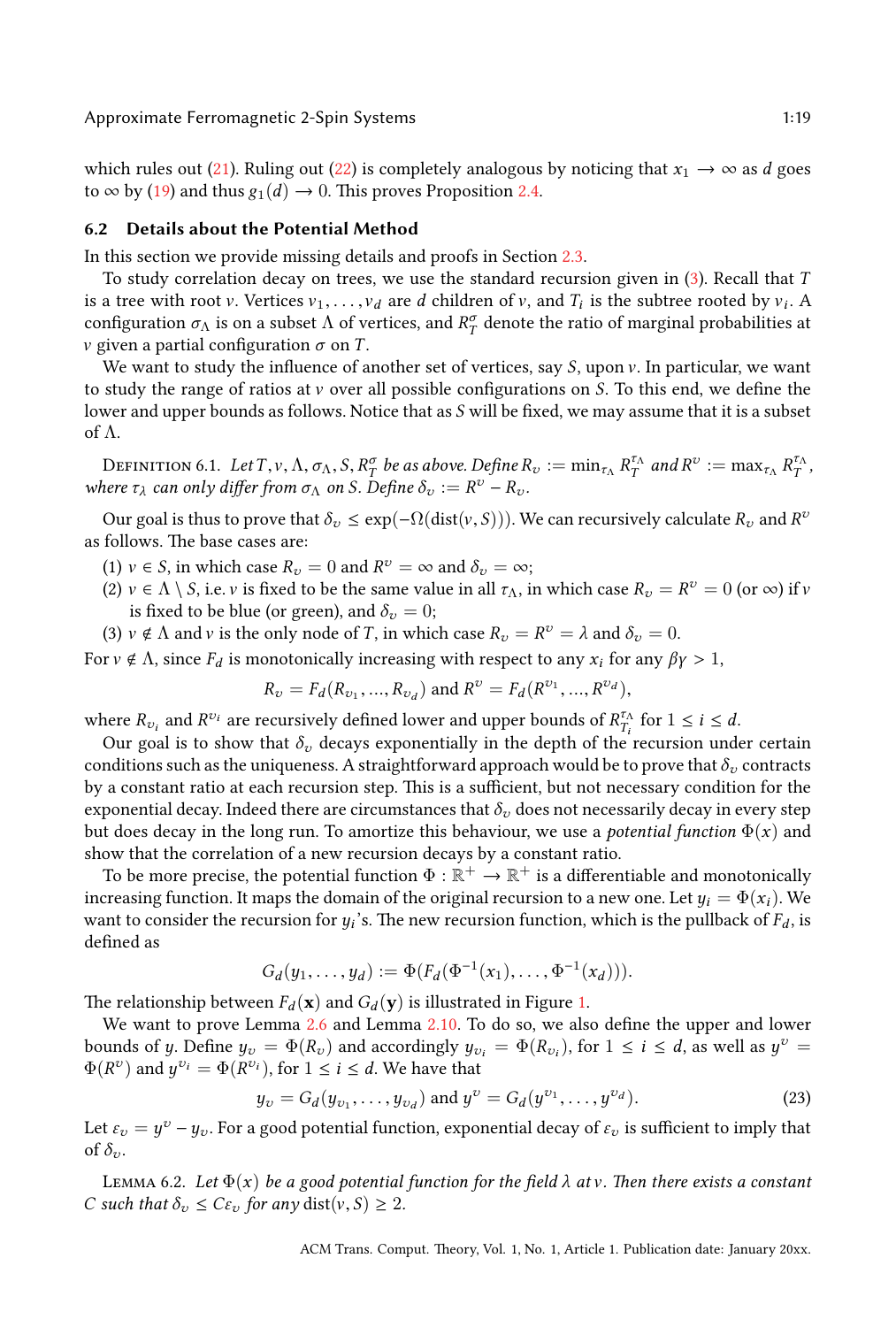<span id="page-20-0"></span>1:20 Heng Guo and Pinyan Lu

<span id="page-20-3"></span>

Fig. 1. Commutative diagram between  $F_d$  and  $G_d$ .

Proof. By (23) and the Mean Value Theorem, there exists an  $\widetilde{R} \in [R_v, R^v]$  such that

$$
\varepsilon_{\upsilon} = \Phi(R^{\upsilon}) - \Phi(R_{\upsilon}) = \Phi'(\widetilde{R}) \cdot \delta_{\upsilon} = \varphi(\widetilde{R}) \cdot \delta_{\upsilon}.
$$
 (24)

<span id="page-20-2"></span>Since dist( $v, S$ )  $\geq 2$ , we have that  $R_v \geq \lambda y^{-d}$  and  $R^v \leq \lambda \beta^d$ . Hence  $\widetilde{R} \in [\lambda \gamma^{-d}, \lambda \beta^d]$ , and by Condition 1 of Definition 2.5, there exists a constant  $C_1$  such that  $\varphi(\overline{R}) \geq C_1$ . Therefore  $\delta_v \leq 1/C_1\varepsilon_v$ .  $1/C_1\varepsilon_v$ .

The next lemma explains Condition 2 of Definition 2.5.

Lemma 6.3. *Let* Φ(*x*) *be a good potential function with contraction ratio α. Then,*

<span id="page-20-1"></span>
$$
\varepsilon_{\upsilon} \leq \alpha \max_{1 \leq i \leq d} \{\varepsilon_{\upsilon_i}\}.
$$

PROOF. First we use (23):

$$
\varepsilon_v = y^v - y_v = G_d(y^{v_1}, \ldots, y^{v_d}) - G_d(y_{v_1}, \ldots, y_{v_d}).
$$

Let  $\mathbf{y}_1=(y^{v_1},\ldots,y^{v_d})$  and  $\mathbf{y}_0=(y_{v_1},\ldots,y_{v_d}).$  Let  $\mathbf{z}(t)=t\mathbf{y}_1+(1-t)\mathbf{y}_0$  be a linear combination of **y**<sub>0</sub> and **y**<sub>1</sub> where  $t \in [0, 1]$ . Then we have that

$$
\varepsilon_{v} = G_d(\mathbf{z}(1)) - G_d(\mathbf{z}(0)).
$$

By the Mean Value Theorem, there exist  $\widetilde{t}$  such that  $\varepsilon_v = \frac{dG_d(\mathbf{z}(t))}{dt}$  $\left| \int_{t=\tilde{t}} \text{Let } \tilde{y}_i = \tilde{t} y^{v_i} + (1 - \tilde{t}) y_{v_i} \right|$ for all  $1 \le i \le d$ . Then we have that

$$
\varepsilon_{\upsilon} = \left| \nabla G_d(\widetilde{y_1}, \dots, \widetilde{y_d}) \cdot (\varepsilon_{\upsilon_1}, \dots, \varepsilon_{\upsilon_d}) \right|.
$$
 (25)

It is straightforward to calculate that

$$
\frac{\partial G_d(\mathbf{y})}{\partial y_i} = \frac{\varphi(F_d(\mathbf{R}))}{\varphi(R_i)} \cdot \frac{\partial F_d(\mathbf{R})}{\partial R_i},\tag{26}
$$

where  $R_i = \Phi^{-1}(y_i)$  and **y** and **R** are vectors composed by  $y_i$ 's and  $R_i$ 's. Plugging (26) into (25) we get that

$$
\varepsilon_{\upsilon} = \varphi(F_d(\widetilde{\mathbf{R}})) \cdot \sum_{i=1}^d \left| \frac{\partial F_d}{\partial R_i} \right| \frac{1}{\varphi(\widetilde{R}_i)} \cdot \varepsilon_{\upsilon_i}
$$
  
\n
$$
\leq C_{\varphi,d}(\widetilde{R}_1, \dots, \widetilde{R}_d) \cdot \max_{1 \leq i \leq d} \{\varepsilon_{\upsilon_i}\} \leq \alpha \max_{1 \leq i \leq d} \{\varepsilon_{\upsilon_i}\},
$$

where  $\widetilde{R}_i = \Phi^{-1}(\widetilde{y}_i)$ ,  $\widetilde{\mathbf{R}}$  is the vector composed by  $\widetilde{R}_i$ 's, and in the last line we use Condition 2 of Definition 2.5.  $\Box$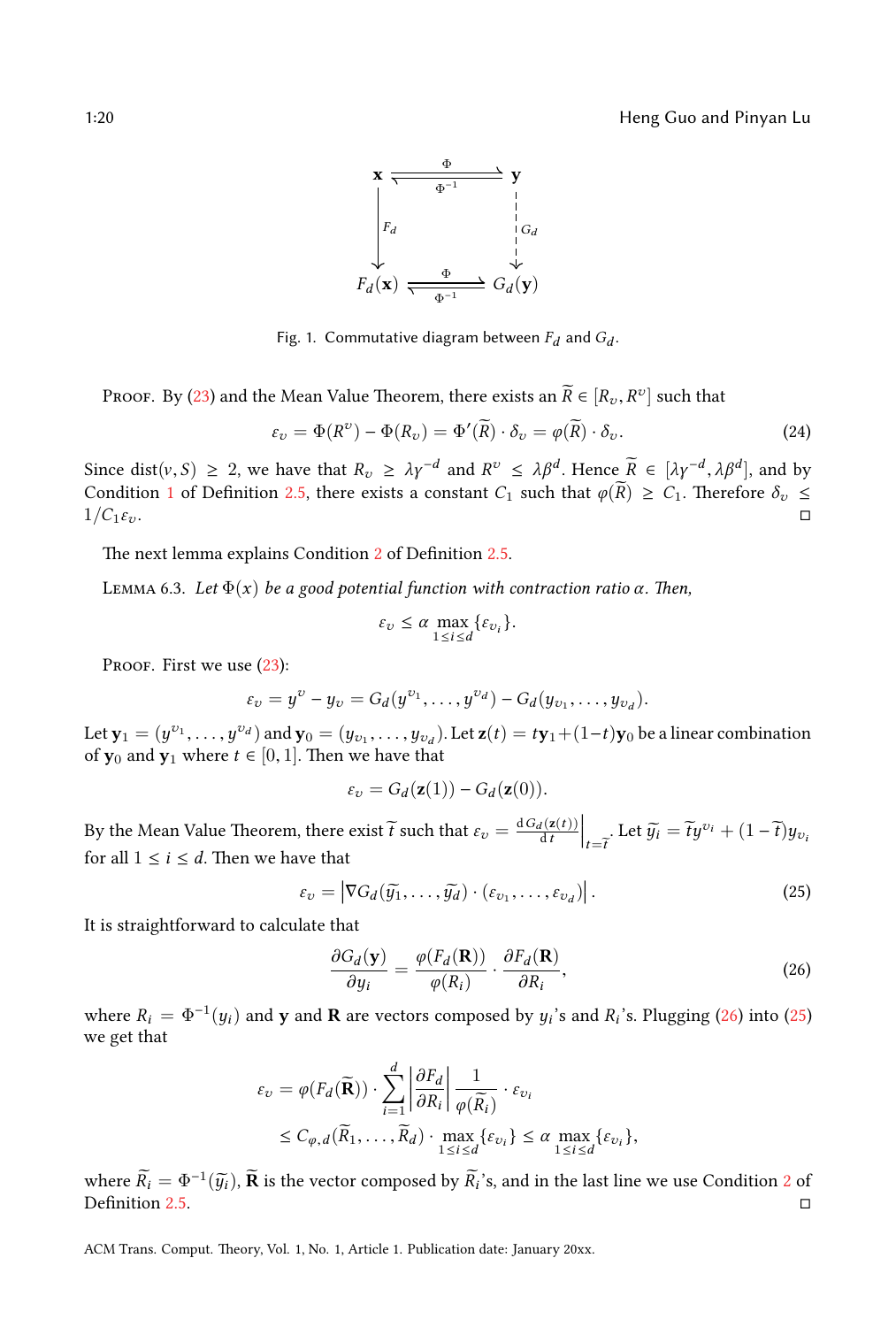<span id="page-21-1"></span>Note that the two conditions of a good potential function does not necessarily deal with all cases in the tree recursion. At the root we have one more child than other vertices in a SAW tree. Also, if *v* has a child  $u \in S$ , then  $\varepsilon_u = \infty$  and the range in both conditions of Definition 2.5 does not apply. To bound the recursion at the root, we have the following straightforwar[d b](#page-20-2)ound [o](#page-5-0)f the original recursion.

LEMMA 6.4. *Let*  $(β, γ)$  *be two parameters such that*  $βγ > 1$  *and*  $β < γ$ . *Letv be a vertex and*  $ν<sub>i</sub>$  *be its children for*  $1 \le i \le d$ *. Suppose*  $\delta_{v_i} \le C$  *for some*  $C > 0$  *and all*  $1 \le i \le d$ *. Then,* 

$$
\delta_v \le d\lambda_v (\beta \gamma - 1) \gamma^{-1} \beta^d C.
$$

Proof. It is easy to see that  $\gamma \geq 1$ . By the same argument as in Lemma 6.3 and (3), there exists *xi* 's such that

$$
\delta_v = \left| \nabla F_d(x_1, \ldots, x_d) \cdot (\delta_{v_1}, \ldots, \delta_{v_d}) \right| \leq C \sum_{i=1}^d \left| \frac{\partial F_d(\mathbf{x})}{\partial x_i} \right|,
$$

where  $\mathbf x$  is the vector composed by  $x_i$ ['s. Th](#page-7-4)en, we have that

$$
\left|\frac{\partial F_d(\mathbf{x})}{\partial x_i}\right| = \frac{d(\beta\gamma - 1)F_d(\mathbf{x})}{(x_i + \gamma)(\beta x_i + 1)} \leq d\lambda_v(\beta\gamma - 1)\gamma^{-1}\beta^d,
$$

where we use the fact that  $F_d(\mathbf{x}) \leq \lambda_v \beta^d$  for any  $x_i \in [0, \infty)$  and  $\beta \gamma > 1$ . The lemma follows.  $\Box$ 

Now we are ready to prove Lemma 2.6.

Proof of Lemma 2.6. Given *G* and a partial configuration  $\sigma_{\Lambda}$  on a s[ubse](#page-19-0)t  $\Lambda \subseteq V$  of vertices, we first claim that we can approximate  $p^{\sigma_{\Lambda}}_{v}$  within additive error  $\varepsilon$  deterministically in time  $O$  $\overline{a}$ *ε*<sup> $\frac{\log \Delta}{\log \alpha}$ </sup> . We construct the SAW tree  $T = T_{SAW}(G, v)$ . Due to Proposition 2.1, we only need to approximate  $p_v^{\sigma_{\Lambda}}$  in *T*, with respect to v and an arbitrary vertex set *S*. We will also use  $\sigma_{\Lambda}$  to denote the configuration in *T* on  $\Lambda_{SAW}$ . Let *S* be the set of vertices whose distance to *v* is larger than *t*, where *t* is a parameter that we will specify later. Let  $\delta_v$  be defined as in Definition 6.1 with respect to *T*, *v*,  $\Lambda$ , *σ*<sub>Λ</sub>, and *S*. We want to show that  $δ<sub>v</sub> = O(λα<sup>t</sup>)$ .

[T](#page-20-2)he maximum degree of *T* is at most  $\Delta$ . Thus the root v has at most  $\Delta$  children in *T*, and any other vertex in *T* has at most ∆ − 1 children. Assume v has *k* ≥ 1 children as otherwise we are done. We may also assume that  $v \notin S$  and let  $t = \text{dist}(v, S) - 1 \geq 1$ . We recursively construct a path  $u_0 = v$ ,  $u_1,...,u_l$  of length  $l \leq t$  as follows. Given  $u_i$ , if there is no child of  $u_i$ , then we stop and let  $l = i$ . Otherwise  $u_i$  has at least one child. If  $i = t$  then we stop and let  $l = t$ . Otherwise *l* < *t* and let  $u_{i+1}$  be the child of  $u_i$  such that  $\varepsilon_{u_{i+1}}$  takes the maximum  $\varepsilon$  among all children of  $u_i$ . In other words, by Lemma 6.3, we have that

<span id="page-21-0"></span>
$$
\varepsilon_{u_i} \le \alpha \varepsilon_{u_{i+1}},\tag{27}
$$

for all  $1 \le i \le l - 1$ . Notice that (27) may not hold for  $i = 0$  since  $v = u_0$  has possibly ∆ children.

First we note that for all  $1 \le i \le l$ , dist $(v, u_i) = i \le l \le t$  $(v, u_i) = i \le l \le t$  $(v, u_i) = i \le l \le t$ , [and](#page-7-1) therefore  $u_i \notin S$ . If we met any vertex  $u_l$  with no child, then we claim that  $\varepsilon_{u_l} = 0$ . This is because  $u_l$  is either a free vertex with no child or  $u_l \in \Lambda$  but  $u_l \notin S$ . However since  $\varepsilon_{u_l}$  takes the maximum  $\varepsilon$  among all children of  $u_{l-1}$ , we have that for all children of  $u_{i-1}$ ,  $\varepsilon = 0$ , which implies that  $\varepsilon_{u_{i-1}} = 0$ . Recursively we get that  $\varepsilon_v = \varepsilon_{u_0} = 0$  and clearly the theorem holds by (24).

Hence we may assume that  $l = t$ . Since  $u_l \notin S$ , we have that  $\delta_{u_l} \leq \lambda_{u_l} \beta^{-(\Delta-1)}$  if  $\beta > 1$ , or  $\delta$ *u*<sub>l</sub>  $\leq \lambda$ *u*<sub>*l*</sub> if  $\beta \leq 1$ . Hence by (24) and Condition 1 in Definition 2.5, we have that  $\varepsilon$ *u*<sub>*l*</sub>  $\leq C_0$  for some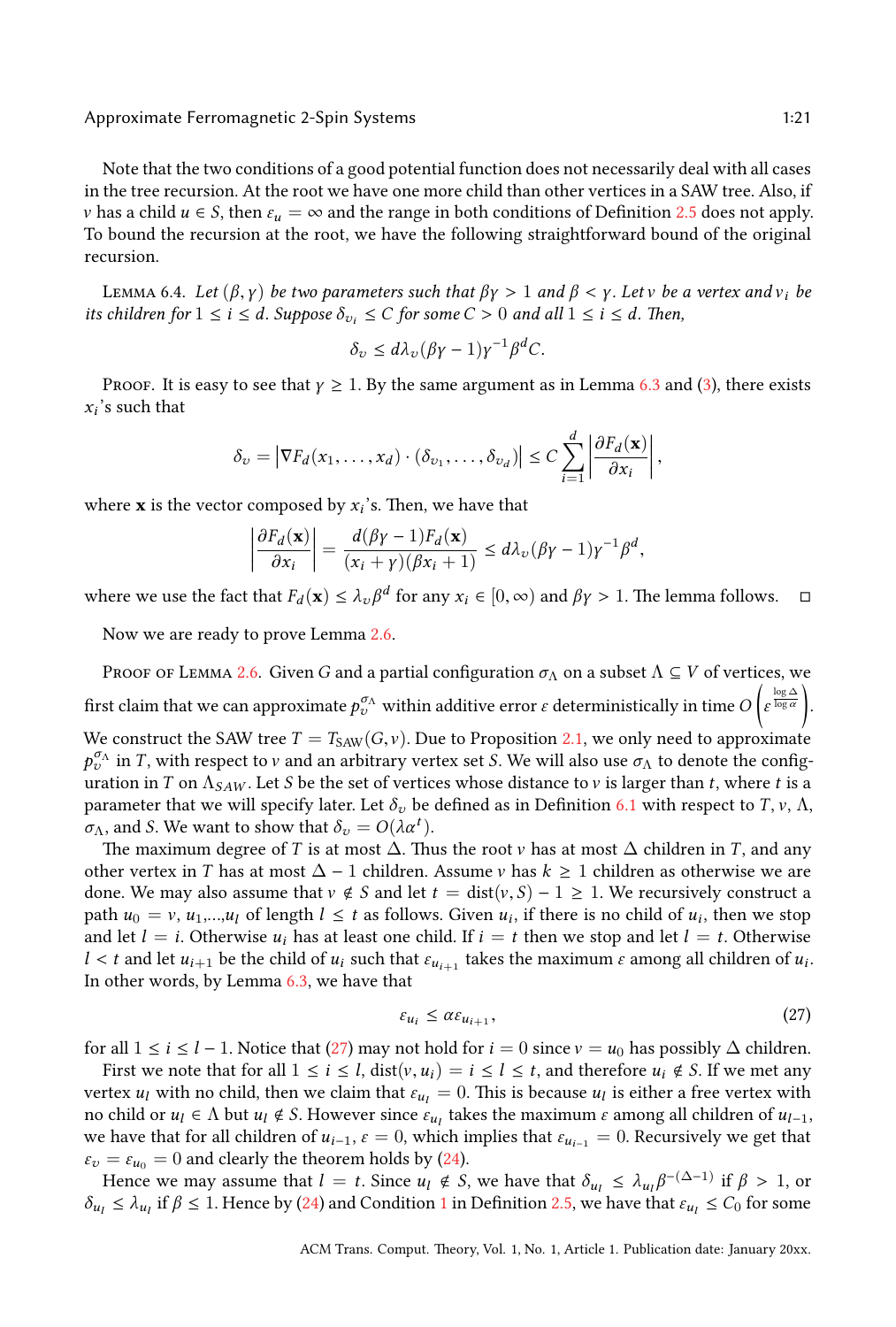constant  $C_0$ . Applying  $(27)$  inductively we have that

$$
\varepsilon_{u_1} \le \alpha^l \varepsilon_{u_l} \le \alpha^t C_0.
$$

Hence by Lemma 6.2, we there exists another constant  $C_1$  such that  $\delta_{u_1} \leq \alpha^t C_1$ . To get a bound on  $\delta_{u_0}$ , we use Lemma 6.4, which states that

$$
\delta_{u_0} \leq d_0 \lambda_v (\beta \gamma - 1) \gamma^{-1} \beta^{d_0} \delta_{u_1} \leq d_0 \lambda_v (\beta \gamma - 1) \gamma^{-1} \beta^{d_0} \alpha^t C_1 = O(\lambda \alpha^t),
$$

where  $d_0 \leq \Delta$  is the degree of  $v = u_0$ .

Hence the recursive procedure returns  $R_v$  and  $R^v$  such that  $R_v \leq R_T^{\sigma_{\Lambda}} \leq R^v$ , and  $R^v - R_v =$  $O(\lambda \alpha^t)$  where  $\alpha < 1$  is the contraction ratio. Note that  $R_T^{\sigma_{\Lambda}} = R_{G,\nu}^{\sigma_{\Lambda}} = \frac{P_{\nu}^{\sigma_{\Lambda}}}{1 - P_{\nu}^{\sigma_{\Lambda}}}$ . Let  $p_0 = \frac{R_{\nu}}{R_{\nu} + 1}$  and  $p_1 = \frac{R^v}{R^v + 1}$ . Then  $p_0 \le p_v^{\sigma_{\Lambda}} \le p_1$  and

$$
p_1 - p_0 = \frac{R^v}{R^v + 1} - \frac{R_v}{R_v + 1} \le R^v - R_v = O(\lambda \alpha^t).
$$
 (28)

The recursive procedure runs in time  $O(\Delta^t)$  since it only needs to construct the first  $t$  levels of the self-avoiding walk tree. For any  $\varepsilon > 0$ , let  $t = O(\log_{\alpha} \varepsilon - \log_{\alpha} \lambda)$  so that  $R^v - R_v < \varepsilon$ . This gives an algorithm which approximates  $p^{\sigma_{\Lambda}}_{\upsilon}$  within an additive error  $\varepsilon$  in time  $O$  $\left(\left(\frac{\varepsilon}{\lambda}\right)^{\frac{\log \Delta}{\log \alpha}}\right)$ .

Then we use self-reducibility to reduce computing  $Z_{\beta,\gamma,\pi}(G)$  to computing conditional marginal probabilities. To be specific, let  $\sigma$  be a configuration on a subset of *V* and  $\tau$  be sampled according to the Gibbs measure. Let  $p_v^{\sigma} := \Pr(\tau(v) = 1 | \sigma)$  be the conditional marginal probability. We can compute  $Z_{\beta,\gamma,\pi}(G)$  from  $p_v^{\sigma}$  by the following standard procedure. Let  $v_1, \ldots, v_n$ enumerate vertices in *G*. For  $0 \le i \le n$ , let  $\sigma_i$  be the configuration fixing the first *i* vertices  $v_1, \ldots, v_i$  as follows:  $\sigma_i(v_j) = \sigma_{i-1}(v_j)$  for  $1 \leq j \leq i-1$  and  $\sigma_i(v_i)$  is fixed to the spin *s* so that  $p_i := \Pr\left(\tau(v_i) = s \mid \sigma_{i-1}\right) \geq 1/3$ . This [is](#page-4-1) always possible because clearly

$$
Pr(\tau(v_i) = 0 | \sigma_{i-1}) + Pr(\tau(v_i) = 1 | \sigma_{i-1}) = 1.
$$

In particular,  $\sigma_n \in \{0,1\}^V$  is a configuration of V. The Gibbs measure of  $\sigma_n$  is  $\rho(\sigma_n) = \frac{w(\sigma_n)}{Z_{\beta,\gamma,\pi}(G)}$ . On the other hand, we can rewrite  $\rho(\sigma_n) = p_1 p_2 \cdots p_n$  by conditional probabilities. Thus  $Z_{\beta,\gamma,\pi}(G) =$  $w(\sigma_n)$  $\frac{w(\sigma_n)}{p_1p_2\cdots p_n}$ . The weight  $w(\sigma_n)$  given in (1) can be computed exactly in time polynomial in *n*. Note that  $p_i$  equals to either  $p_{v_i}^{\sigma_{i-1}}$  or  $1 - p_{v_i}^{\sigma_{i-1}}$ . Since we can approximate  $p_v^{\sigma_{\Lambda}}$  within an additive error *ε* in time*O*  $\left(\left(\frac{\varepsilon}{\lambda}\right)^{\frac{\log \Delta}{\log \alpha}}\right)$  $\left(\left(\frac{\varepsilon}{\lambda}\right)^{\frac{\log \Delta}{\log \alpha}}\right)$  $\left(\left(\frac{\varepsilon}{\lambda}\right)^{\frac{\log \Delta}{\log \alpha}}\right)$ , the configurations  $\sigma_i$  can be efficien[tly](#page-19-1) [cons](#page-20-2)truc[ted,](#page-21-1) which guarantees [tha](#page-9-1)t all  $p_i$ 's are bounded away fro[m 0.](#page-8-1) Thus the product  $p_1p_2\cdots p_n$  can be approximated within a factor of  $(1 \pm n\varepsilon')$  in time O ( *[n](#page-8-1)*  $\left(\frac{\varepsilon'}{2}\right)$ *λ*  $\frac{\log \Delta}{\log \alpha}$ . Now let  $\varepsilon' = \frac{\varepsilon}{n}$ . We [get](#page-7-4) the claimed FPTAS for  $Z_{\beta, \gamma, \pi}(G)$ .  $\Box$ 

Lemma 2.9 follows almost immediately from Lemmas 6.2, 6.3, and 6.4 as in the proof above. The only issue is that the range of *x* should be restricted to  $(0, \lambda]$ . This is guaranteed by Claim 3.4. [F](#page-7-4)inally we show Lemma 2.10.

PROOF OF LEMMA 2.10. By the same proof of Lemma 2.6, we only need to approximate the marginal probability at the root v of a tree *T*. By Condition 2 of Definition 2.8,  $C_{\varphi,d}(x_1, \dots, x_d)$  <  $\alpha^{\lceil \log_M(d+1) \rceil}$ . Denote by  $B(\ell)$  the set of all vertices whose *M*-based depths of v is at most  $\ell$  in *T*. Hence  $|B(\ell)| \le M^{\ell}$ . Let  $S = \{u \mid \text{dist}(u, B(\ell)) > 1\}$ , which is essentially the same *S* as in Lemma 2.6, but under a different metric. We can recursively compute upper and lower bounds  $R^v$  and  $R_v$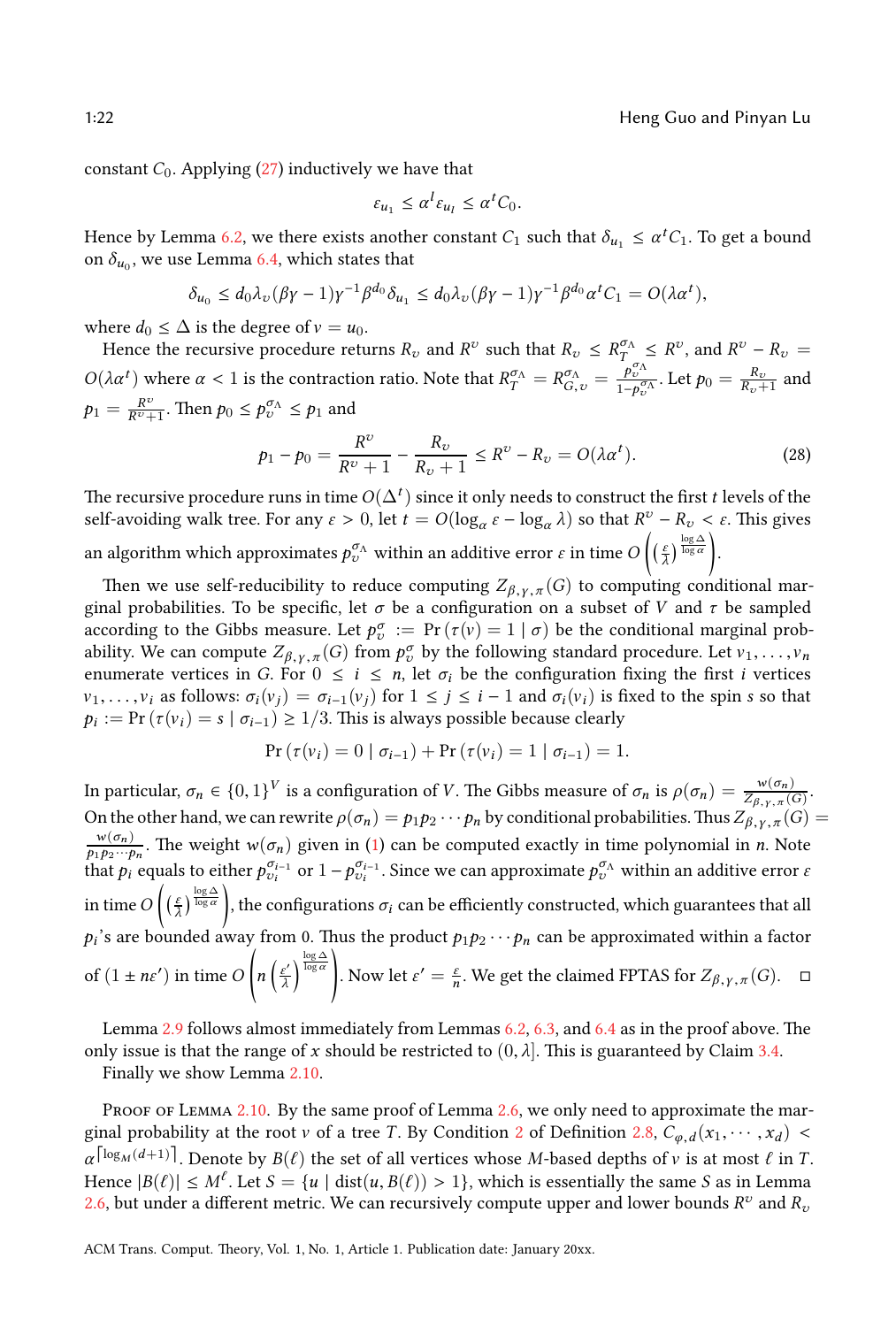Approximate Fe[rrom](#page-20-2)agnetic 2-Spin Systems 1:23

of  $R_T^{\sigma_A}$  such that  $R_v \leq R_T^{\sigma_A} \leq R^v$ , with the base case that for any vertex  $u \in S$  trivial bounds  $R_u = 0$ and  $R^u = \infty$  are used.

We proceed as in the proof of Lemma 2.6. Without loss of generality, we construct a path  $u_0u_1 \cdots u_k$  in *T* from the root  $u_0 = v$  to a  $u_k$  with  $\ell_M(u_{k-1}) \leq \ell$  and  $\ell_M(u_k) > \ell$ . As in the proof of Lemma 6.3,  $\varepsilon_{u_j} \leq C_d^{\varphi}$  $\int_{d_j}^{\varphi} (x_{j,1}, \ldots, x_{j,d_j}) \cdot \varepsilon_{u_{j+1}}$  for all  $0 \le j \le k-1$ , where  $d_j$  is the number of children of  $u_j$  and  $x_{j,i} \in [0,\infty)$ ,  $1 \leq i \leq d_j$ . Hence we have that

$$
\varepsilon_{v} \leq \varepsilon_{u_{k}} \cdot \prod_{j=0}^{k-1} \alpha^{\lceil \log_{M}(d_{j}+1) \rceil} \leq \varepsilon_{u_{k}} \cdot \alpha^{\sum_{j=0}^{k-1} \lceil \log_{M}(d_{j}+1) \rceil}
$$

$$
= \varepsilon_{u_{k}} \cdot \alpha^{\ell_{M}(u_{k})} \leq \varepsilon_{u_{k}} \cdot \alpha^{\ell}.
$$

Note that dist $(u_k, B(\ell)) = 1$  $(u_k, B(\ell)) = 1$  and hence  $u_k \notin S$ . So  $\delta_{u_k} < \lambda_{u_k} \leq \lambda$  $\delta_{u_k} < \lambda_{u_k} \leq \lambda$  $\delta_{u_k} < \lambda_{u_k} \leq \lambda$ . By (24), we have that  $\varepsilon_{u_k} \leq$  $\varphi(\widetilde{R})\delta_{u_k}$ , for some  $\widetilde{R} \in [\lambda_{u_k}y^{-d_k}, \lambda_{u_k}\beta^{d_k}]$ . Hence  $\varepsilon_{u_k} < C_2\lambda$  by Condit[ion](#page-9-3) 1 of Definition 2.8, and *ε<sup>v</sup>* < *λα*ℓ*C*2. [By \(2](#page-9-2)4) and Condition 1 of Definition 2.8 again, we have that *δ<sup>v</sup>* ≤ *λα*ℓ*C*2/*C*1.

The rest of the proof goes the same as that of Lemma 2.6. The running time has an extra  $n^2$  factor since we need to go [dow](#page-9-3)n two more levels (in the worst case) outside of  $B(\ell)$ .  $\square$ 

#### **6.3 Proofs of Lemma 3.2 and Lemma 3.3**

In this section we show Lemma 3.2 and Lemma 3.3. We prove Lemma 3.2 first, and then use it to show Lemma 3.3.

Proof of Lemma 3.2. It is trivial if  $\beta \leq 1$ . Now assume that  $\beta > 1$ . As  $\frac{\beta x+1}{x+y}$  is increasing in *x*, it is equivalent to show that

$$
\frac{\gamma-1}{\beta-1} \geq \lambda_c = \left(\frac{\gamma}{\beta}\right)^{\frac{\sqrt{\beta\gamma}}{\sqrt{\beta\gamma-1}}} \qquad \Leftrightarrow \qquad \log(\gamma-1) - \log(\beta-1) \geq \frac{\sqrt{\beta\gamma}}{\sqrt{\beta\gamma}-1} \log\left(\frac{\gamma}{\beta}\right).
$$

Let  $\gamma = k^2 \beta$  with  $k \ge 1$ . We only need to show that  $r(k) \ge 0$  for  $k \ge 1$ , where  $r(k)$  is defined as

$$
r(k) := \log(\beta k^2 - 1) - \log(\beta - 1) - \frac{2\beta k}{\beta k - 1} \log k.
$$

Since  $r(1) = 0$ , it is enough to prove that  $r(k)$  is increasing for  $k \ge 1$ . It can be easily verified as

$$
r'(k) = \frac{2\beta k}{\beta k^2 - 1} - \frac{2\beta}{\beta k - 1} + \frac{2\beta}{(\beta k - 1)^2} \log k
$$
  
= 
$$
\frac{2\beta}{(\beta k - 1)^2(\beta k^2 - 1)} ((\beta k^2 - 1) \log k - (k - 1)(\beta k - 1)).
$$

So, it is sufficient to show that

$$
(\beta k^2 - 1) \log k - (k - 1)(\beta k - 1) \ge 0.
$$

Since  $k \geq 1$ , we have that  $\log k \geq 1 - \frac{1}{k}$ . It implies that

$$
(\beta k^2 - 1) \log k - (k - 1)(\beta k - 1) \ge (\beta k^2 - 1)(1 - \frac{1}{k}) - (k - 1)(\beta k - 1) = \frac{(k - 1)^2}{k} \ge 0.
$$

This completes the proof. □

Then we show Lemma 3.3.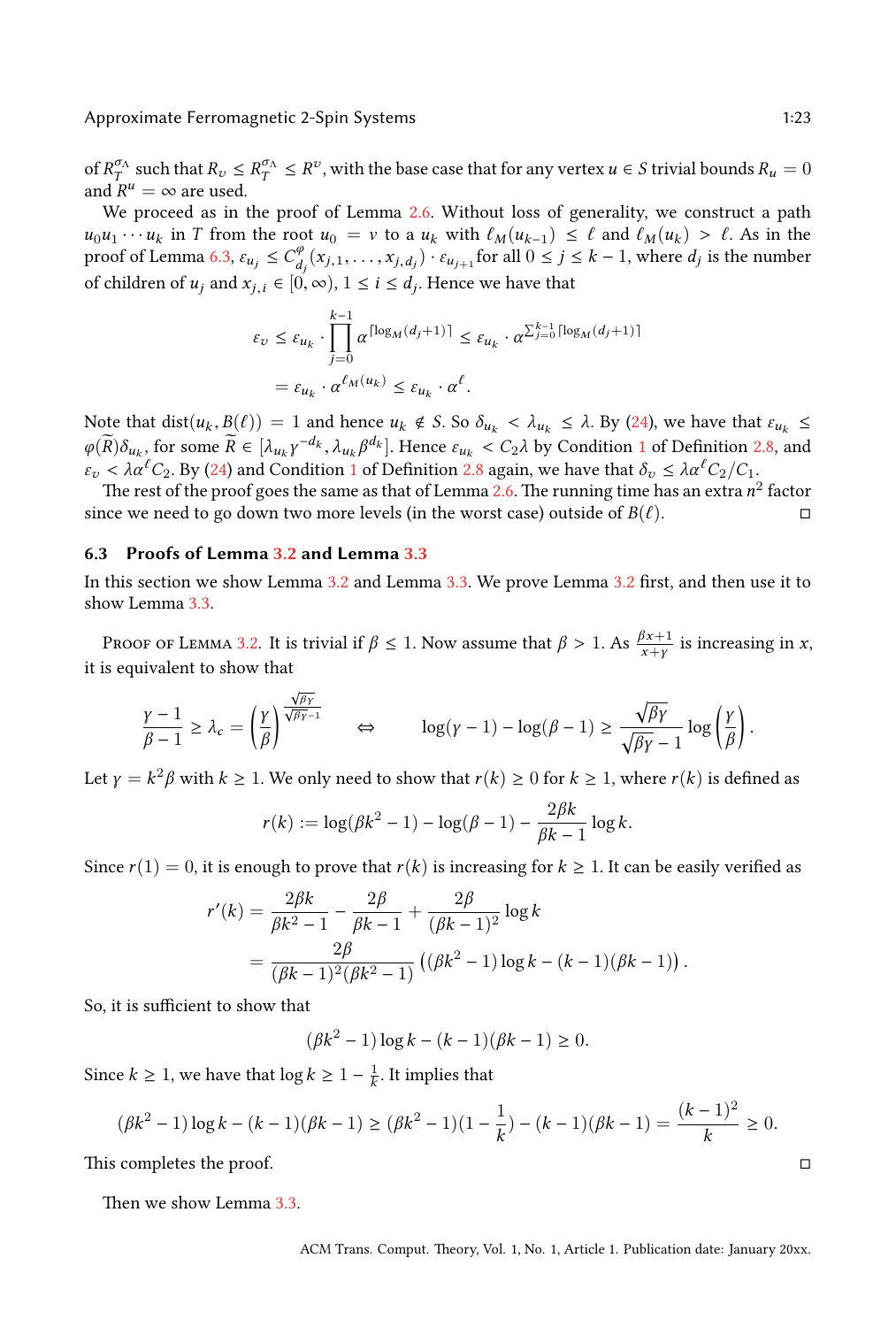Proof of Lemma 3.3. Let  $g(x) := (\beta \gamma - 1)x \log \frac{\lambda_c}{x} - (\beta x + 1)(x + \gamma) \log \frac{x + \gamma}{\beta x + 1}$ . Hence it is equivalent to show that  $g(x) \leq 0$  for all  $0 < x < \lambda_c$ . Take the derivative of  $g(x)$  and we have that

$$
g'(x) = (\beta \gamma - 1)(\log \frac{\lambda_c}{x} - 1) - (2\beta x + \beta \gamma + 1) \log \frac{x + \gamma}{\beta x + 1}
$$

$$
- (\beta x + 1)(x + \gamma) \left(\frac{1}{x + \gamma} - \frac{\beta}{\beta x + 1}\right)
$$

$$
= (\beta \gamma - 1) \log \frac{\lambda_c}{x} - (2\beta x + \beta \gamma + 1) \log \frac{x + \gamma}{\beta x + 1}.
$$

By direct calculation, *g* (  $\sqrt{\frac{\gamma}{6}}$ *β*  $= 0$  and  $g'(\sqrt{\frac{\gamma}{6}})$ *β*  $= 0$ . Then we prove (5) for the case of  $0 < x < \sqrt{\frac{y}{\hbar}}$ *β* and  $\sqrt{\frac{\gamma}{\beta}} < x < \lambda_c$  separately.

If  $0 < x < \sqrt{\frac{\gamma}{f}}$ *<mark>f</mark>*, it is sufficient to verify that  $g'(x) > 0$ . We only need to show that  $g'(x)$  is decreasing since g' (√*∤ β*  $= 0$ . It is easily verified by taking the derivative again:

$$
g''(x) = -\frac{\beta \gamma - 1}{x} - 2\beta \log \frac{x + \gamma}{\beta x + 1} - (2\beta x + \beta \gamma + 1) \left( \frac{1}{x + \gamma} - \frac{\beta}{\beta x + 1} \right)
$$
  
=  $-2\beta \log \frac{x + \gamma}{\beta x + 1} - (\beta \gamma - 1) \left( \frac{1}{x} - \frac{2\beta x + \beta \gamma + 1}{(x + \gamma)(\beta x + 1)} \right)$   
=  $-2\beta \log \frac{x + \gamma}{\beta x + 1} - (\beta \gamma - 1) \frac{\gamma - \beta x^2}{x(x + \gamma)(\beta x + 1)} < 0,$ 

where the last inequality u[se](#page-9-4)s the fact that  $\frac{x+y}{\beta x+1} \geq 1$  by Lemma 3.2 and  $x < \sqrt{\frac{y}{\beta}}$ *β* .

If  $\sqrt{\frac{\gamma}{\beta}} < x < \lambda_c$ , then we show (5) directly. First notice that as  $x \neq \sqrt{\frac{\gamma}{\beta}}$ *β* ,

$$
\frac{x}{(\beta x+1)(x+\gamma)} = \frac{1}{\beta x + \frac{\gamma}{x} + \beta \gamma + 1} < (\sqrt{\beta \gamma} + 1)^{-2},
$$

Given this, in order to get (5), it is sufficient to show that  $h(x) < 0$  where

$$
h(x) := \frac{\sqrt{\beta \gamma} - 1}{\sqrt{\beta \gamma} + 1} \log \frac{\lambda_c}{x} - \log \frac{x + \gamma}{\beta x + 1}.
$$

In fact,  $h(x)$  is a decreasing function as

$$
h'(x) = -\frac{\sqrt{\beta \gamma} - 1}{x(\sqrt{\beta \gamma} + 1)} - \frac{1}{x + \gamma} + \frac{\beta}{\beta x + 1}
$$
  
= 
$$
-\frac{(\sqrt{\beta \gamma} - 1) ((x + \gamma)(\beta x + 1) - (\sqrt{\beta \gamma} + 1)^2 x)}{x(\sqrt{\beta \gamma} + 1)(x + \gamma)(\beta x + 1)}
$$
  
= 
$$
-\frac{(\sqrt{\beta \gamma} - 1) (\sqrt{\beta x} - \sqrt{\gamma})^2}{x(\sqrt{\beta \gamma} + 1)(x + \gamma)(\beta x + 1)} \le 0.
$$

Notice that *h* (√*∤*<sup>γ</sup> *β*  $= 0$ . It implies that  $h(x) < 0$  for all  $x > \sqrt{\frac{y}{h}}$ *β*. This completes the proof.  $□$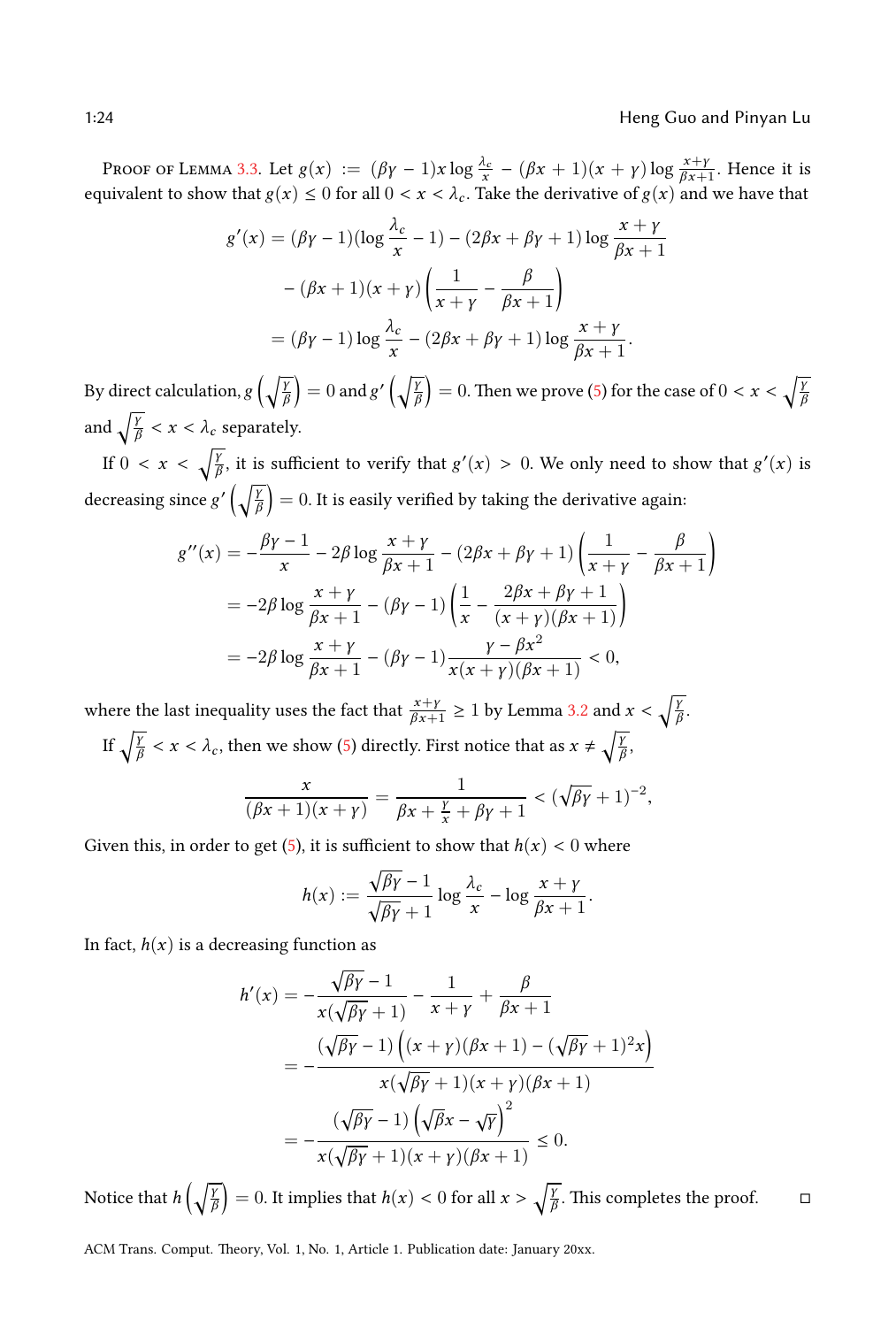#### Approxima[te](#page-15-0) Ferromagnetic 2-Spin Systems 1:25

#### **ACKNOWLEDGMENTS**

A preliminary version [10] has appeared in RANDOM 2016.

We thank Liang Li, Jingcheng Liu, and Chihao Zhang for stimulating discussion. In particular, the example of the 5-7 tree in Section 5 is an outcome from such discussion. We also thank organizers of the "IMA-GaTech Workshop on the Power of Randomness in Computation" in March 2015. The current work stems from discussion during the workshop.

<span id="page-25-10"></span>We also thank anonymous referees for their meticulous check over the draft version.

#### **REFERENCES**

- <span id="page-25-9"></span>[1] David H. Ackley, Geoffrey E. Hinton, and Terrence J. Sejnowski. 1985. A Learning Algorithm for Boltzmann Machines. *Cogn. Sci.* 9, 1 (1985), 147–169.
- <span id="page-25-14"></span><span id="page-25-4"></span>[2] Jin-Yi Cai, Andreas Galanis, Leslie Ann Goldberg, Heng Guo, Mark Jerrum, Daniel Štefankovič, and Eric Vigoda. 2016. #BIS-hardness for 2-spin systems on bipartite bounded degree graphs in the tree non-uniqueness region. *J. Comput. Syst. Sci.* 82, 5 (2016), 690–711.
- <span id="page-25-8"></span>[3] Jin-Yi Cai and Michael Kowalczyk. 2012. Spin systems on *k*-regular graphs with complex edge functions. *Theor. Comput. Sci.* 461 (2012), 2–16.
- <span id="page-25-12"></span>[4] Martin E. Dyer, Leslie Ann Goldberg, Catherine S. Greenhill, and Mark Jerrum. 2003. The Relative Complexity of Approximate Counting Problems. *Algorithmica* 38, 3 (2003), 471–500.
- [5] Andreas Galanis, Daniel Štefankovič, and Eric Vigoda. 2016. Inapproximability of the Partition Function for the Antiferromagnetic Ising and Hard-Core Models. *Comb. Probab. Comput.* 25, 4 (2016), 500–559.
- [6] Hans-Otto Georgii. 2011. *Gibbs Measures and Phase Transitions* (second ed.). De Gruyter Studies in Mathematics, Vol. 9. de Gruyter, Berlin.
- <span id="page-25-7"></span>[7] Leslie Ann Goldberg and Mark Jerrum. 2007. The Complexity of Ferromagnetic Ising with Local Fields. *Comb. Probab. Comput.* 16, 1 (2007), 43–61.
- [8] Leslie Ann Goldberg, Mark Jerrum, and Mike Paterson. 2003. The computational complexity of two-state spin systems. *Random Struct. Algorithms* 23, 2 (2003), 133–154.
- <span id="page-25-15"></span>[9] Robert B. Griffiths. 1972. Rigorous results and theorems. In *Phase Transitions and Critical Phenomena*, Cyril Domb and Melville S. Green (Eds.), Vol. 1. 7–109.
- <span id="page-25-0"></span>[10] Heng Guo and Pinyan Lu. 2016. Uniqueness, Spatial Mixing, and Approximation for Ferromagnetic 2-Spin Systems. In *RANDOM (LIPIcs)*, Vol. 60. 31:1–31:26.
- <span id="page-25-1"></span>[11] Mark Jerrum and Alistair Sinclair. 1993. Polynomial-Time Approximation Algorithms for the Ising Model. *SIAM J. Comput.* 22, 5 (1993), 1087–1116.
- <span id="page-25-11"></span>[12] Mark Jerrum, Leslie G. Valiant, and Vijay V. Vazirani. 1986. Random Generation of Combinatorial Structures from a Uniform Distribution. *Theor. Comput. Sci.* 43 (1986), 169–188.
- <span id="page-25-16"></span>[13] Frank P. Kelly. 1985. Stochastic models of computer communication systems. *J. R. Stat. Soc. Series B Stat. Methodol.* 47, 3 (1985), 379–395.
- [14] Liang Li, Pinyan Lu, and Yitong Yin. 2012. Approximate counting via correlation decay in spin systems. In *SODA*. 922–940.
- <span id="page-25-13"></span>[15] Liang Li, Pinyan Lu, and Yitong Yin. 2013. Correlation Decay up to Uniqueness in Spin Systems. In *SODA*. 67–84.
- <span id="page-25-2"></span>[16] Jingcheng Liu, Pinyan Lu, and Chihao Zhang. 2014. The Complexity of Ferromagnetic Two-spin Systems with External Fields. In *RANDOM*. 843–856.
- <span id="page-25-5"></span>[17] Russell Lyons. 1989. The Ising Model and Percolation on Trees and Tree-like Graphs. *Comm. Math. Phys.* 125, 2 (1989), 337–353.
- <span id="page-25-6"></span>[18] Elchanan Mossel and Allan Sly. 2013. Exact thresholds for Ising-Gibbs samplers on general graphs. *Ann. Probab.* 41, 1 (2013), 294–328.
- <span id="page-25-17"></span><span id="page-25-3"></span>[19] Alistair Sinclair, Piyush Srivastava, Daniel Štefankovič, and Yitong Yin. 2017. Spatial mixing and the connective constant: optimal bounds. *Probab. Theory Related Fields* 168, 1 (2017), 153–197.
- [20] Alistair Sinclair, Piyush Srivastava, and Marc Thurley. 2014. Approximation Algorithms for Two-State Anti-Ferromagnetic Spin Systems on Bounded Degree Graphs. *J. Stat. Phys.* 155, 4 (2014), 666–686.
- [21] Allan Sly. 2010. Computational Transition at the Uniqueness Threshold. In *FOCS*. 287–296.
- [22] Allan Sly and Nike Sun. 2014. The computational hardness of counting in two-spin models on *d*-regular graphs. *Ann. Probab.* 42, 6 (2014), 2383–2416.
- [23] Dror Weitz. 2006. Counting independent sets up to the tree threshold. In *STOC*. 140–149.
- [24] Jinshan Zhang, Heng Liang, and Fengshan Bai. 2011. Approximating partition functions of the two-state spin system. *Inf. Process. Lett.* 111, 14 (2011), 702–710.